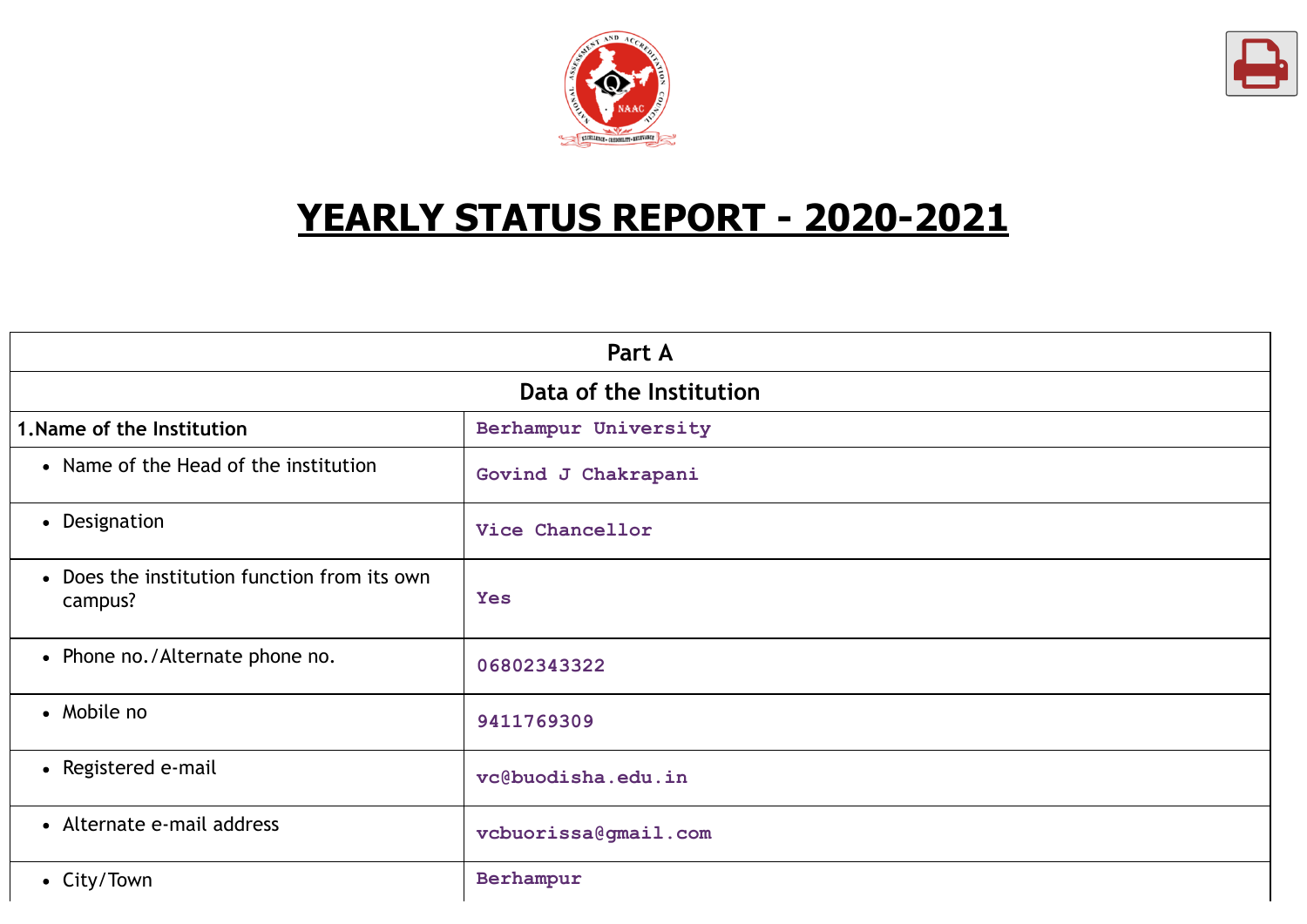| • State/UT                                                           |           | Orissa                                                              |     |                       |               |             |  |
|----------------------------------------------------------------------|-----------|---------------------------------------------------------------------|-----|-----------------------|---------------|-------------|--|
| • Pin Code                                                           |           | 760007                                                              |     |                       |               |             |  |
| 2. Institutional status                                              |           |                                                                     |     |                       |               |             |  |
| • University                                                         |           |                                                                     |     | <b>State</b>          |               |             |  |
| • Type of Institution                                                |           |                                                                     |     | Co-education          |               |             |  |
| • Location                                                           |           |                                                                     |     | Rural                 |               |             |  |
| • Name of the IQAC Co-ordinator/Director                             |           |                                                                     |     | Manas R Patra         |               |             |  |
| • Phone no./Alternate phone no                                       |           | 06802343322                                                         |     |                       |               |             |  |
| • Mobile                                                             |           | 9437145430                                                          |     |                       |               |             |  |
| • IQAC e-mail address                                                |           | iqac@buodisha.edu.in                                                |     |                       |               |             |  |
| • Alternate Email address                                            |           | mrpatra.cs@buodisha.edu.in                                          |     |                       |               |             |  |
| 3. Website address (Web link of the AQAR<br>(Previous Academic Year) |           | https://buodisha.edu.in/webadmin/public/upload/files/1638784865.pdf |     |                       |               |             |  |
| 4. Whether Academic Calendar prepared during<br>the year?            |           |                                                                     | Yes |                       |               |             |  |
| <b>5.Accreditation Details</b>                                       |           |                                                                     |     |                       |               |             |  |
| Cycle                                                                | Grade     | <b>CGPA</b>                                                         |     | Year of Accreditation | Validity from | Validity to |  |
| Cycle 2                                                              | ${\bf A}$ | 3.01                                                                |     | 2016                  | 25/05/2016    | 24/05/2021  |  |
|                                                                      |           |                                                                     |     |                       |               |             |  |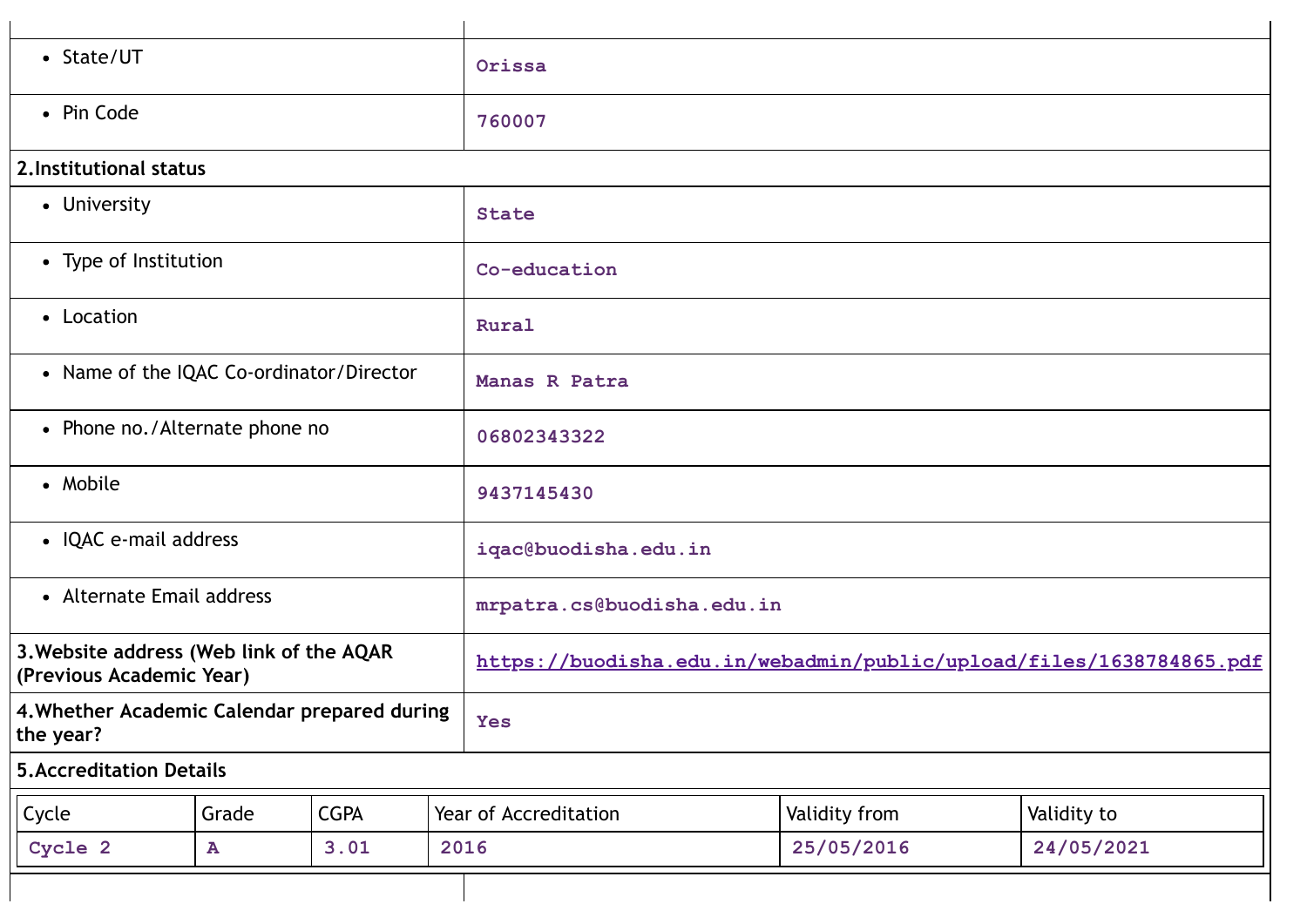**6.Date of Establishment of IQAC 12/12/2007**

|                                                                                                                                                                                         | Pate of Establishment of IQAC |              |                  |                                                                                                                                                                                                          |            |
|-----------------------------------------------------------------------------------------------------------------------------------------------------------------------------------------|-------------------------------|--------------|------------------|----------------------------------------------------------------------------------------------------------------------------------------------------------------------------------------------------------|------------|
|                                                                                                                                                                                         |                               |              |                  | 7. Provide the list of Special Status conferred by Central/ State Government-UGC/CSIR/DST/DBT/ICMR/TEQIP/World Bank/CPE of UGC etc.                                                                      |            |
| Institution/ Department/Faculty                                                                                                                                                         |                               | Scheme       | Funding agency   | Year of award with duration                                                                                                                                                                              | Amount     |
| <b>Nil</b>                                                                                                                                                                              |                               | <b>Nil</b>   | <b>Nil</b>       | <b>Nil</b>                                                                                                                                                                                               | <b>Nil</b> |
| 8. Whether composition of IQAC as per latest<br><b>NAAC</b> guidelines                                                                                                                  |                               | <b>Yes</b>   |                  |                                                                                                                                                                                                          |            |
| • Upload latest notification of formation of<br><b>IQAC</b>                                                                                                                             |                               |              | <b>View File</b> |                                                                                                                                                                                                          |            |
| 9. No. of IQAC meetings held during the year                                                                                                                                            |                               | $\mathbf{1}$ |                  |                                                                                                                                                                                                          |            |
| • The minutes of IQAC meeting and<br>compliance to the decisions have been<br>uploaded on the institutional website.<br>(Please upload, minutes of meetings and<br>action taken report) |                               | Yes          |                  |                                                                                                                                                                                                          |            |
| 10. Whether IQAC received funding from any of<br>the funding agency to support its activities<br><b>No</b><br>during the year?                                                          |                               |              |                  |                                                                                                                                                                                                          |            |
| • If yes, mention the amount                                                                                                                                                            |                               |              |                  |                                                                                                                                                                                                          |            |
| 11. Significant contributions made by IQAC during the current year (maximum five bullets)                                                                                               |                               |              |                  |                                                                                                                                                                                                          |            |
| Appraisal System for CAS promotions                                                                                                                                                     |                               |              |                  | Introduction of lecture series to foster interdisciplinary research Evaluation of Performance Based                                                                                                      |            |
|                                                                                                                                                                                         |                               |              |                  | Empowering teachers and researchers in the use of tools to facilitate research activities Educating the<br>researchers about IPR filing procedures Inculcating Quality culture in academics and research |            |
| achieved by the end of the Academic year                                                                                                                                                |                               |              |                  | 12. Plan of action chalked out by the IQAC in the beginning of the Academic year towards Quality Enhancement and the outcome                                                                             |            |
| <b>Plan of Action</b>                                                                                                                                                                   | Achievements/Outcomes         |              |                  |                                                                                                                                                                                                          |            |
|                                                                                                                                                                                         |                               |              |                  |                                                                                                                                                                                                          |            |

 $\mathbf{I}$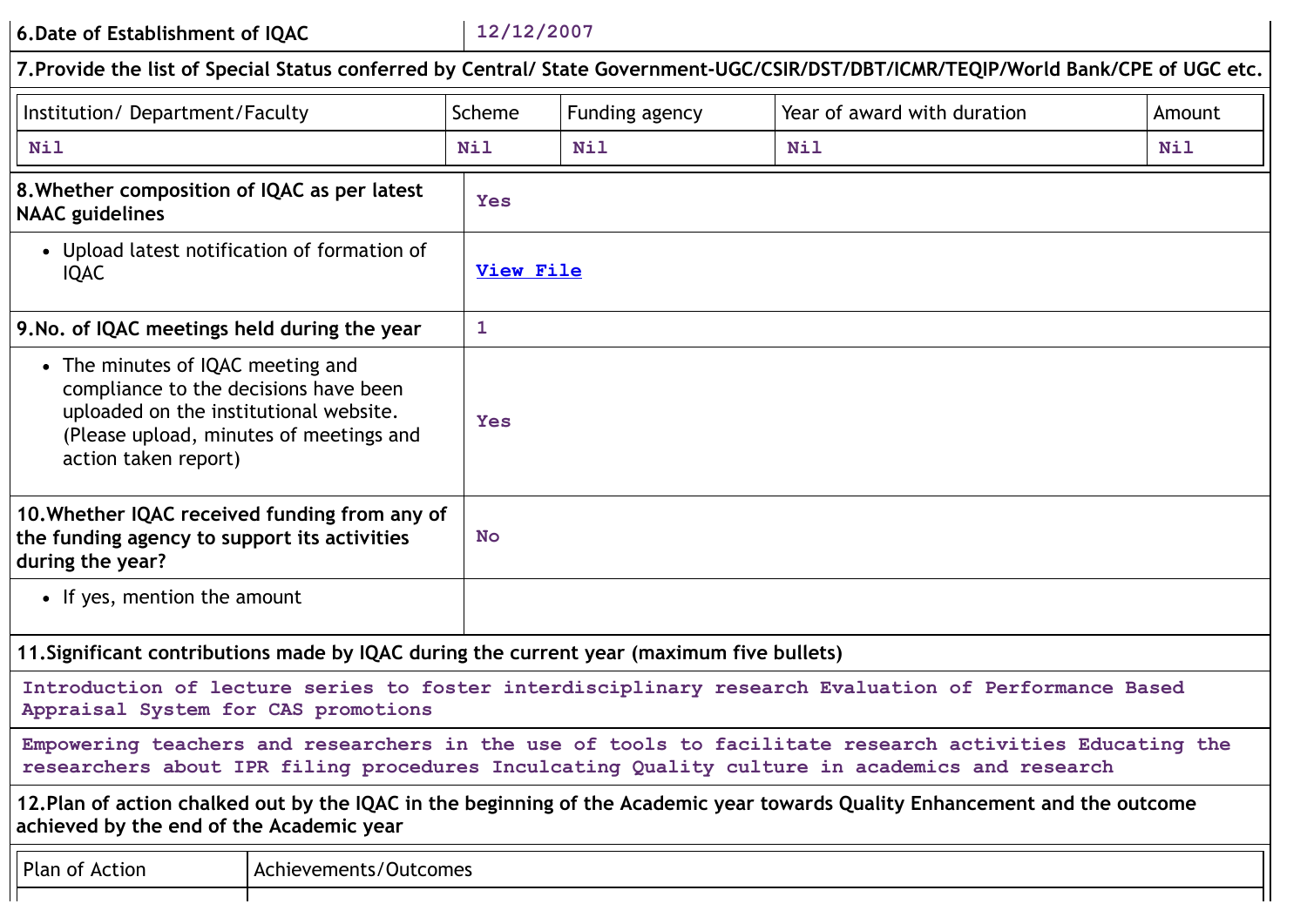| Introduction of<br><b>KYCR</b> series                                                                                | Teachers are delivering lectures on their own area of research which has opened up<br>possibility of interdisciplinary research |            |                    |  |
|----------------------------------------------------------------------------------------------------------------------|---------------------------------------------------------------------------------------------------------------------------------|------------|--------------------|--|
| Quality of<br>Research                                                                                               | Teachers as well as Research scholars are able to publish in quality journals and<br>get funded research projects               |            |                    |  |
| 13. Whether the AQAR was placed before<br>statutory body?                                                            |                                                                                                                                 | <b>Yes</b> |                    |  |
| • Name of the statutory body                                                                                         |                                                                                                                                 |            |                    |  |
| Name                                                                                                                 |                                                                                                                                 |            | Date of meeting(s) |  |
| Vice-Chancellor/Syndicate                                                                                            |                                                                                                                                 |            | 11/04/2022         |  |
| 14. Whether NAAC/or any other accredited<br>body(s) visited IQAC or interacted with it<br>to Assess the functioning? |                                                                                                                                 | <b>No</b>  |                    |  |
| 15. Whether institutional data submitted to AISHE                                                                    |                                                                                                                                 |            |                    |  |
| Date of Submission<br>Year                                                                                           |                                                                                                                                 |            |                    |  |
| $2020 - 21$<br>23/03/2022                                                                                            |                                                                                                                                 |            |                    |  |
|                                                                                                                      |                                                                                                                                 |            |                    |  |
| <b>Extended Profile</b>                                                                                              |                                                                                                                                 |            |                    |  |
| 1.Programme                                                                                                          |                                                                                                                                 |            |                    |  |
| 1.1                                                                                                                  |                                                                                                                                 |            | 25                 |  |
| Number of programmes offered during the year:                                                                        |                                                                                                                                 |            |                    |  |
| 1.2                                                                                                                  |                                                                                                                                 |            | 22                 |  |
| Number of departments offering academic programmes                                                                   |                                                                                                                                 |            |                    |  |

# **2.Student**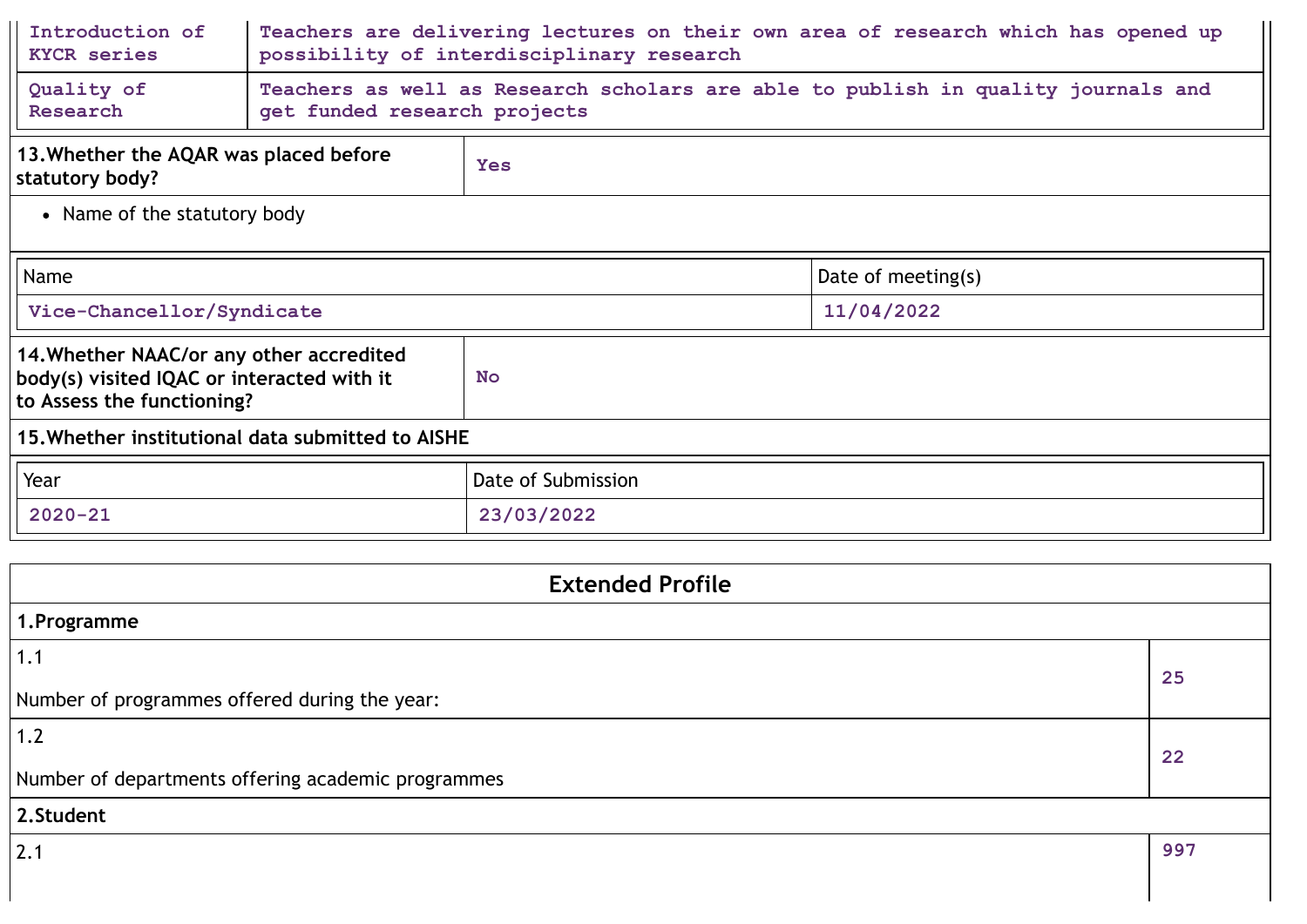| Number of students during the year                                                            |             |  |
|-----------------------------------------------------------------------------------------------|-------------|--|
| 2.2                                                                                           | 602         |  |
| Number of outgoing / final year students during the year:                                     |             |  |
| 2.3                                                                                           |             |  |
| Number of students appeared in the University examination during the year                     | 602         |  |
| 2.4                                                                                           |             |  |
| Number of revaluation applications during the year                                            | $\mathbf 0$ |  |
| 3.Academic                                                                                    |             |  |
| 3.1                                                                                           | 635         |  |
| Number of courses in all Programmes during the year                                           |             |  |
| 3.2                                                                                           | 78          |  |
| Number of full time teachers during the year                                                  |             |  |
| 3.3                                                                                           | 155         |  |
| Number of sanctioned posts during the year                                                    |             |  |
| 4. Institution                                                                                |             |  |
| 4.1                                                                                           | 42345       |  |
| Number of eligible applications received for admissions to all the Programmes during the year |             |  |
| 4.2                                                                                           | 466         |  |
| Number of seats earmarked for reserved category as per GOI/ State Govt. rule during the year  |             |  |
| 4.3                                                                                           |             |  |
| Total number of classrooms and seminar halls                                                  | 105         |  |
| 4.4                                                                                           | 153         |  |
|                                                                                               |             |  |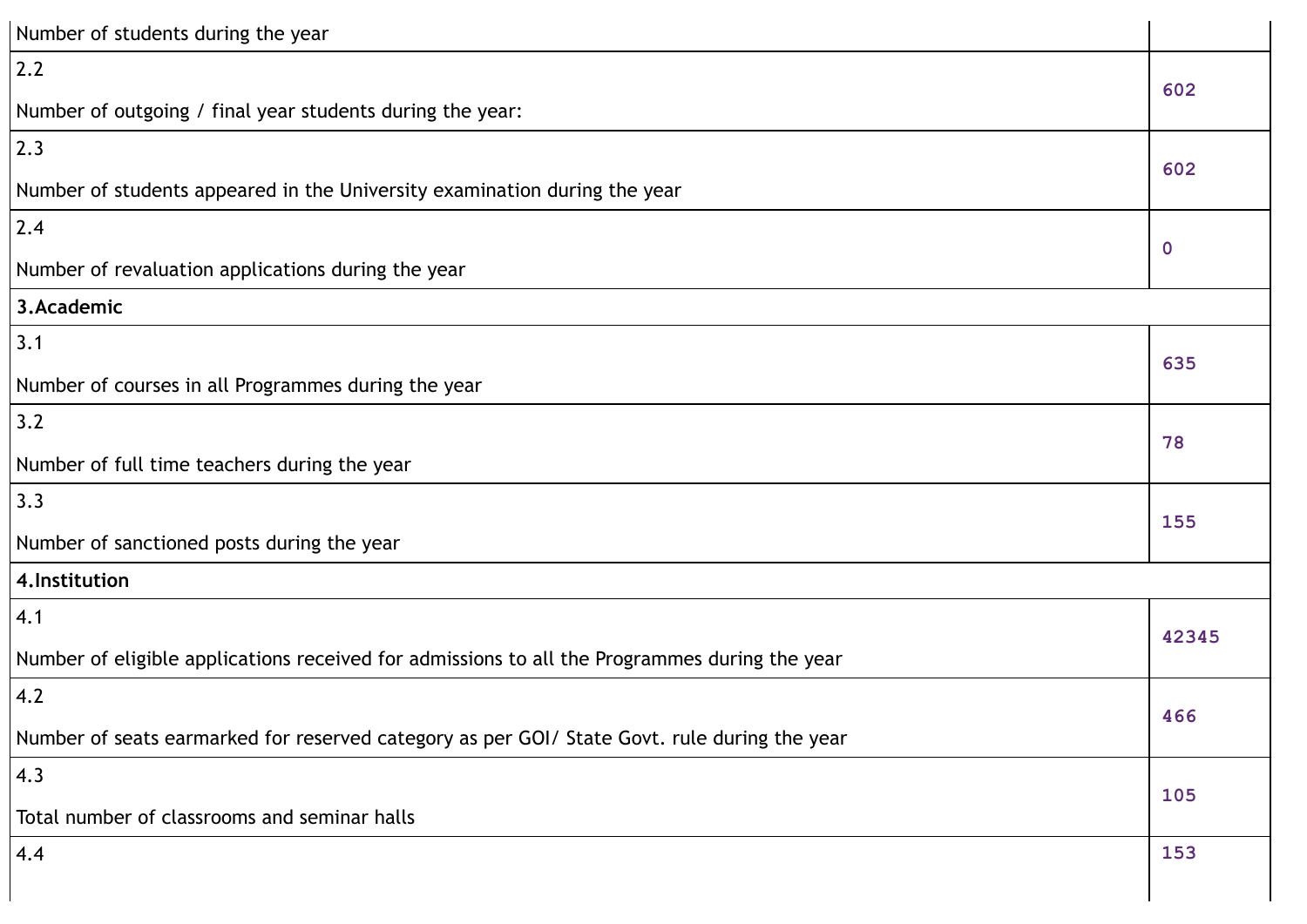# 4.5

Total expenditure excluding salary during the year (INR in lakhs)

**Part B CURRICULAR ASPECTS 1.1 - Curriculum Design and Development** 1.1.1 - Curricula developed and implemented have relevance to the local, national, regional and global developmental needs which is reflected in Programme outcomes (POs), Programme Specific Outcomes(PSOs) and Course Outcomes(COs) of the Programmes offered by the University **The curriculum design and development is carried out by subject experts in the BoS meeting. The syllabi of various leading institutions and those prescribed for UPSC, CSIR, UGC, GATE, NTA, OPSC etc., and the feedback of past students are also taken into consideration while designing a curriculum. The syllabi prepared by the respective BoS are then placed before the academic council for deliberation & acceptance with modifications, if any.** File Description **Documents** Upload relevant supporting document **[View](https://assessmentonline.naac.gov.in/storage/app/public/aqar/14171/14171_307_715.pdf?1650020803) File 1.1.2 - Number of Programmes where syllabus revision was carried out during the year 9** File Description and a property of the Description of the Description of the Description of the Description of the Description of the Description of the Description of the Description of the Description of the Description Upload the data template **[View](https://assessmentonline.naac.gov.in/storage/app/public/aqar/14171/14171_308_718.xlsx?1650020803) File** Upload relevant supporting document **No File Uploaded** 1.1.3 - Total number of courses having focus on employability/ entrepreneurship/ skill development offered by the University during **the year 1.1.3.1 - Number of courses having focus on employability/ entrepreneurship/ skill development during the year 559**

**266.92**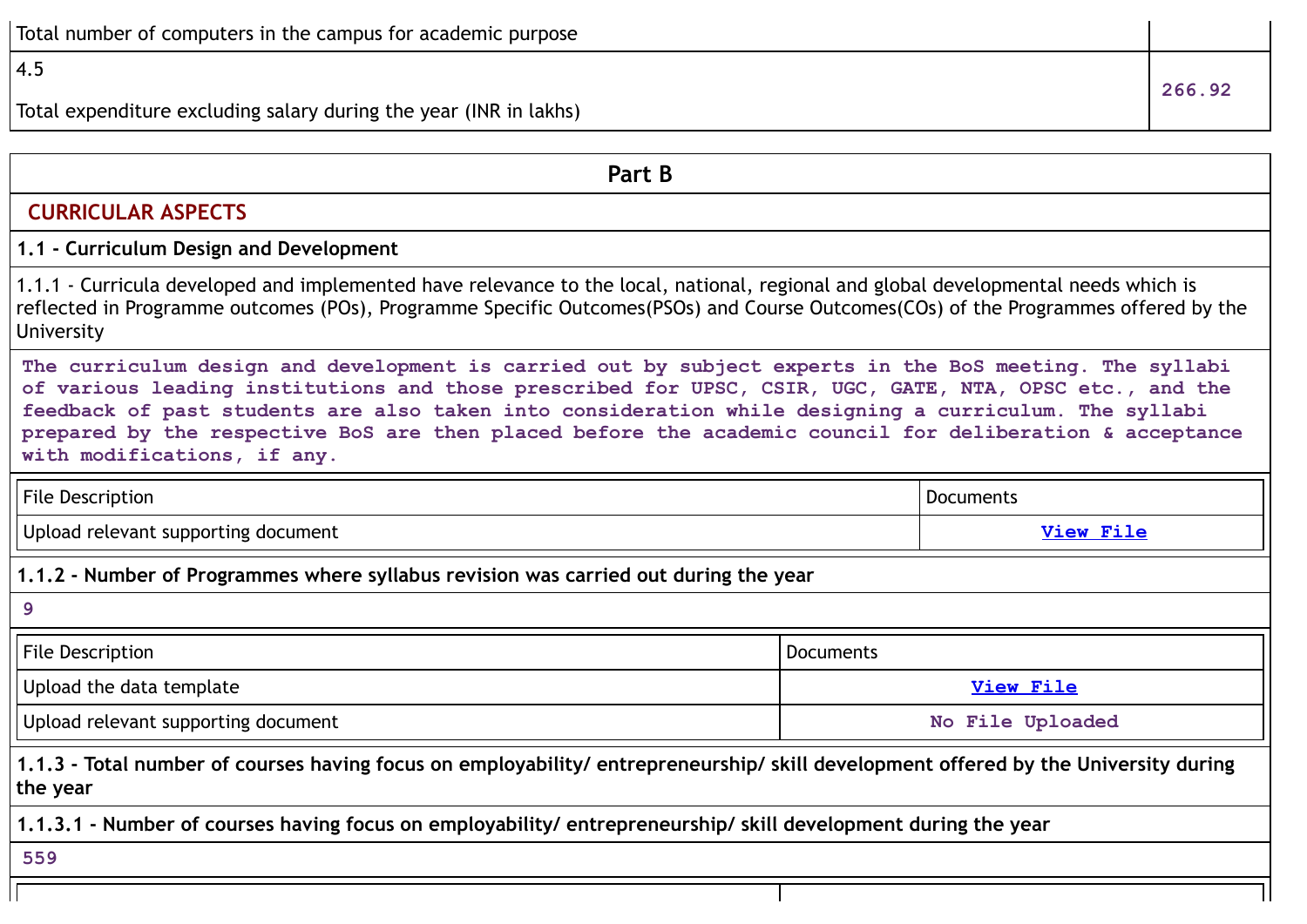| <b>File Description</b>                                                                                                                                         | <b>Documents</b> |  |  |  |
|-----------------------------------------------------------------------------------------------------------------------------------------------------------------|------------------|--|--|--|
| Upload the data template                                                                                                                                        | No File Uploaded |  |  |  |
| Upload relevant supporting document                                                                                                                             | <b>View File</b> |  |  |  |
| 1.2 - Academic Flexibility                                                                                                                                      |                  |  |  |  |
| 1.2.1 - Number of new courses introduced of the total number of courses across all programs offered during the year                                             |                  |  |  |  |
| 158                                                                                                                                                             |                  |  |  |  |
| <b>File Description</b>                                                                                                                                         | <b>Documents</b> |  |  |  |
| Upload the data template                                                                                                                                        | No File Uploaded |  |  |  |
| Upload relevant supporting document                                                                                                                             | No File Uploaded |  |  |  |
| 1.2.2 - Number of Programmes in which Choice Based Credit System (CBCS)/elective course system has been implemented during the<br>year                          |                  |  |  |  |
| 45                                                                                                                                                              |                  |  |  |  |
| File Description                                                                                                                                                | <b>Documents</b> |  |  |  |
| Upload the data template                                                                                                                                        | No File Uploaded |  |  |  |
| Upload relevant supporting document                                                                                                                             | No File Uploaded |  |  |  |
| 1.3 - Curriculum Enrichment                                                                                                                                     |                  |  |  |  |
|                                                                                                                                                                 |                  |  |  |  |
| 1.3.1 - Institution integrates crosscutting issues relevant to Professional Ethics, Gender, Human Values, Environment and Sustainability into<br>the Curriculum |                  |  |  |  |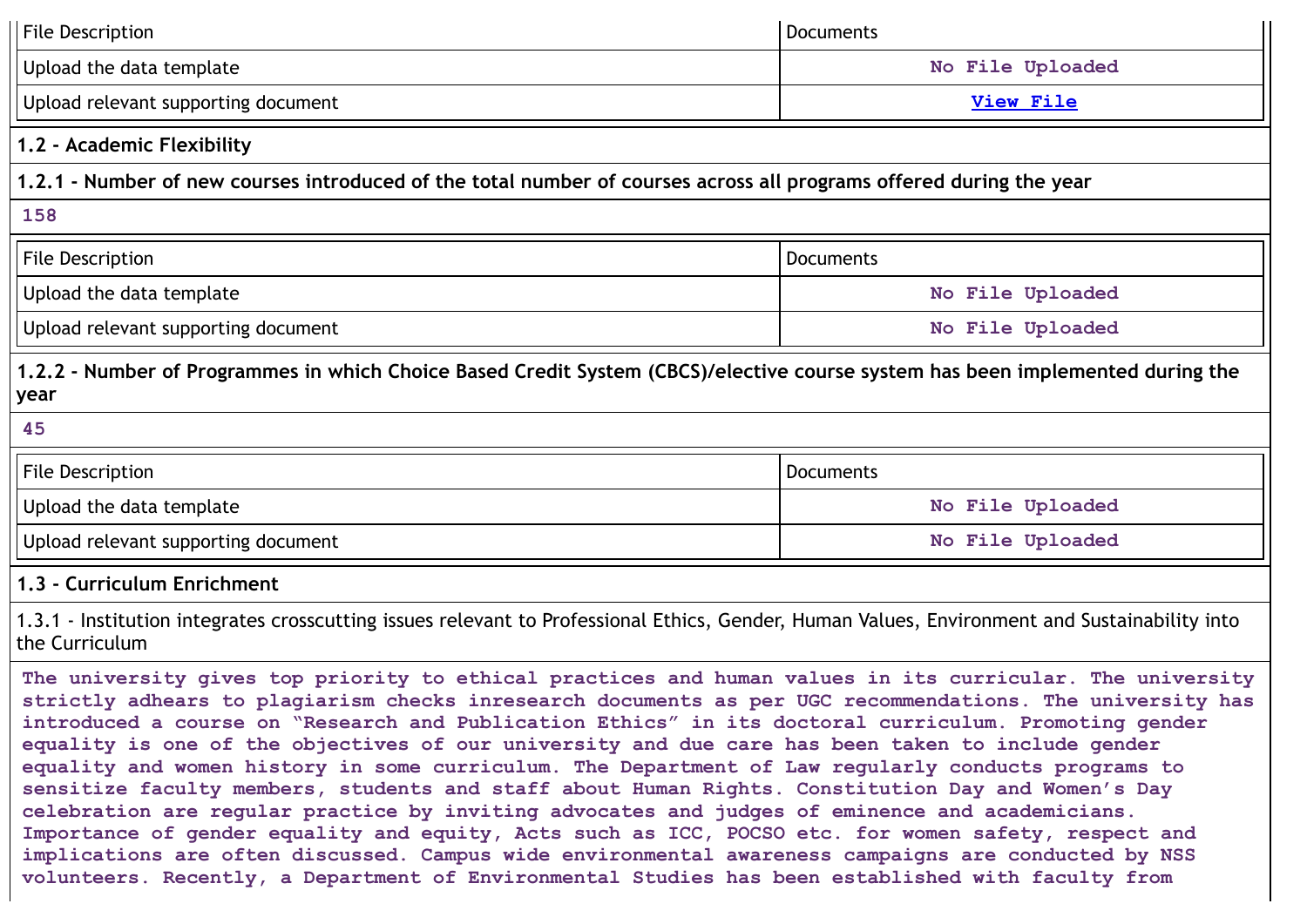**various backgrounds to focus teaching and research emphasis on environment, climate change science, water resources, economics, wildlife, biodiversity, environment law, UN conventions etc.The University follows zero tolerance on any unethical practices in academics and research.The University has included Ethics and Values and Environment and Disaster Management are two mandatory courses in all undergraduate programs, and in PG programs, such as Law, Home Science, Political Science, management etc. The University Library conducts training programs on plagiarism detection tools, such as Turnitin, Ouriginal, Grammarly and reference management tools for teachers, researcher scholars, and PG students.**

|                                                                                                                             | <b>Documents</b> |  |  |
|-----------------------------------------------------------------------------------------------------------------------------|------------------|--|--|
|                                                                                                                             | <b>View File</b> |  |  |
| 1.3.2 - Number of value-added courses for imparting transferable and life skills offered during the year                    |                  |  |  |
|                                                                                                                             |                  |  |  |
| Documents                                                                                                                   |                  |  |  |
|                                                                                                                             | No File Uploaded |  |  |
|                                                                                                                             | No File Uploaded |  |  |
|                                                                                                                             |                  |  |  |
| 1.3.3.1 - Number of students enrolled in value-added courses imparting transferable and life skills offered during the year |                  |  |  |
|                                                                                                                             |                  |  |  |
| Documents                                                                                                                   |                  |  |  |
|                                                                                                                             | No File Uploaded |  |  |
|                                                                                                                             | No File Uploaded |  |  |
| 1.3.4 - Number of students undertaking field projects / research projects / internships during the year                     |                  |  |  |
|                                                                                                                             |                  |  |  |
| Documents                                                                                                                   |                  |  |  |
|                                                                                                                             | <b>View File</b> |  |  |
|                                                                                                                             | No File Uploaded |  |  |
|                                                                                                                             |                  |  |  |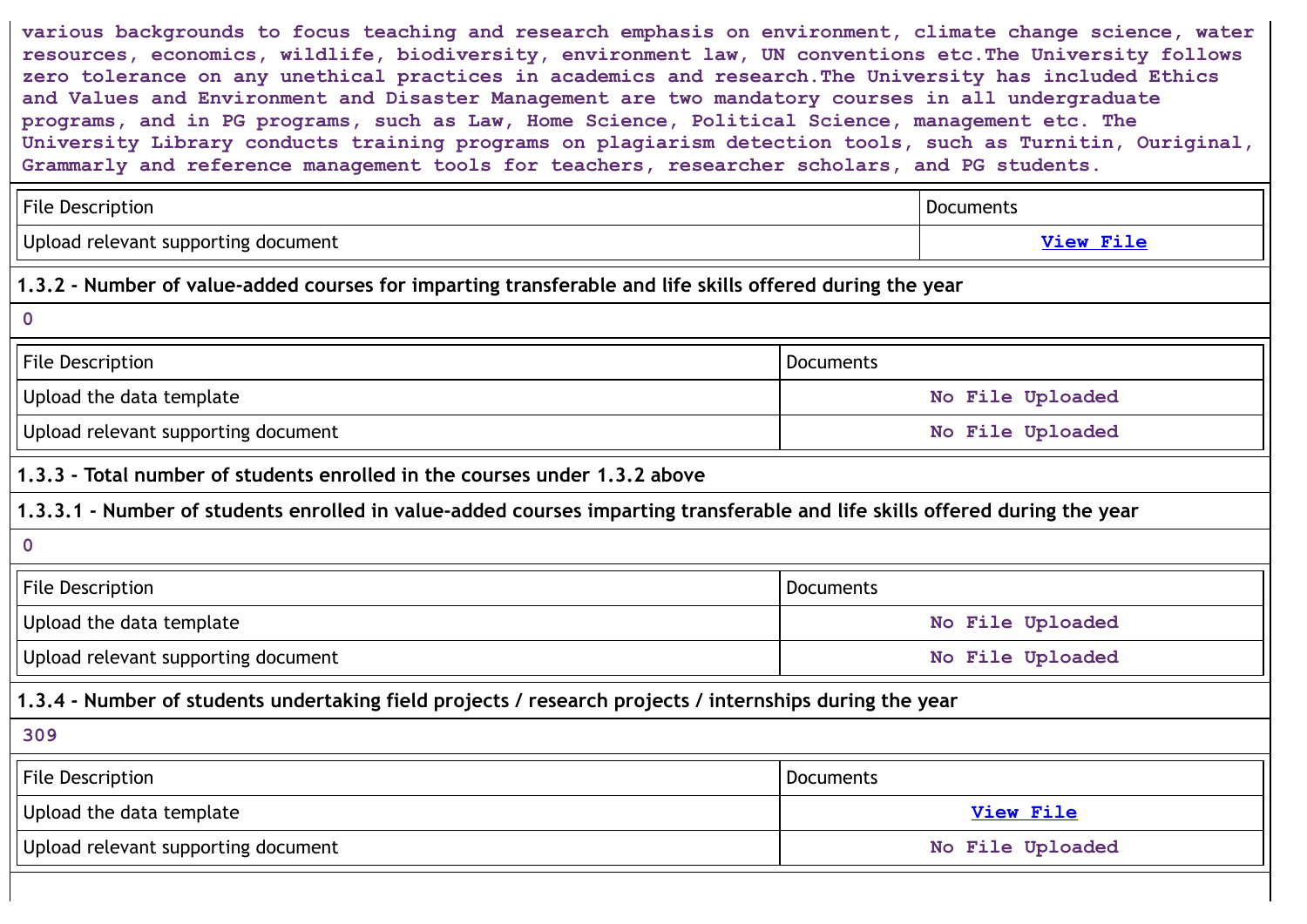| 1.4 - Feedback System                                                                                                                                                                    |                      |                                                                                      |  |  |
|------------------------------------------------------------------------------------------------------------------------------------------------------------------------------------------|----------------------|--------------------------------------------------------------------------------------|--|--|
| 1.4.1 - Structured feedback for design and review of syllabus -<br>semester wise / is received from Students Teachers Employers<br>Alumni                                                | • Any 3 of the above |                                                                                      |  |  |
| <b>File Description</b>                                                                                                                                                                  |                      | Documents                                                                            |  |  |
| Upload relevant supporting document                                                                                                                                                      |                      | <b>View File</b>                                                                     |  |  |
| 1.4.2 - Feedback processes of the institution may be classified as<br>follows                                                                                                            |                      | . Feedback collected, analysed and action taken and<br>feedback available on website |  |  |
| <b>File Description</b>                                                                                                                                                                  |                      | Documents                                                                            |  |  |
| Upload relevant supporting document                                                                                                                                                      |                      | <b>View File</b>                                                                     |  |  |
| <b>TEACHING-LEARNING AND EVALUATION</b>                                                                                                                                                  |                      |                                                                                      |  |  |
| 2.1 - Student Enrollment and Profile                                                                                                                                                     |                      |                                                                                      |  |  |
| 2.1.1 - Demand Ratio                                                                                                                                                                     |                      |                                                                                      |  |  |
| 2.1.1.1 - Number of seats available during the year                                                                                                                                      |                      |                                                                                      |  |  |
| 1202                                                                                                                                                                                     |                      |                                                                                      |  |  |
| <b>File Description</b>                                                                                                                                                                  |                      | <b>Documents</b>                                                                     |  |  |
| Upload the data template                                                                                                                                                                 |                      | <b>View File</b>                                                                     |  |  |
| Upload relevant supporting document                                                                                                                                                      | No File Uploaded     |                                                                                      |  |  |
| 2.1.2 - Total number of seats filled against reserved categories (SC, ST, OBC, Divyangjan, etc.) as per applicable reservation policy<br>during the year (Excluding Supernumerary Seats) |                      |                                                                                      |  |  |
| 2.1.2.1 - Number of actual students admitted from the reserved categories during the year                                                                                                |                      |                                                                                      |  |  |
| 381                                                                                                                                                                                      |                      |                                                                                      |  |  |
| <b>File Description</b>                                                                                                                                                                  |                      | Documents                                                                            |  |  |
| Upload the data template                                                                                                                                                                 |                      | <b>View File</b>                                                                     |  |  |
| Upload relevant supporting document                                                                                                                                                      |                      | No File Uploaded                                                                     |  |  |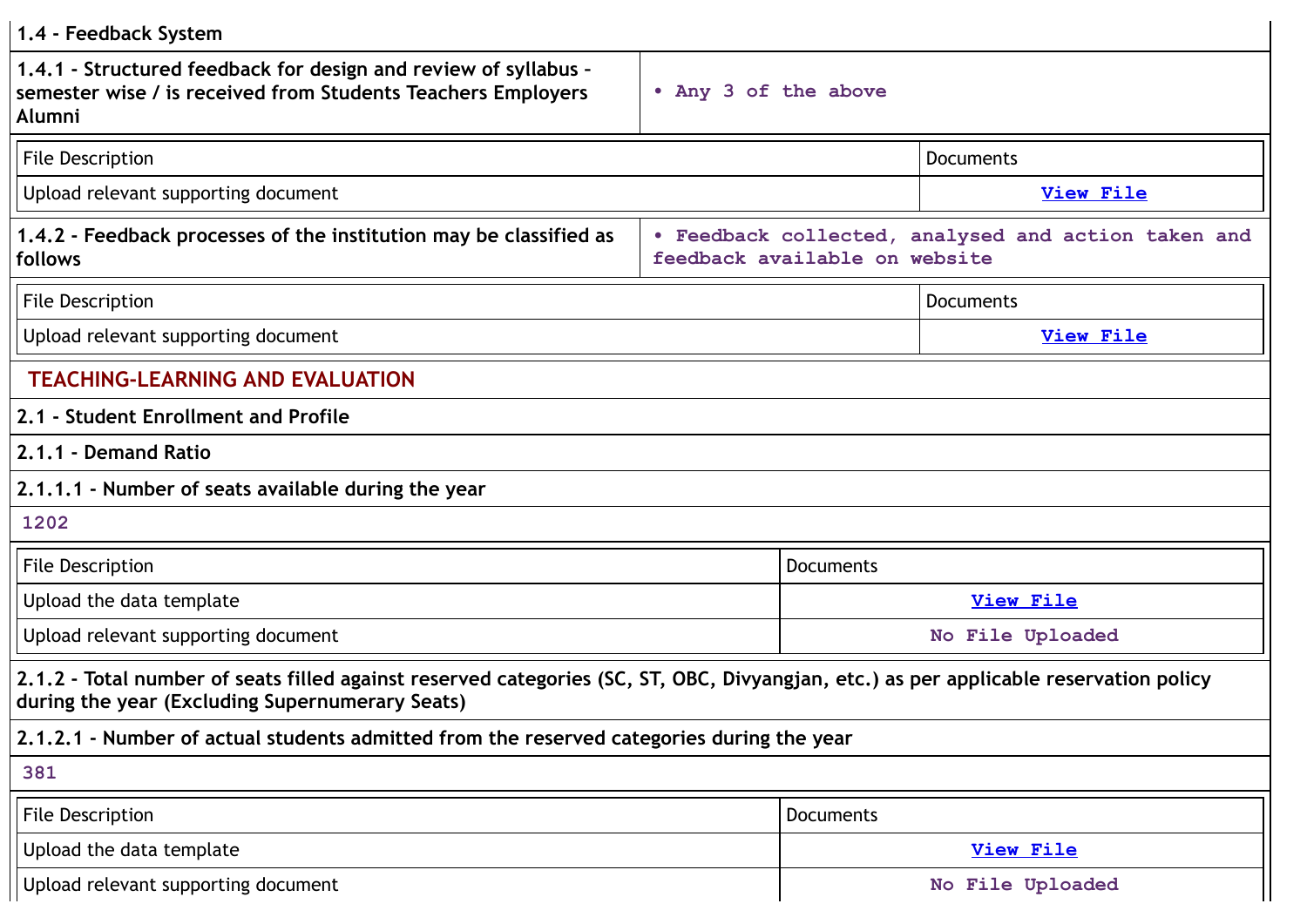#### **2.2 - Catering to Student Diversity**

#### 2.2.1 - The institution assesses the learning levels of the studentsand organises special Programmes for advanced learners and slow learners

**Induction meetings are conduted for the newly admitted students at the beginning of the academic year to understand their background and learning capability. The learning process has been made students centric by adopting participatory learning activities like group projects, group discussion and field trips. The learning level of the students are assessed by conducting two written tests (internal of 20 marks, final semester of 80 marks) and oral presentations/viva during each semester by involving internal as well as external experts. The ability of the students is evaluated based on their performance in the examinations and presentation skills. Identified slow learners are allotted with extra time and classes by all faculty members. The advanced learners are encouraged to apply for various training programs and internships rendered by national institutions. Sometimes, language becomes a barrier since many students are not very conversant with English as a medium of instruction. Hence, faculty members are requested to teach in both English and Odia.**

| <b>File Description</b>                                                                                                                                                 | Documents          |                  |           |
|-------------------------------------------------------------------------------------------------------------------------------------------------------------------------|--------------------|------------------|-----------|
| Upload relevant supporting document                                                                                                                                     | No File Uploaded   |                  |           |
| Link For Additional Information                                                                                                                                         |                    | <b>Nil</b>       |           |
| 2.2.2 - Student - Full time teacher ratio during the year                                                                                                               |                    |                  |           |
| Number of Students                                                                                                                                                      | Number of Teachers |                  |           |
| 1001                                                                                                                                                                    | 78                 |                  |           |
| <b>File Description</b>                                                                                                                                                 |                    |                  | Documents |
| Upload relevant supporting document                                                                                                                                     |                    | <b>View File</b> |           |
| 2.3 - Teaching- Learning Process                                                                                                                                        |                    |                  |           |
| 2.3.1 - Student centric methods, such as experiential learning, participative learning and problem-solving methodologies are used for<br>enhancing learning experiences |                    |                  |           |

**The University lay emphasis on student-centric teaching and inculcating life-long learning skills among the students. The PG departments conduct innovative programs which stimulate the creative ability of students and provide them a platform to nurture their problem-solving skills and ensure participative learning. The institute organizes different event to showcase the talent of the students. Students are motivated to participate in inter college as well as national level competitions. Students develop**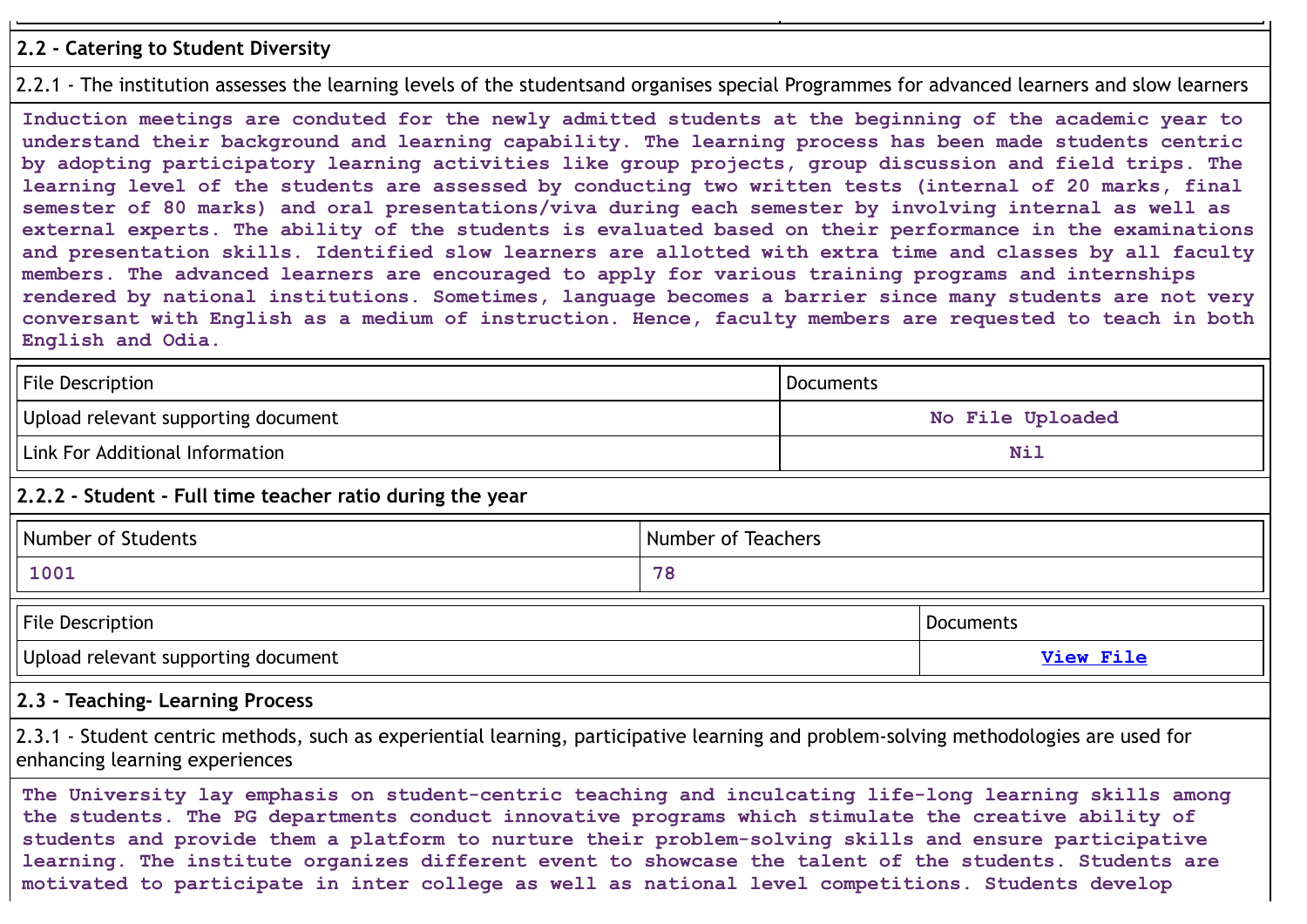**technical skills while presenting papers in seminars, Presentation and publishing of papers in conferences and journals, Mini Project development, Debates and moot courts, Participation in Inter college events, Industrial visits, Study Tours and Research Projects, Designing, editing and contributing in the institutional magazine.In order to inculcate research interest, students are encouraged to go for "Summer Intensive programme" and "Summer Research Fellowship"(SRF) supported by various industries/science academies. The students are also encouraged to go for industrial visits and visit established research labs to observe and learn from research experiments.**

| <b>File Description</b>             | ' Documents                 |
|-------------------------------------|-----------------------------|
| Upload relevant supporting document | <b>File Uploaded</b><br>No. |

2.3.2 - Teachers use ICT enabled tools including online resources for effective teaching and learning processes during the year

**ICT-enabled teaching has now become an inevitable part of the teaching-learning process. Various ICT tools used by the faculty members include LCD projectors, laptops, smart board, along with applications like Google Classroom, Zoom, Google Meet, etc. Some of the departments prepare audio-visual contents on different topics to facilitate teaching. Study materials are being sent to students via email and WhatsApp.The COVID-19 pandemic has made us to realize the need and effectiveness of online education and social media sites to disseminate information.**

| File Description                                                                          | Documents        |  |  |  |
|-------------------------------------------------------------------------------------------|------------------|--|--|--|
| Upload relevant supporting document                                                       | No File Uploaded |  |  |  |
| 2.3.3 - Ratio of students to mentor for academic and other related issues during the year |                  |  |  |  |
| 2.3.3.1 - Number of mentors                                                               |                  |  |  |  |
| 78                                                                                        |                  |  |  |  |
| <b>File Description</b>                                                                   | Documents        |  |  |  |
| Upload relevant supporting document                                                       | No File Uploaded |  |  |  |
| 2.4 - Teacher Profile and Quality                                                         |                  |  |  |  |
| 2.4.1 - Total Number of full time teachers against sanctioned posts during the year       |                  |  |  |  |
| 78                                                                                        |                  |  |  |  |
| <b>File Description</b>                                                                   | Documents        |  |  |  |
| Upload the data template                                                                  | No File Uploaded |  |  |  |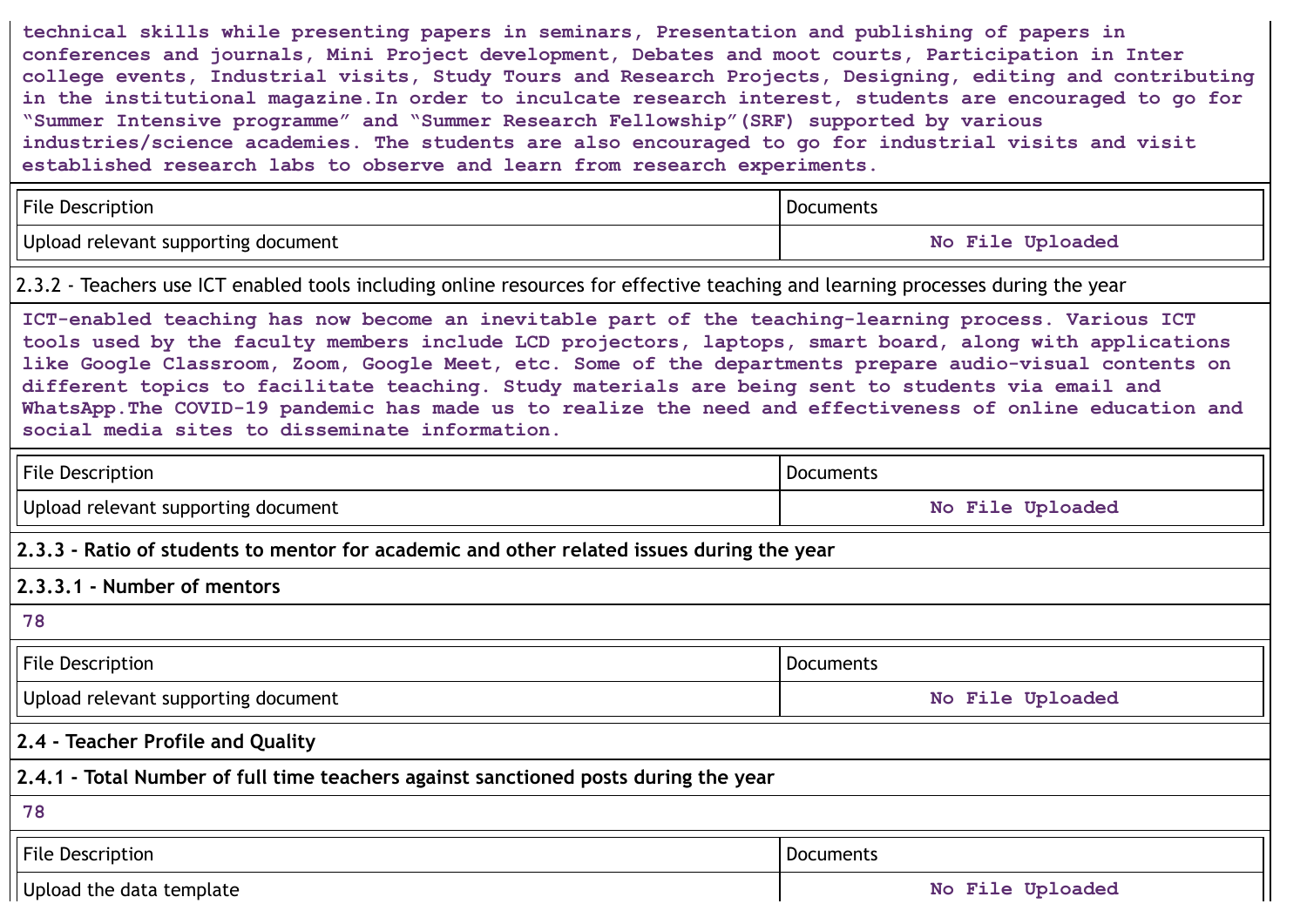| Upload relevant supporting document<br>No File Uploaded                                                           |                                                                                                                                         |  |  |
|-------------------------------------------------------------------------------------------------------------------|-----------------------------------------------------------------------------------------------------------------------------------------|--|--|
| 2.4.2 - Total Number of full time teachers withPh.D./D.M/M.Ch./D.N.B Superspeciality/D.Sc./D'Lit. during the year |                                                                                                                                         |  |  |
| 76                                                                                                                |                                                                                                                                         |  |  |
| <b>File Description</b>                                                                                           | <b>Documents</b>                                                                                                                        |  |  |
| Upload the data template                                                                                          | <b>View File</b>                                                                                                                        |  |  |
| Upload relevant supporting document                                                                               | No File Uploaded                                                                                                                        |  |  |
| 2.4.3 - Total teaching experience of full time teachers in the same institution during the year                   |                                                                                                                                         |  |  |
| 2.4.3.1 - Total experience of full-time teachers                                                                  |                                                                                                                                         |  |  |
| 78                                                                                                                |                                                                                                                                         |  |  |
| File Description                                                                                                  | <b>Documents</b>                                                                                                                        |  |  |
| Upload the data template                                                                                          | <b>View File</b>                                                                                                                        |  |  |
| Upload relevant supporting document                                                                               | No File Uploaded                                                                                                                        |  |  |
| Government/Govt. recognised bodies during the year                                                                | 2.4.4 - Total number of full time teachers who received awards, recognition, fellowships at State, National, International level from   |  |  |
| 5                                                                                                                 |                                                                                                                                         |  |  |
| File Description                                                                                                  | <b>Documents</b>                                                                                                                        |  |  |
| Upload the data template                                                                                          | <b>View File</b>                                                                                                                        |  |  |
| Upload relevant supporting document                                                                               | No File Uploaded                                                                                                                        |  |  |
| 2.5 - Evaluation Process and Reforms                                                                              |                                                                                                                                         |  |  |
|                                                                                                                   | 2.5.1 - Number of days from the date of last semester-end/ year- end examination till the declaration of results during the year        |  |  |
| year                                                                                                              | 2.5.1.1 - Number of days from the date of last semester-end/ year- end examination till the declaration of results year wise during the |  |  |
| 35                                                                                                                |                                                                                                                                         |  |  |
| <b>File Description</b>                                                                                           | Documents                                                                                                                               |  |  |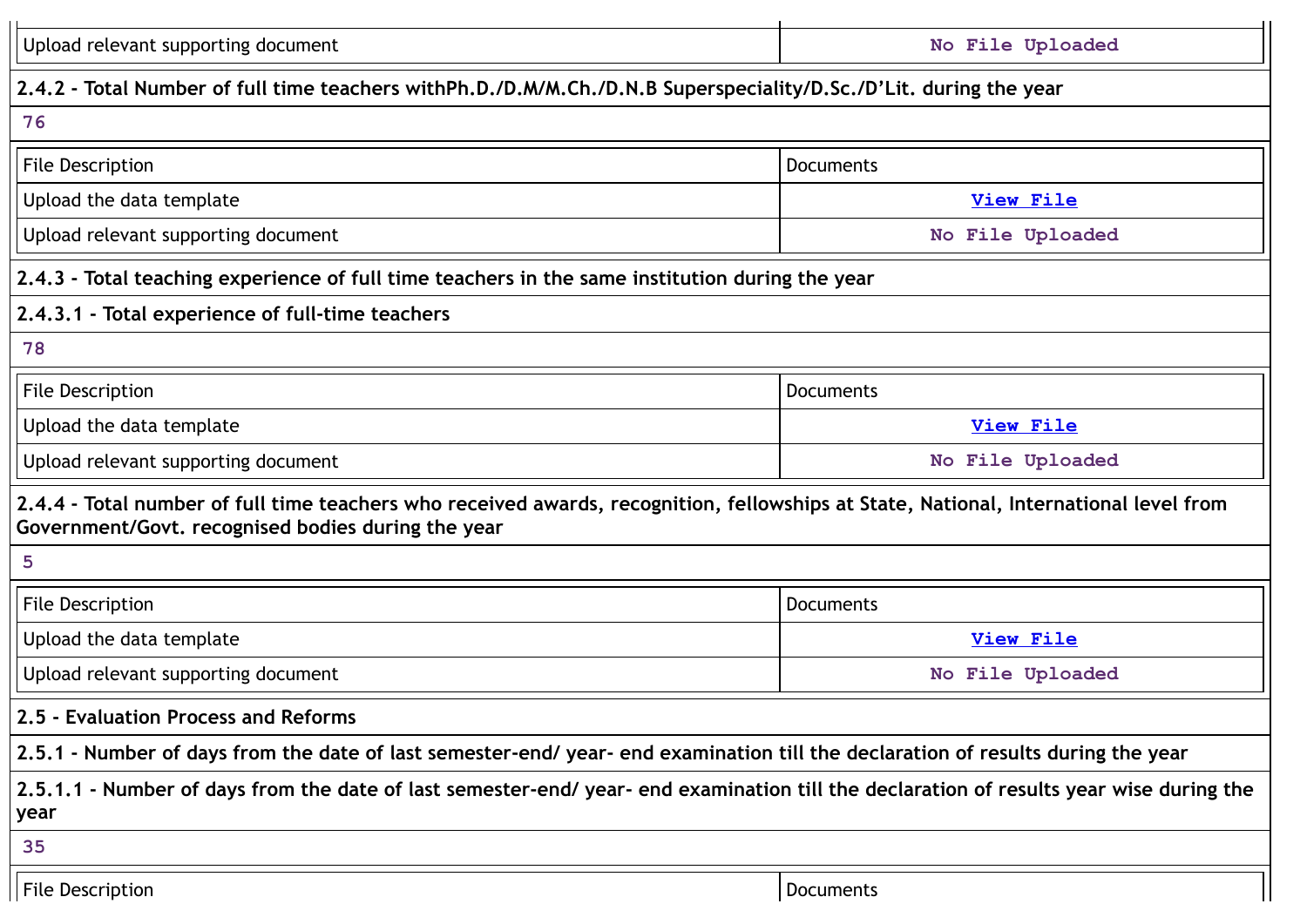| Upload the data template                                                                                                                                                                                                                                                                                                                                                                                                                                                                                                                                                                                                                                                                                                                                                                                                                                                                                                                                                                                                                                                                                                                                                                                                                                                    |                   | View File                                         |  |
|-----------------------------------------------------------------------------------------------------------------------------------------------------------------------------------------------------------------------------------------------------------------------------------------------------------------------------------------------------------------------------------------------------------------------------------------------------------------------------------------------------------------------------------------------------------------------------------------------------------------------------------------------------------------------------------------------------------------------------------------------------------------------------------------------------------------------------------------------------------------------------------------------------------------------------------------------------------------------------------------------------------------------------------------------------------------------------------------------------------------------------------------------------------------------------------------------------------------------------------------------------------------------------|-------------------|---------------------------------------------------|--|
| Upload relevant supporting document                                                                                                                                                                                                                                                                                                                                                                                                                                                                                                                                                                                                                                                                                                                                                                                                                                                                                                                                                                                                                                                                                                                                                                                                                                         |                   | No File Uploaded                                  |  |
| 2.5.2 - Total number of student complaints/grievances about evaluation against total number appeared in the examinations during the<br>year                                                                                                                                                                                                                                                                                                                                                                                                                                                                                                                                                                                                                                                                                                                                                                                                                                                                                                                                                                                                                                                                                                                                 |                   |                                                   |  |
| $\mathbf 0$                                                                                                                                                                                                                                                                                                                                                                                                                                                                                                                                                                                                                                                                                                                                                                                                                                                                                                                                                                                                                                                                                                                                                                                                                                                                 |                   |                                                   |  |
| <b>File Description</b><br><b>Documents</b>                                                                                                                                                                                                                                                                                                                                                                                                                                                                                                                                                                                                                                                                                                                                                                                                                                                                                                                                                                                                                                                                                                                                                                                                                                 |                   |                                                   |  |
| Upload relevant supporting document                                                                                                                                                                                                                                                                                                                                                                                                                                                                                                                                                                                                                                                                                                                                                                                                                                                                                                                                                                                                                                                                                                                                                                                                                                         |                   | No File Uploaded                                  |  |
| 2.5.3 - IT integration and reforms in the examination procedures and processes (continuous internal assessment and end-semester<br>assessment) have brought in considerable improvement in examination management system of the institution                                                                                                                                                                                                                                                                                                                                                                                                                                                                                                                                                                                                                                                                                                                                                                                                                                                                                                                                                                                                                                 |                   |                                                   |  |
| IT integration in examination and evaluation process provides an efficient way of conducting exams and<br>evaluating the answer scripts. It makes the examination and evaluation process fast by which the result<br>can be published in less time. The examination and evaluation in our institution is being done in manual<br>mode as well as through online. During the covid-19 pandemic, all the PG departments of Berhampur<br>University have conducted all the examinations in online mode. It includes the internal examination,<br>semester examination and project viva voce. The results of the examinations have been published in due<br>time. After the completionof the end semester examinations, the certificates of the pass out students are<br>being uploaded in the Digi locker so that students as well as the employers can download the certificates<br>for verification and other academic purposes. The university has a separate well equipped Biju Pattanaik<br>Computer Center, where all our mark sheets and provisional certificates are printed. Due to automation of<br>the examination system, the university is able to publish all the results in time. Day by day the<br>examination system is becoming more robust and transparent. |                   |                                                   |  |
| File Description                                                                                                                                                                                                                                                                                                                                                                                                                                                                                                                                                                                                                                                                                                                                                                                                                                                                                                                                                                                                                                                                                                                                                                                                                                                            |                   | <b>Documents</b>                                  |  |
| Upload relevant supporting document                                                                                                                                                                                                                                                                                                                                                                                                                                                                                                                                                                                                                                                                                                                                                                                                                                                                                                                                                                                                                                                                                                                                                                                                                                         |                   | No File Uploaded                                  |  |
| 2.5.4 - Status of automation of Examination division along with<br>approved Examination Manual                                                                                                                                                                                                                                                                                                                                                                                                                                                                                                                                                                                                                                                                                                                                                                                                                                                                                                                                                                                                                                                                                                                                                                              | Result Processing | B. Only student registration, Hall ticket issue & |  |
| <b>File Description</b>                                                                                                                                                                                                                                                                                                                                                                                                                                                                                                                                                                                                                                                                                                                                                                                                                                                                                                                                                                                                                                                                                                                                                                                                                                                     |                   | <b>Documents</b>                                  |  |
| Upload the data template                                                                                                                                                                                                                                                                                                                                                                                                                                                                                                                                                                                                                                                                                                                                                                                                                                                                                                                                                                                                                                                                                                                                                                                                                                                    |                   | No File Uploaded                                  |  |
| Upload relevant supporting document                                                                                                                                                                                                                                                                                                                                                                                                                                                                                                                                                                                                                                                                                                                                                                                                                                                                                                                                                                                                                                                                                                                                                                                                                                         |                   | No File Uploaded                                  |  |
|                                                                                                                                                                                                                                                                                                                                                                                                                                                                                                                                                                                                                                                                                                                                                                                                                                                                                                                                                                                                                                                                                                                                                                                                                                                                             |                   |                                                   |  |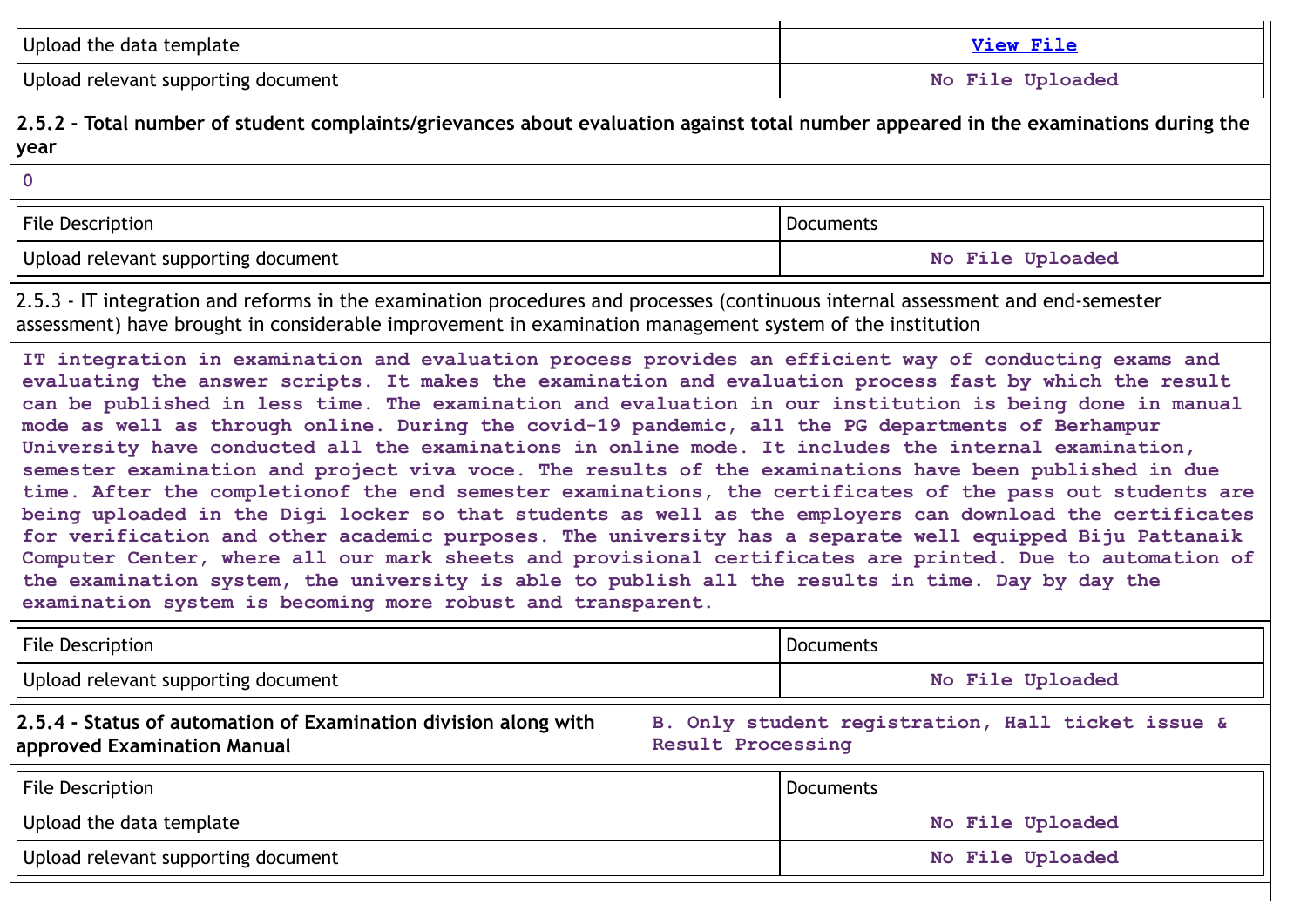# **2.6 - Student Performance and Learning Outcomes**

2.6.1 - The institution has stated learning outcomes (generic and programme specific)/graduate attributes which are integrated into the assessment process and widely publicized through the website and other documents

**The Program Outcome are clearly stated in their respective syllabus. The Program Outcome of M.A. program is to enhance the capability of the respective subjects and enable the students for employment opportunity. It is observed that the students passing out the M.A. program are generally employed in education sector as faculty members, researchers, bureaucrats, public services, law makers and practitioners etc. The Program Outcomes of M.Sc. program are stated in nine subjects. The Specific Outcomes of the M.Sc. program are to enhance the skills of the students for laboratory experiments, analytical research, theoretical research, and to pursue their passion as teachers, bankers or mathematical modelers and scientific research. The Program Outcome of M.Com. /MBA /IRPM are to prepare the students for marketing executives, financial analyst, bankers and HR managers. The Program Outcome of Ph.D. program is to prepare the research scholars to create new knowledge, innovations, or to expand the existing knowledge in Science, Commerce and Social Sciences. The Program Specific Outcome and Course Outcomes are stated in their respective syllabus and uploaded to the university's website.**

| <b>File Description</b>             | <b>Documents</b> |
|-------------------------------------|------------------|
| Upload relevant supporting document | No File Uploaded |

2.6.2 - Attainment of Programme outcomes, Programme specific outcomes and course outcomes are evaluated by the institution during the year

**Based on the requirements of a specific course, different teaching methodologies are adopted by the concerned teacher to make the course more interactive and student-centric so as to enhance the learning experience of the students. Some of the commonly adopted participatory learning activities include, problem-solving assignments on different topics that require proper understanding of a subject and its application, group projects that help students to develop ability for cooperative problem-solving, term papers to encourage in-depth study, seminar presentation by students on new concepts and evolving areas, open class-room quizzes that instill competitiveness among the students, group discussions on current trends which help in building confidence and leadership among students, field trips that add to on-site exposure and experience etc.**

| File Description                                                                                    | Documents        |  |  |
|-----------------------------------------------------------------------------------------------------|------------------|--|--|
| Upload relevant supporting document                                                                 | No File Uploaded |  |  |
| 2.6.3 - Number of students passed during the year                                                   |                  |  |  |
| 2.6.3.1 - Total number of final year students who passed the university examination during the year |                  |  |  |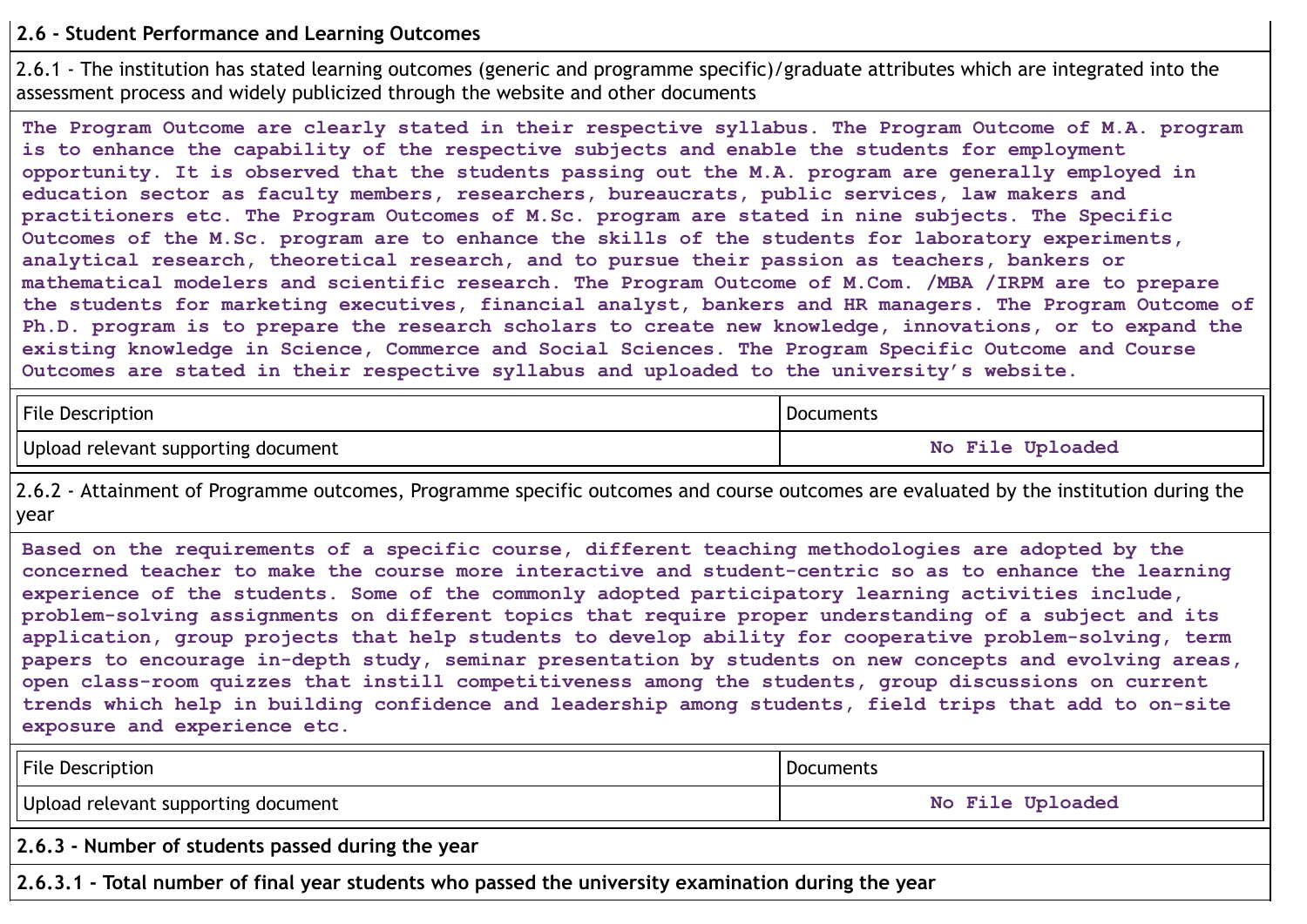**540** File Description **Documents** Upload the data template **[View](https://assessmentonline.naac.gov.in/storage/app/public/aqar/14171/14171_335_773.xlsx?1650020803) File** Upload relevant supporting document **No File No File Uploaded** 

**2.7 - Student Satisfaction Survey**

2.7.1 - Student Satisfaction Survey (SSS) on overall institutional performance (Institution may design its own questionnaire) (results and **details need to be provided as a web link)**

**<https://buodisha.edu.in/webadmin/public/upload/files/1639220194.pdf>**

**RESEARCH, INNOVATIONS AND EXTENSION**

**3.1 - Promotion of Research and Facilities**

3.1.1 - The institution Research facilities are frequently updated and there is well defined policy for promotion of research which is uploaded on the institutional website and implemented

**Research facilities of the University are being frequently updated. The P&R section, looking after the university research activities for a long has been restructured into a new section "Research, Consultancy, Innovation and Incubation" (RCII), having a well-defined policy document for the promotion of research. RCII is headed by a Director who is a professor of the University. All the activities related to research, consultancy, Innovation and incubation are finally vetted by the Directorate and sent to the concerned agencies after the approval by the Vice-Chancellor. The primary functions of the Directorate are:**

**a. Dissemination of various funding sources to all concerned.**

**b. Endorsing RCII proposals for onward transmission.**

**c. Ensuring quality of proposals, no duplicity, plagiarism etc.**

**d. Maintaining a list of all RCII projects submitted, funded and executed with progress reports and completion reports.**

e. Keep an update with the progress of the RCII projects and publications, thesis from the project work

**f. To facilitate filing patents, facilitating incubations and innovations etc.**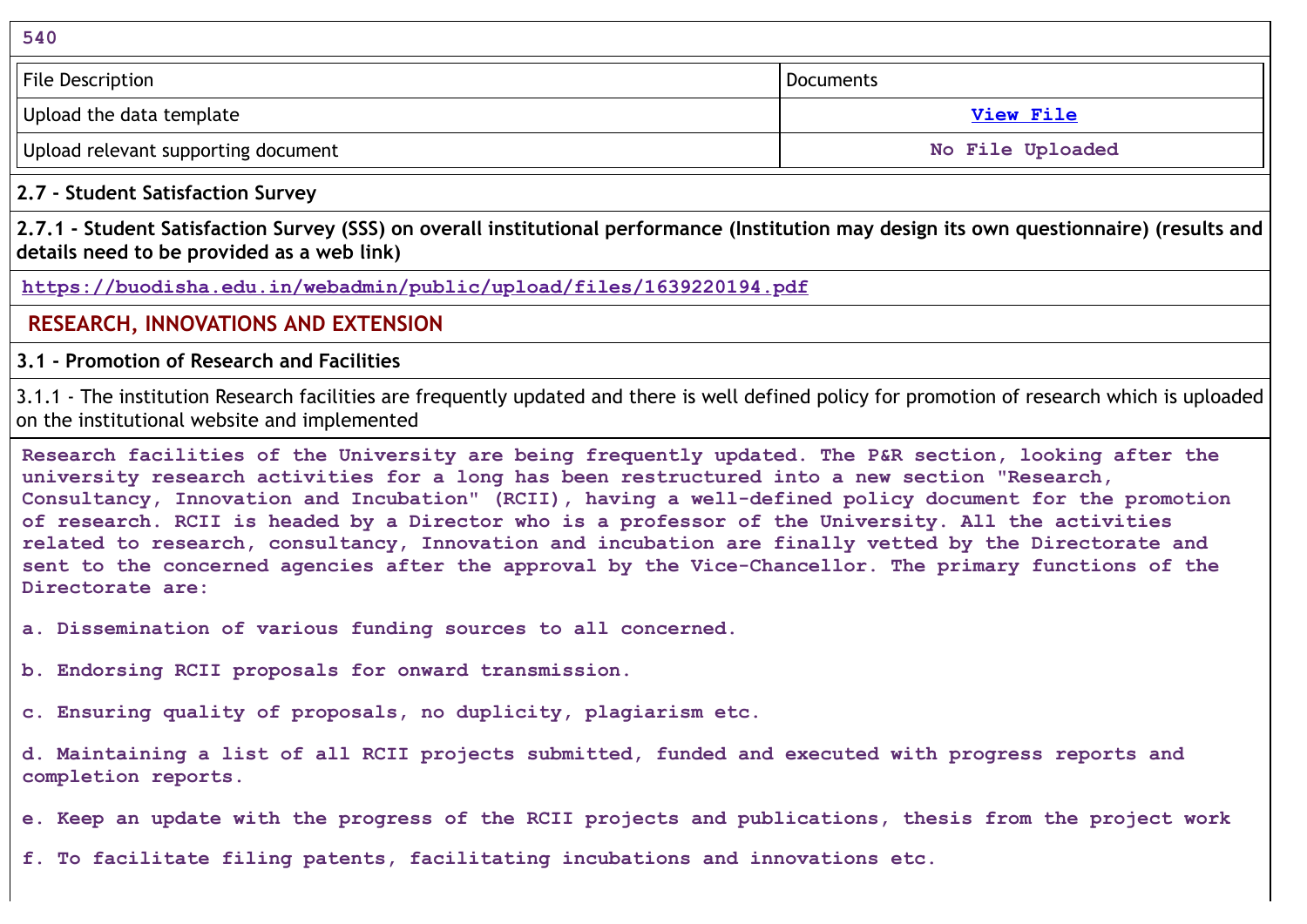g. To make ease of business/work by not insisting on any form but relying only on the plain paper **application on any particular approval desired with accompanying/relevant documents attached.**

**h. To take care of IPR and arbitration issues on behalf of the University.**

**A Research Advisory Council(RAC) has been constituted after the approval of competent authorities to guide research policies, review research outcomes, and encourage the submission of projects to different funding agencies and other related works pertaining to research. Policy documents/proceedings of the meetings of RCII and RAC are being uploaded to the University from time to time. A central Instrumentation centre has been set up in the University to facilitate the University's faculty members in experimental research. The facilities are also being used by the faculty members of different affiliated colleges of the University.**

| <b>File Description</b>                                                                                                                                         |                  | Documents        |  |
|-----------------------------------------------------------------------------------------------------------------------------------------------------------------|------------------|------------------|--|
| Upload relevant supporting document                                                                                                                             |                  | <b>View File</b> |  |
| 3.1.2 - The institution provides seed money to its teachers for research (amount INR in Lakhs)                                                                  |                  |                  |  |
| 14.14                                                                                                                                                           |                  |                  |  |
| <b>File Description</b>                                                                                                                                         |                  | Documents        |  |
| Upload the data template                                                                                                                                        |                  | <b>View File</b> |  |
| Upload relevant supporting document                                                                                                                             |                  | <b>View File</b> |  |
| 3.1.3 - Number of teachers receiving national/ international fellowship/financial support by various agencies for advanced studies/<br>research during the year |                  |                  |  |
| $\mathbf{0}$                                                                                                                                                    |                  |                  |  |
| File Description                                                                                                                                                | <b>Documents</b> |                  |  |
| Upload the data template                                                                                                                                        | No File Uploaded |                  |  |
| Upload relevant supporting document                                                                                                                             | No File Uploaded |                  |  |
| 3.1.4 - Number of JRFs, SRFs, Post-Doctoral Fellows, Research Associates and other research fellows enrolled in the institution during<br>the year              |                  |                  |  |
| 12                                                                                                                                                              |                  |                  |  |
|                                                                                                                                                                 |                  |                  |  |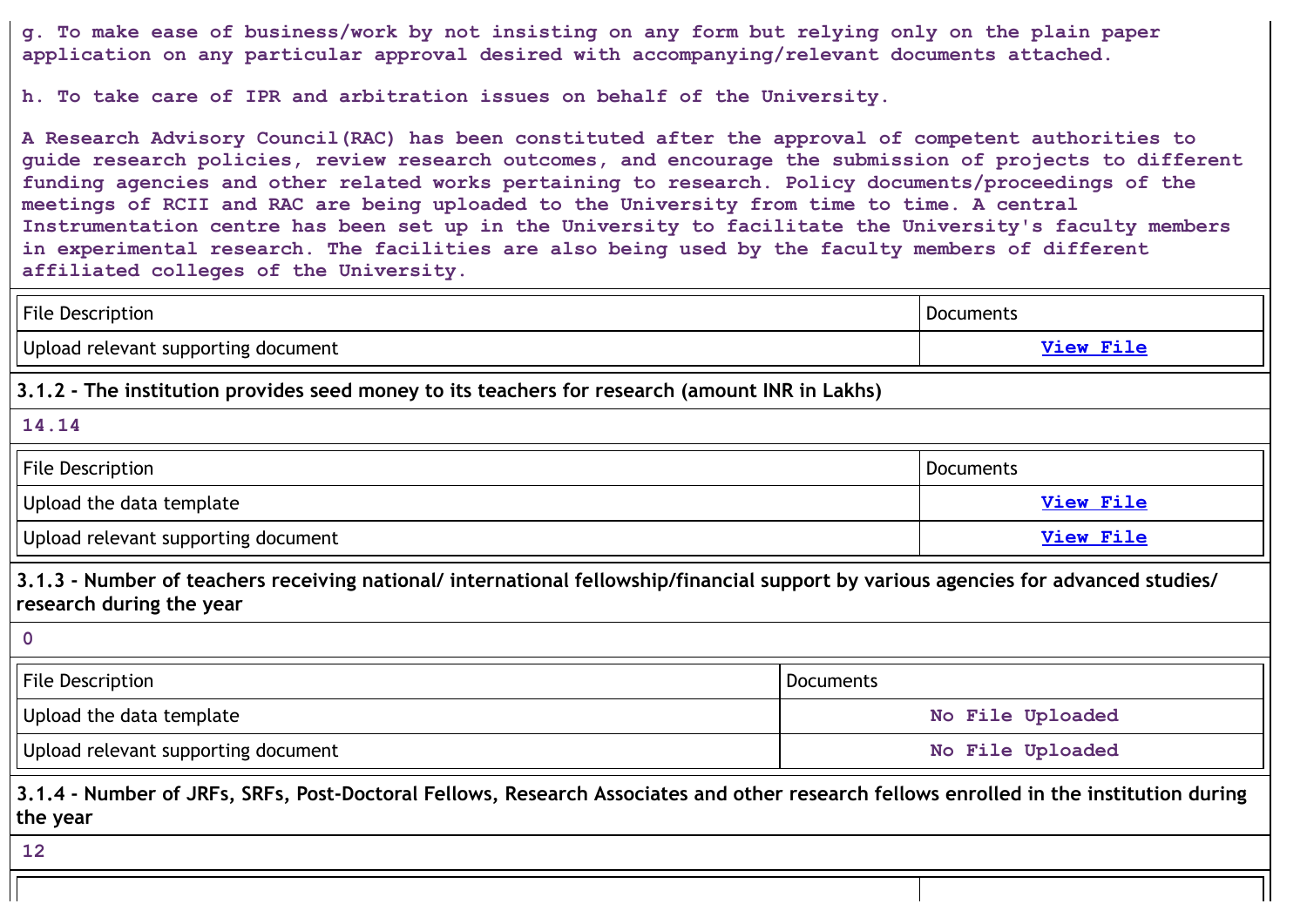| <b>File Description</b>                                                                                                                                                                                                                                                                  | <b>Documents</b> |  |
|------------------------------------------------------------------------------------------------------------------------------------------------------------------------------------------------------------------------------------------------------------------------------------------|------------------|--|
| Upload the data template                                                                                                                                                                                                                                                                 | <b>View File</b> |  |
| Upload relevant supporting document                                                                                                                                                                                                                                                      | <b>View File</b> |  |
| 3.1.5 - Institution has the following facilities to support research<br><b>Central Instrumentation Centre Animal House/Green House</b><br>A. Any 4 or more of the above<br>Museum Media laboratory/Studios Business Lab Research/Statistical<br>Databases Moot court Theatre Art Gallery |                  |  |
| <b>File Description</b>                                                                                                                                                                                                                                                                  | <b>Documents</b> |  |
| Upload relevant supporting document                                                                                                                                                                                                                                                      | <b>View File</b> |  |
| 3.1.6 - Number of departments with UGC-SAP, CAS, DST-FIST, DBT, ICSSR and other recognitions by national and international agencies<br>during the year                                                                                                                                   |                  |  |
| 02                                                                                                                                                                                                                                                                                       |                  |  |
| <b>File Description</b>                                                                                                                                                                                                                                                                  | <b>Documents</b> |  |
| Upload the data template                                                                                                                                                                                                                                                                 | <b>View File</b> |  |
| Upload relevant supporting document                                                                                                                                                                                                                                                      | <b>View File</b> |  |
| 3.2 - Resource Mobilization for Research                                                                                                                                                                                                                                                 |                  |  |
| 3.2.1 - Extramural funding for Research (Grants sponsored by the non-government sources such as industry, corporate houses,<br>international bodies for research projects) endowments, Chairs in the University during the year (INR in Lakhs)                                           |                  |  |
| 00                                                                                                                                                                                                                                                                                       |                  |  |
| <b>File Description</b>                                                                                                                                                                                                                                                                  | <b>Documents</b> |  |
| Upload the data template                                                                                                                                                                                                                                                                 | <b>View File</b> |  |
| Upload relevant supporting document                                                                                                                                                                                                                                                      | <b>View File</b> |  |
| 3.2.2 - Grants for research projects sponsored by the government agencies during the year (INR in Lakhs)                                                                                                                                                                                 |                  |  |
| 78.72                                                                                                                                                                                                                                                                                    |                  |  |
| <b>File Description</b>                                                                                                                                                                                                                                                                  | Documents        |  |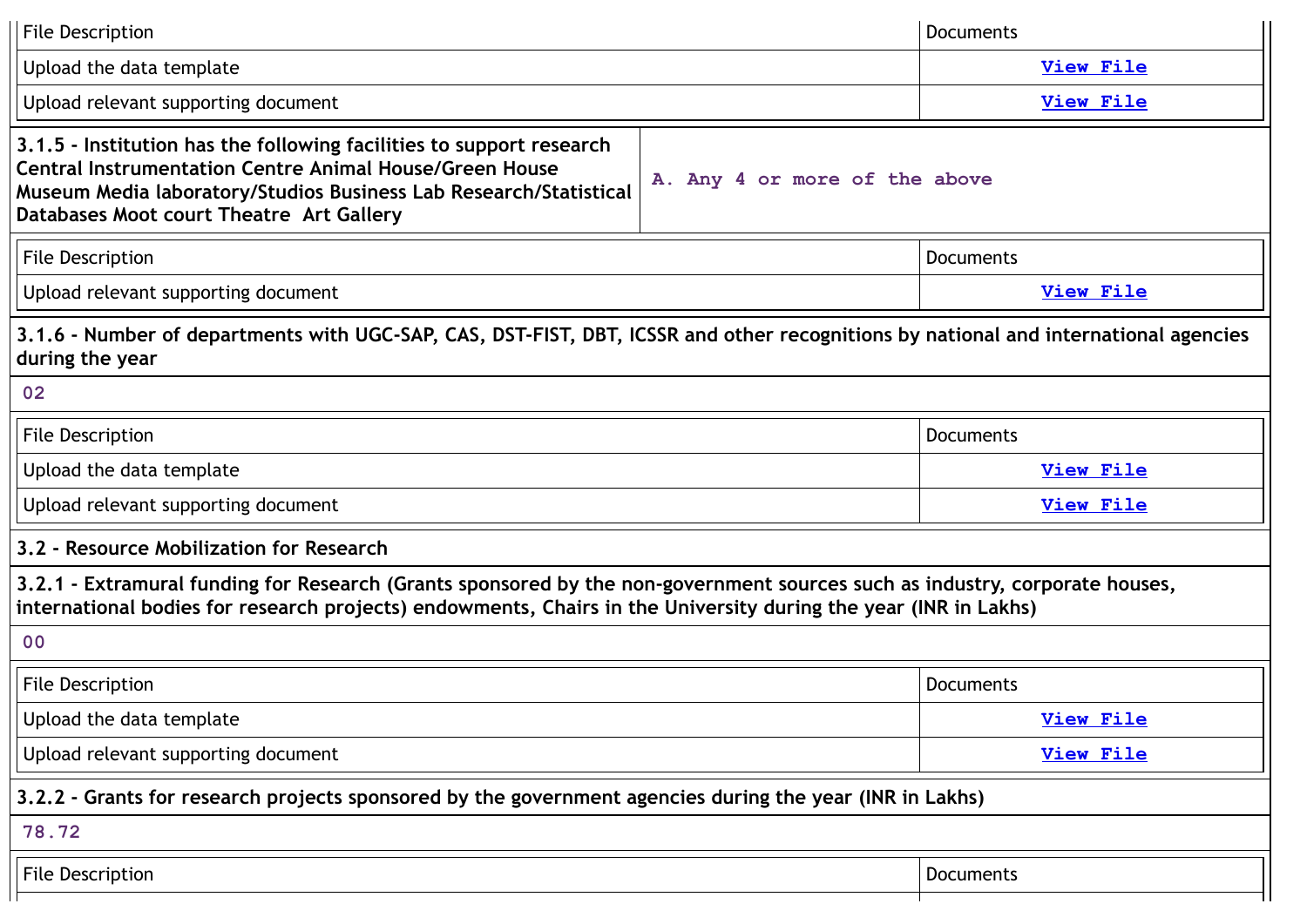| Upload the data template                                                                                                                                                                                                                                                                                                                                                                                                                                                                                                                                                                                                                                                                                                                                                                                                                                                                                                                                                                                                                                                                                                                                                                                                                                                                                                                                                                                                                                                                                                                                                                                                                                                                                                                                                                                                                                                                                                                                                                                                                                                                                                                                                                                                                                                                                                                                                                                            | <b>View File</b> |
|---------------------------------------------------------------------------------------------------------------------------------------------------------------------------------------------------------------------------------------------------------------------------------------------------------------------------------------------------------------------------------------------------------------------------------------------------------------------------------------------------------------------------------------------------------------------------------------------------------------------------------------------------------------------------------------------------------------------------------------------------------------------------------------------------------------------------------------------------------------------------------------------------------------------------------------------------------------------------------------------------------------------------------------------------------------------------------------------------------------------------------------------------------------------------------------------------------------------------------------------------------------------------------------------------------------------------------------------------------------------------------------------------------------------------------------------------------------------------------------------------------------------------------------------------------------------------------------------------------------------------------------------------------------------------------------------------------------------------------------------------------------------------------------------------------------------------------------------------------------------------------------------------------------------------------------------------------------------------------------------------------------------------------------------------------------------------------------------------------------------------------------------------------------------------------------------------------------------------------------------------------------------------------------------------------------------------------------------------------------------------------------------------------------------|------------------|
| Upload relevant supporting document                                                                                                                                                                                                                                                                                                                                                                                                                                                                                                                                                                                                                                                                                                                                                                                                                                                                                                                                                                                                                                                                                                                                                                                                                                                                                                                                                                                                                                                                                                                                                                                                                                                                                                                                                                                                                                                                                                                                                                                                                                                                                                                                                                                                                                                                                                                                                                                 | <b>View File</b> |
| 3.2.3 - Number of research projects per teacher funded by government and non-government agencies during the year                                                                                                                                                                                                                                                                                                                                                                                                                                                                                                                                                                                                                                                                                                                                                                                                                                                                                                                                                                                                                                                                                                                                                                                                                                                                                                                                                                                                                                                                                                                                                                                                                                                                                                                                                                                                                                                                                                                                                                                                                                                                                                                                                                                                                                                                                                    |                  |
| $\mathbf{1}$                                                                                                                                                                                                                                                                                                                                                                                                                                                                                                                                                                                                                                                                                                                                                                                                                                                                                                                                                                                                                                                                                                                                                                                                                                                                                                                                                                                                                                                                                                                                                                                                                                                                                                                                                                                                                                                                                                                                                                                                                                                                                                                                                                                                                                                                                                                                                                                                        |                  |
| <b>File Description</b>                                                                                                                                                                                                                                                                                                                                                                                                                                                                                                                                                                                                                                                                                                                                                                                                                                                                                                                                                                                                                                                                                                                                                                                                                                                                                                                                                                                                                                                                                                                                                                                                                                                                                                                                                                                                                                                                                                                                                                                                                                                                                                                                                                                                                                                                                                                                                                                             | <b>Documents</b> |
| Upload the data template                                                                                                                                                                                                                                                                                                                                                                                                                                                                                                                                                                                                                                                                                                                                                                                                                                                                                                                                                                                                                                                                                                                                                                                                                                                                                                                                                                                                                                                                                                                                                                                                                                                                                                                                                                                                                                                                                                                                                                                                                                                                                                                                                                                                                                                                                                                                                                                            | <b>View File</b> |
| Upload relevant supporting document                                                                                                                                                                                                                                                                                                                                                                                                                                                                                                                                                                                                                                                                                                                                                                                                                                                                                                                                                                                                                                                                                                                                                                                                                                                                                                                                                                                                                                                                                                                                                                                                                                                                                                                                                                                                                                                                                                                                                                                                                                                                                                                                                                                                                                                                                                                                                                                 | <b>View File</b> |
| 3.3 - Innovation Ecosystem                                                                                                                                                                                                                                                                                                                                                                                                                                                                                                                                                                                                                                                                                                                                                                                                                                                                                                                                                                                                                                                                                                                                                                                                                                                                                                                                                                                                                                                                                                                                                                                                                                                                                                                                                                                                                                                                                                                                                                                                                                                                                                                                                                                                                                                                                                                                                                                          |                  |
| 3.3.1 - Institution has created an eco-system for innovations including Incubation centre and other initiatives for creation and transfer of<br>knowledge                                                                                                                                                                                                                                                                                                                                                                                                                                                                                                                                                                                                                                                                                                                                                                                                                                                                                                                                                                                                                                                                                                                                                                                                                                                                                                                                                                                                                                                                                                                                                                                                                                                                                                                                                                                                                                                                                                                                                                                                                                                                                                                                                                                                                                                           |                  |
| The innovation ecosystem is created by encouraging students, faculty members and researchers to develop<br>ideas for innovative products design and incubate valuable marketing and generation of wealth. Various<br>short term workshops are organized on IPR, Innovation, Creativity and Incubation of firms. Not an<br>entirely technology-oriented institute, we still do not have any patents directly from the University.<br>Still, we are progressing towards it slowly by creating an innovative ecosystem on the campus. Science,<br>technology, humanities, law, art and culture, etc., based innovation and incubation are the essential<br>components of thenation's 'Make in India" and 'Go Global" attitude. Taking a cue from the available<br>platforms provided by MHRD such as Innovation Missions, Tinkering Labs, UGC's Innovation and Incubation<br>Centers and the Government of Odisha's skill development programs, Berhampur University has started an<br>Innovation and Incubation Centre. The innovation and incubation activity involves innovative project<br>works by students and faculty and outside industrial and incubation partners. The University encourages<br>researchers and innovators to harness the potential available with the local and traditional knowledge.<br>Faculty members are permitted to initiate academia-industry interaction by co-supervising student project<br>work/dissertation/thesis with an active industrial partner, farmers, interested public and any other<br>interested entrepreneur of common interest. Any IPR and patent filing steps are to be taken care of by<br>University for funding fees etc. Innovation-cum-Incubation Centre of Berhampur University is implementing<br>the following projects in different domain areas sanctioned by the Planning and Coordination Department,<br>Government of Odisha. This is the first state university to receive funds to establish an Innovation-cum-<br>Incubation Centre. Some funded project examples are, (a) Climate Change mitigation through the<br>application of renewable energy and the reduction of black carbon level in Smart Cities with a funding<br>cost of Rs. 18.25 Lakh being carried out by the Department of Marine Sciences, Berhampur University. (b)<br>Another innovation project involves, value addition of marine fishery products in the domain area of |                  |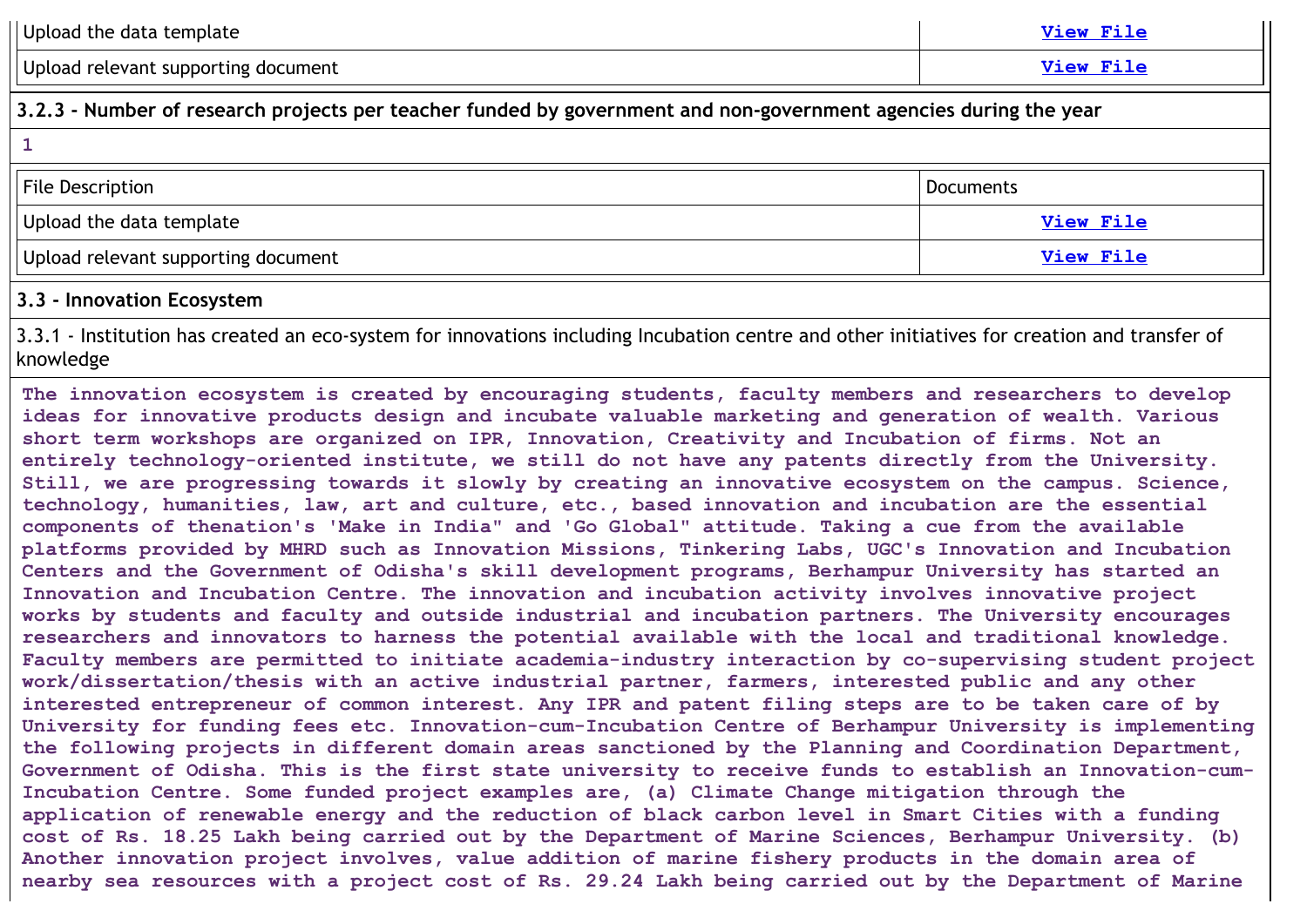**Sciences. The project aims at providing the best alternative livelihood support in the ten fishermen villages on a pilot basis, primarily situated in the periphery of Gopalpur-on-Sea. (c) Igniting Youth** Innovation with a project cost of Rs. 1.5 Lakh for various kinds of templates for related activities viz. **patent applications, business plan templates, project proposal templates, management tools, etc., which** will be of immense help as a part of the Toolkit. d) Targeted Drug Delivery (TDD) in the health-targeted domain area with a project cost of Rs. 49.50 lakh being carried out by the Department of Chemistry, **Zoology and Pharmacy, Berhampur University. While implementing the project, emphasis shall be laid on the drug's design, synthesis, formulation, and delivery in different cancer, tumours, cardiovascular, dengue, and other diseases. (e) Nutrition levels in growing up young girls in schools with augmentation of AMUL milk with a funding of Rs. 10 Lacs provided by National Dairy Development Board, Gujarat, being implemented by the Department of Home Science.**

| File Description                    | <u>Documents</u> |
|-------------------------------------|------------------|
| Upload relevant supporting document | View File        |

3.3.2 - Number of workshops/seminars conducted on Research Methodology, Intellectual Property Rights (IPR), Entrepreneurship and **Skill Development during the year**

**3.3.2.1 - Total number of workshops/seminars conducted on Research methodology, Intellectual Property Rights (IPR), entrepreneurship, skill development year wise during the year**

**01**

| <b>File Description</b>             | Documents        |
|-------------------------------------|------------------|
| Upload the data template            | View File        |
| Upload relevant supporting document | <b>View File</b> |

**3.3.3 - Number of awards / recognitions received for research/innovations by the institution/teachers/research scholars/students during the year**

**3.3.3.1 - Total number of awards / recognitions received for research/innovations won by institution/teachers/research scholars/students year wise during the year**

| 02                                  |                         |
|-------------------------------------|-------------------------|
| File Description                    | Documents               |
| Upload the data template            | <b><u>View File</u></b> |
| Upload relevant supporting document | <b>View File</b>        |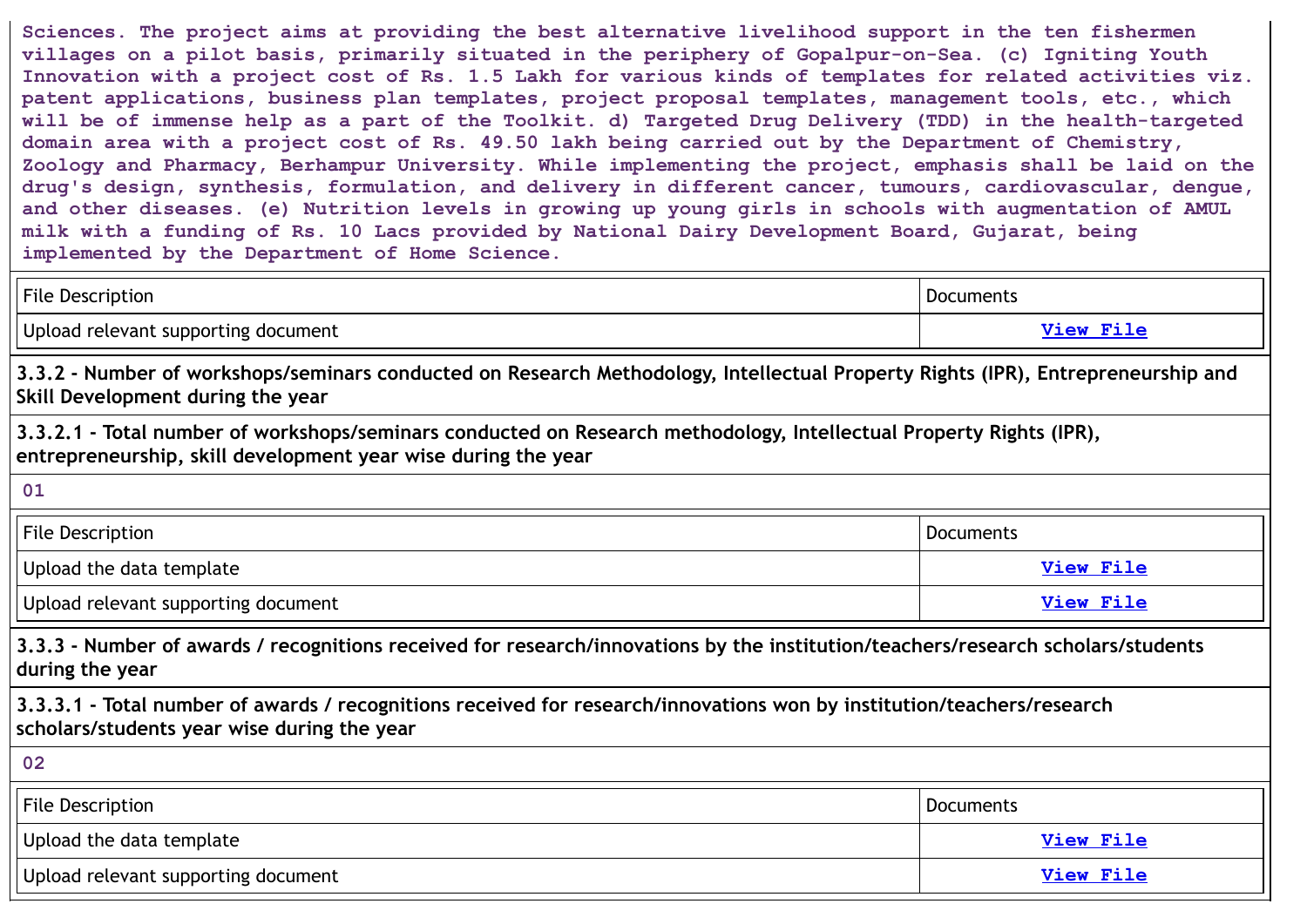| 3.4 - Research Publications and Awards                                                                                                                                                                                                                                                                                                                                                 |                       |                  |  |
|----------------------------------------------------------------------------------------------------------------------------------------------------------------------------------------------------------------------------------------------------------------------------------------------------------------------------------------------------------------------------------------|-----------------------|------------------|--|
| 3.4.1 - The institution ensures implementation of its stated Code of Ethics for research                                                                                                                                                                                                                                                                                               |                       |                  |  |
| 3.4.1.1 - The institution has a stated Code of Ethics for research<br>and the implementation of which is ensured through the following<br>• Inclusion of research ethics in the research methodology course<br>work<br>Presence of institutional Ethics committees (Animal, chemical,<br>bio-ethics etc)<br><b>Plagiarism check</b><br>$\bullet$<br><b>Research Advisory Committee</b> | B. Any 3 of the above |                  |  |
| <b>File Description</b>                                                                                                                                                                                                                                                                                                                                                                |                       | <b>Documents</b> |  |
| Upload relevant supporting document                                                                                                                                                                                                                                                                                                                                                    |                       | <b>View File</b> |  |
| 3.4.2 - The institution provides incentives to teachers who receive<br>state, national and international recognitions/awards<br>Commendation and monetary incentive at a University function<br>Commendation and medal at a University function Certificate of<br>honor Announcement in the Newsletter / website                                                                       | B. Any 3 of the above |                  |  |
| <b>File Description</b>                                                                                                                                                                                                                                                                                                                                                                |                       | <b>Documents</b> |  |
| Upload the data template                                                                                                                                                                                                                                                                                                                                                               |                       | <b>View File</b> |  |
| Upload relevant supporting document                                                                                                                                                                                                                                                                                                                                                    |                       | <b>View File</b> |  |
| 3.4.3 - Number of Patents published/awarded during the year                                                                                                                                                                                                                                                                                                                            |                       |                  |  |
| 3.4.3.1 - Total number of Patents published/awarded year wise during the year                                                                                                                                                                                                                                                                                                          |                       |                  |  |
| 00                                                                                                                                                                                                                                                                                                                                                                                     |                       |                  |  |
| File Description                                                                                                                                                                                                                                                                                                                                                                       | <b>Documents</b>      |                  |  |
| Upload the data template                                                                                                                                                                                                                                                                                                                                                               |                       | No File Uploaded |  |
| Upload relevant supporting document                                                                                                                                                                                                                                                                                                                                                    |                       | No File Uploaded |  |
| 3.4.4 - Number of Ph.D's awarded per teacher during the year                                                                                                                                                                                                                                                                                                                           |                       |                  |  |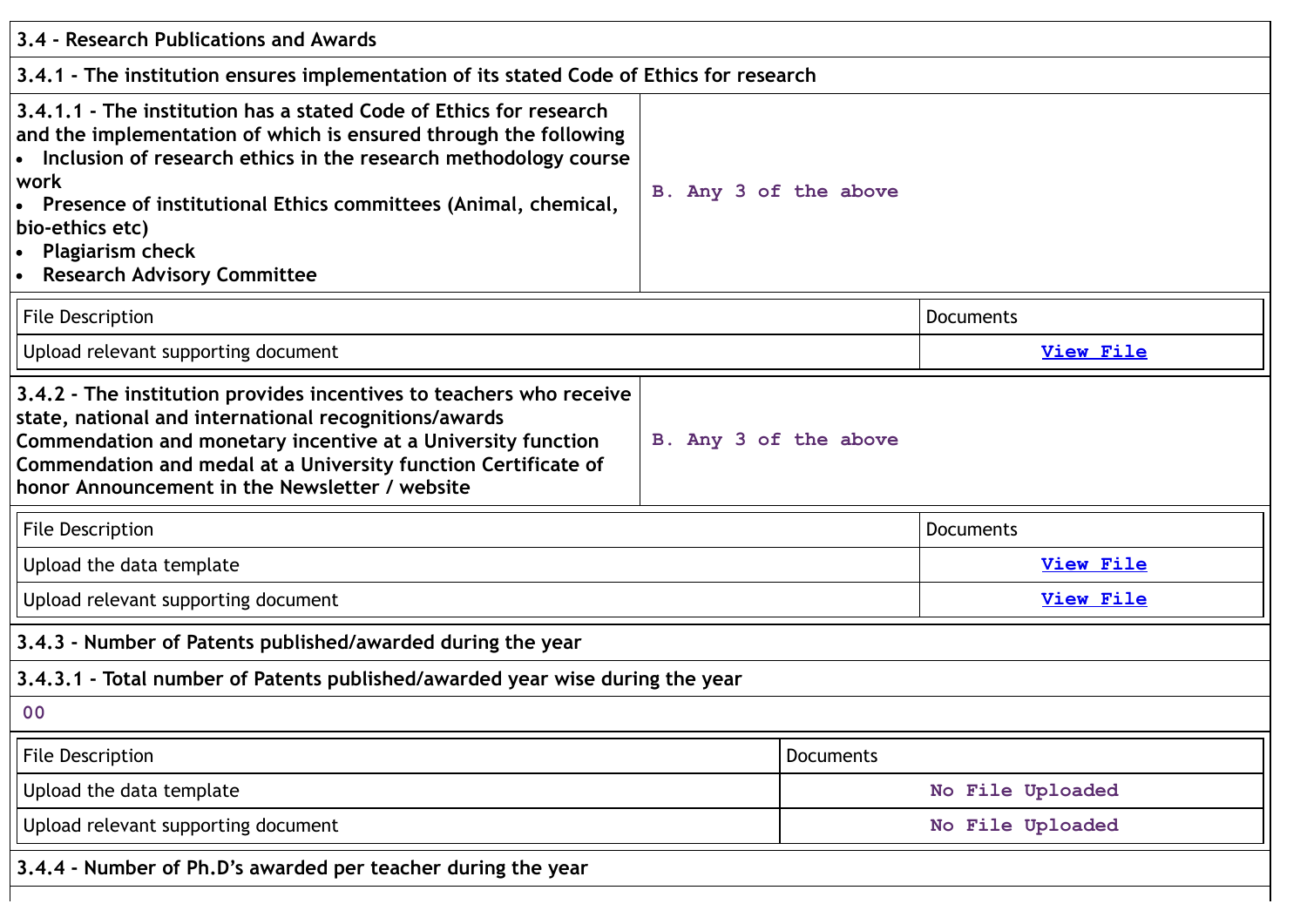| 3.4.4.1 - How many Ph.D's are awarded during the year                                                                                                                                                              |                      |                  |                  |  |
|--------------------------------------------------------------------------------------------------------------------------------------------------------------------------------------------------------------------|----------------------|------------------|------------------|--|
| 74                                                                                                                                                                                                                 |                      |                  |                  |  |
| <b>File Description</b>                                                                                                                                                                                            |                      | <b>Documents</b> |                  |  |
| Upload the data template                                                                                                                                                                                           |                      |                  | <b>View File</b> |  |
| Upload relevant supporting document                                                                                                                                                                                |                      |                  | <b>View File</b> |  |
| 3.4.5 - Number of research papers per teacher in the Journals notified on UGC website during the year                                                                                                              |                      |                  |                  |  |
| $\mathbf{1}$                                                                                                                                                                                                       |                      |                  |                  |  |
| <b>File Description</b>                                                                                                                                                                                            |                      | <b>Documents</b> |                  |  |
| Upload the data template                                                                                                                                                                                           |                      | View File        |                  |  |
| Upload relevant supporting document                                                                                                                                                                                |                      | No File Uploaded |                  |  |
| 3.4.6 - Number of books and chapters in edited volumes published per teacher during the year                                                                                                                       |                      |                  |                  |  |
| 3.4.6.1 - Total number of books and chapters in edited volumes / books published, and papers in national/international conference-<br>proceedings during the year                                                  |                      |                  |                  |  |
| 285                                                                                                                                                                                                                |                      |                  |                  |  |
| <b>File Description</b>                                                                                                                                                                                            | Documents            |                  |                  |  |
| Upload the data template                                                                                                                                                                                           |                      | <b>View File</b> |                  |  |
| Upload relevant supporting document                                                                                                                                                                                |                      |                  | No File Uploaded |  |
| 3.4.7 - E-content is developed by teachers For e-PG-Pathshala For<br>CEC (Under Graduate) For SWAYAM For other MOOCs platform For<br>NPTEL/NMEICT/any other Government Initiatives For Institutional<br><b>LMS</b> | E. None of the above |                  |                  |  |
| File Description                                                                                                                                                                                                   |                      | <b>Documents</b> |                  |  |
| Upload the data template                                                                                                                                                                                           |                      | No File Uploaded |                  |  |
| Upload relevant supporting document                                                                                                                                                                                |                      |                  | No File Uploaded |  |

**3.5 - Consultancy**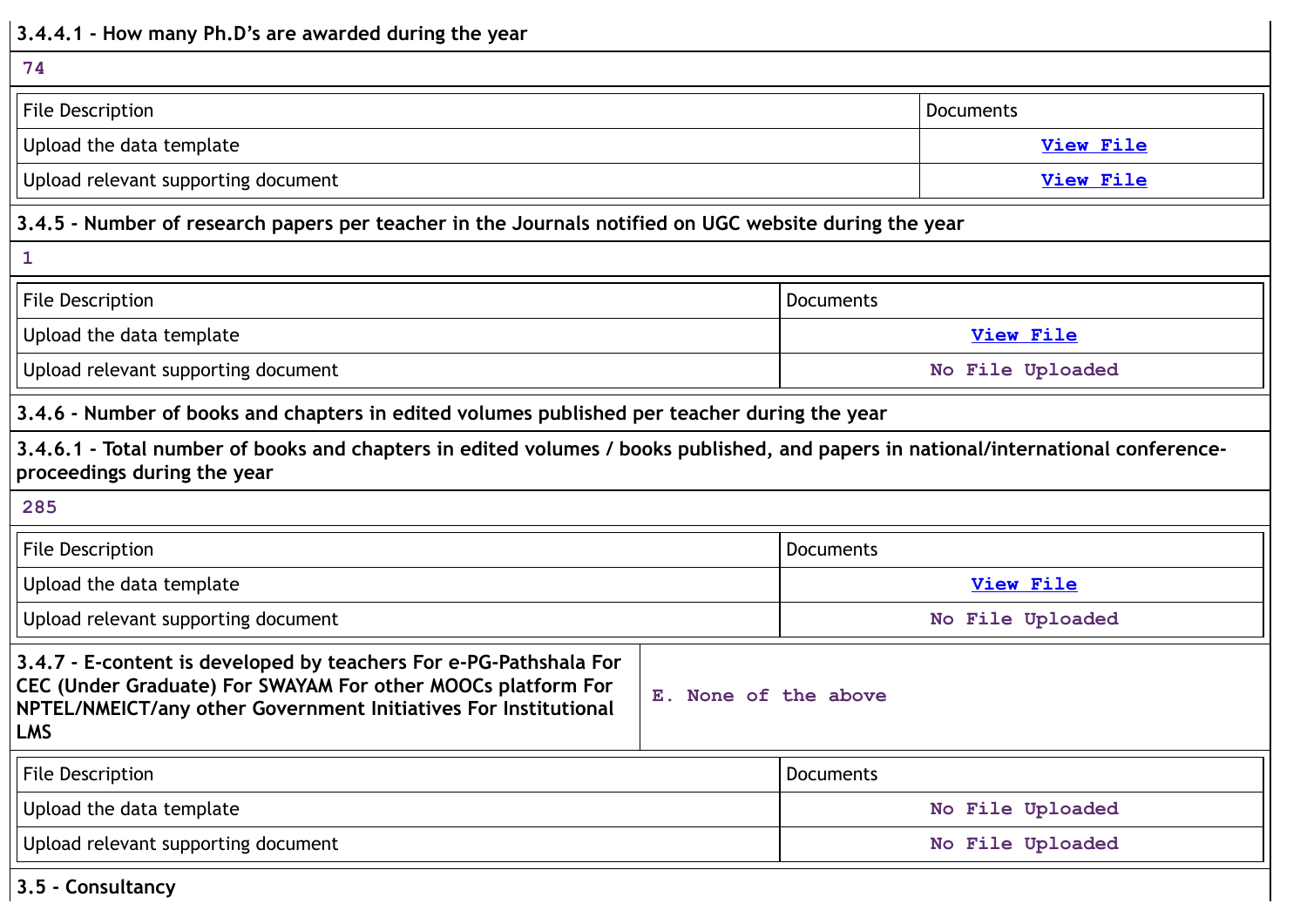# 3.5.1 - Institution has a policy on consultancy including revenue sharing between the institution and the individual and encourages its faculty to undertake consultancy

**University has a policy document on consultancy, which has been revised recently. The revenue sharing between the University and the individual is indicated in the policy document. With its faculty members from various expertise areas, the University acts as consultants on intellectual level contribution or science and technology-related matters. A faculty member can spend a maximum of50 days a year, including all holidays not affecting teaching, research and other related work for consultancy engagement. Any faculty member who receives the consultancy work to the University is designated as Principal Consultant, and the period of consultancy varies from 3 months to 3 years duration. The University encourages research-based consultancy, although other consultancies such as testing materials and environmental, economic, managerial and related consultancy work are also carried out. The University does not encourage faculty members to take up consultancy work that does not have core expertise. Taking a consultancy in the name of the University and outsourcing it elsewhere is not considered proper. However, networking and collaborative consultancy work can be undertaken after signing an MoU with the clear cut division of labour of each group member. One-tenth of the honorarium earned by the consultant (faculty and any other from the University and outside) is donated to the 'Foundation Fund' of the University meant for student welfare and scholarships.**

| <b>File Description</b>                                                                                                                                                                                             | <b>Documents</b> |  |
|---------------------------------------------------------------------------------------------------------------------------------------------------------------------------------------------------------------------|------------------|--|
| Upload relevant supporting document                                                                                                                                                                                 | <b>View File</b> |  |
| 3.5.2 - Revenue generated from consultancy and corporate training during the year (INR in Lakhs)                                                                                                                    |                  |  |
| 3.5.2.1 - Total amount generated from consultancy and corporate training during the year (INR in lakhs)                                                                                                             |                  |  |
| 3.825                                                                                                                                                                                                               |                  |  |
| <b>File Description</b>                                                                                                                                                                                             | <b>Documents</b> |  |
| Upload the data template                                                                                                                                                                                            | <b>View File</b> |  |
| Upload relevant supporting document                                                                                                                                                                                 | <b>View File</b> |  |
| 3.6 - Extension Activities                                                                                                                                                                                          |                  |  |
| 3.6.1 - Extension activities in the neighbourhood community in terms of impact and sensitising students to social issues and holistic<br>development during the year                                                |                  |  |
| The University is part of the Ministry of Education flagship program of 'Unnat Bharat Abhiyan" and has<br>adopted a few nearby villages to better their life cycle and livelihood. Similarly, as a Nodal University |                  |  |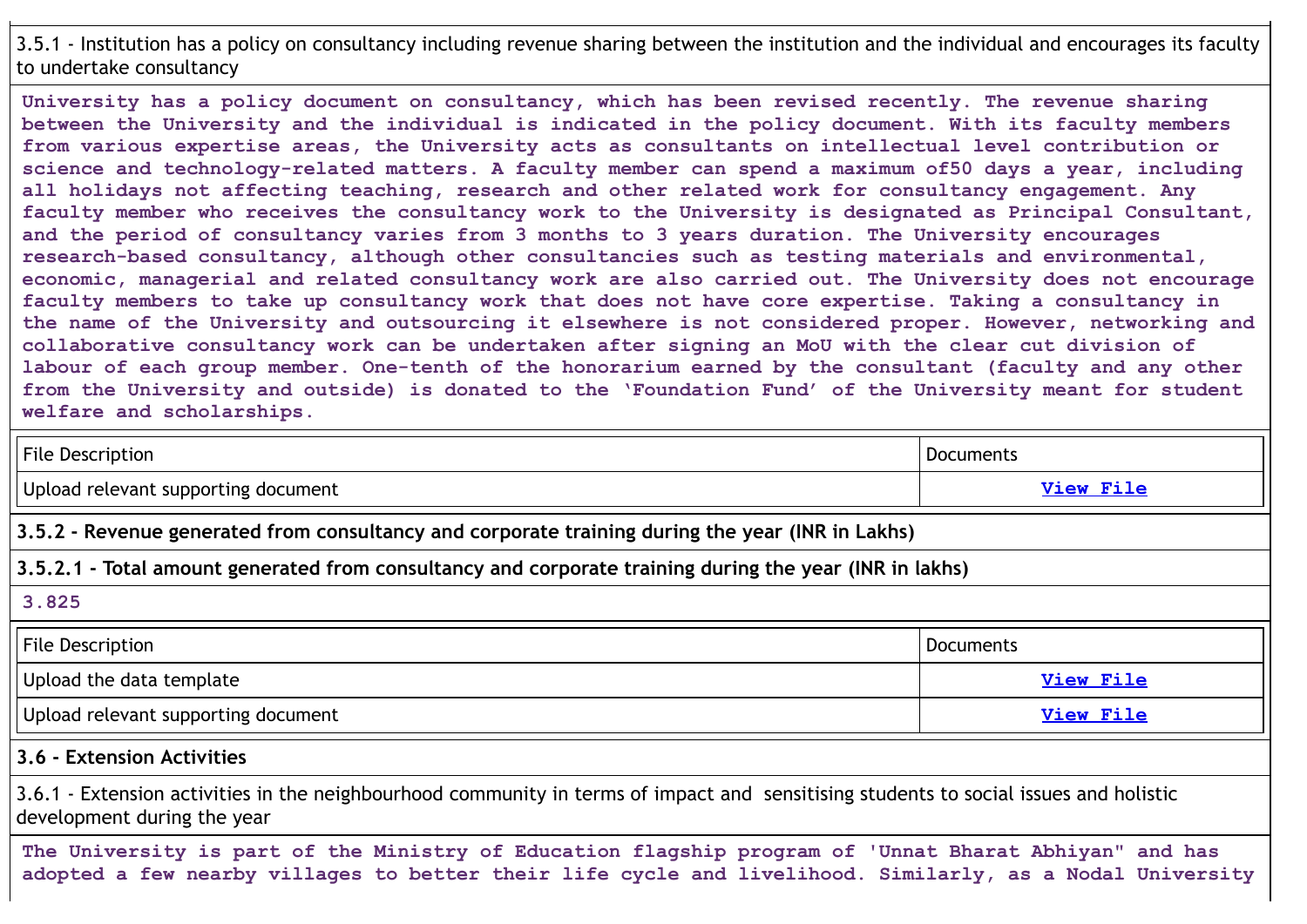**for the South Odisha region, we coordinate the NSS activities of 175 affiliated colleges and hold regular workshops and train volunteers. Some of our students from NSS have received awards for their community** service on the Republic Day function at New Delhi and took part as an NSS contingent. Our street theatre **groups and students from departments ably led by faculty members sensitize nearby communities on women education, anti-dowry system, AIDS awareness, hygiene and sanitation, water conservation, swachh Bharat mission and gender sensitivity etc. The University periodically organizes blood donation camps, eye testing, oral hygiene, diabetes awareness etc. The University also facilitates army recruitment rallies, forest departments, military sports and games, etc. The University also maintains a campus school for locals, especially girls studying in junior college (+2), funds the teachers for salaries, and provides teachers with housing on campus. The University sensitizes, creates awareness on sea olive turtle egg nesting, plastic-free beaches and such socio-economic-environment issues. It also helps locals with cyclone related disasters and safe procedures to be followed. It gives free shelter and food to the people during the hurricane. There are massive rallies for afforestation and mini-marathon races, legal aid programs, posters and art and photo exhibits on critical social issues such as family planning, taking care of the elderly at home etc.**

| <b>File Description</b>             | Documents              |
|-------------------------------------|------------------------|
| Upload relevant supporting document | <i><b>Jiew Fil</b></i> |

3.6.2 - Number of awards received by the Institution, its teachers and students from Government /Government recognised bodies in **recognition of the extension activities carried out during the year**

3.6.2.1 - Total number of awards and recognition received for extension activities from Government / Government recognised bodies **during the year**

**00**

| <b>File Description</b>             | Documents        |  |
|-------------------------------------|------------------|--|
| Upload the data template            | No File Uploaded |  |
| Upload relevant supporting document | No File Uploaded |  |

3.6.3 - Number of extension and outreach programs conducted by the institution including those through NSS/NCC/Red cross/YRC during the year(including Government initiated programs such as Swachh Bharat, Aids Awareness, Gender Issue, etc. and those **organised in collaboration with industry, community and NGOs)**

**5**

**File Description** Documents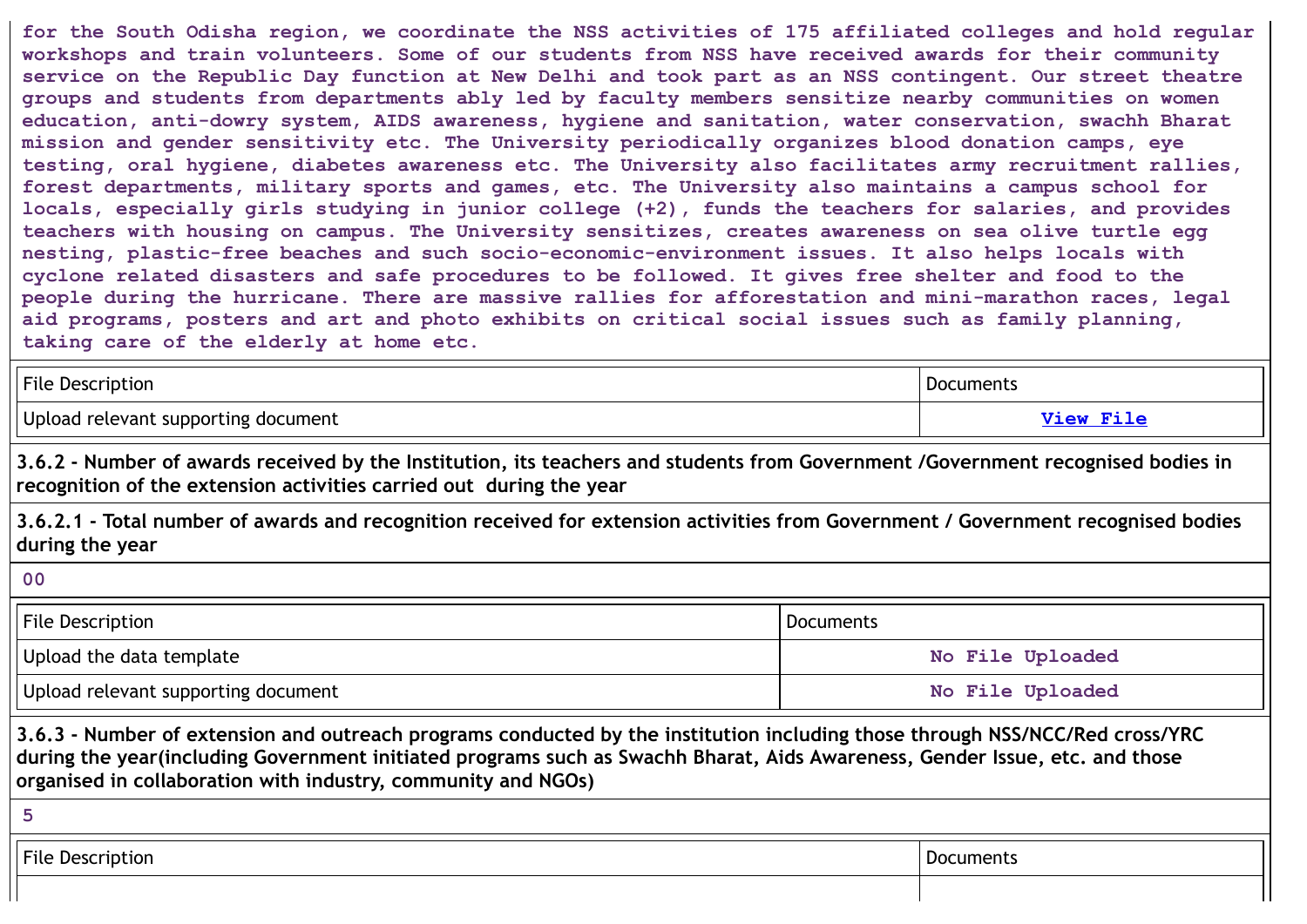| Upload the data template<br>View File                                                                                                                                                                           |  |                  |  |  |
|-----------------------------------------------------------------------------------------------------------------------------------------------------------------------------------------------------------------|--|------------------|--|--|
| Upload relevant supporting document<br><b>View File</b>                                                                                                                                                         |  |                  |  |  |
| 3.6.4 - Total number of students participating in extension activities listed at 3.6.3 above during the year                                                                                                    |  |                  |  |  |
| 417                                                                                                                                                                                                             |  |                  |  |  |
| Documents<br><b>File Description</b>                                                                                                                                                                            |  |                  |  |  |
| Upload the data template                                                                                                                                                                                        |  | <b>View File</b> |  |  |
| Upload relevant supporting document                                                                                                                                                                             |  | <b>View File</b> |  |  |
| 3.7 - Collaboration                                                                                                                                                                                             |  |                  |  |  |
| 3.7.1 - Number of collaborative activities with other institutions/ research establishment/industry for research and academic<br>development of faculty and students during the year                            |  |                  |  |  |
| 3.7.1.1 - Total number of Collaborative activities with other institutions/ research establishment/industry for research and academic<br>development of faculty and students during the year                    |  |                  |  |  |
| 01                                                                                                                                                                                                              |  |                  |  |  |
| <b>File Description</b><br>Documents                                                                                                                                                                            |  |                  |  |  |
| Upload the data template<br><b>View File</b>                                                                                                                                                                    |  |                  |  |  |
| Upload relevant supporting document                                                                                                                                                                             |  | <b>View File</b> |  |  |
| 3.7.2 - Number of functional MoUs with institutions/ industries in India and abroad for internship, on-the-job training, project work,<br>student / faculty exchange and collaborative research during the year |  |                  |  |  |
| $\mathbf 0$                                                                                                                                                                                                     |  |                  |  |  |
| File Description<br>Documents                                                                                                                                                                                   |  |                  |  |  |
| Upload the data template<br>No File Uploaded                                                                                                                                                                    |  |                  |  |  |
| Upload relevant supporting document<br>No File Uploaded                                                                                                                                                         |  |                  |  |  |
| <b>INFRASTRUCTURE AND LEARNING RESOURCES</b>                                                                                                                                                                    |  |                  |  |  |
| 4.1 - Physical Facilities                                                                                                                                                                                       |  |                  |  |  |
|                                                                                                                                                                                                                 |  |                  |  |  |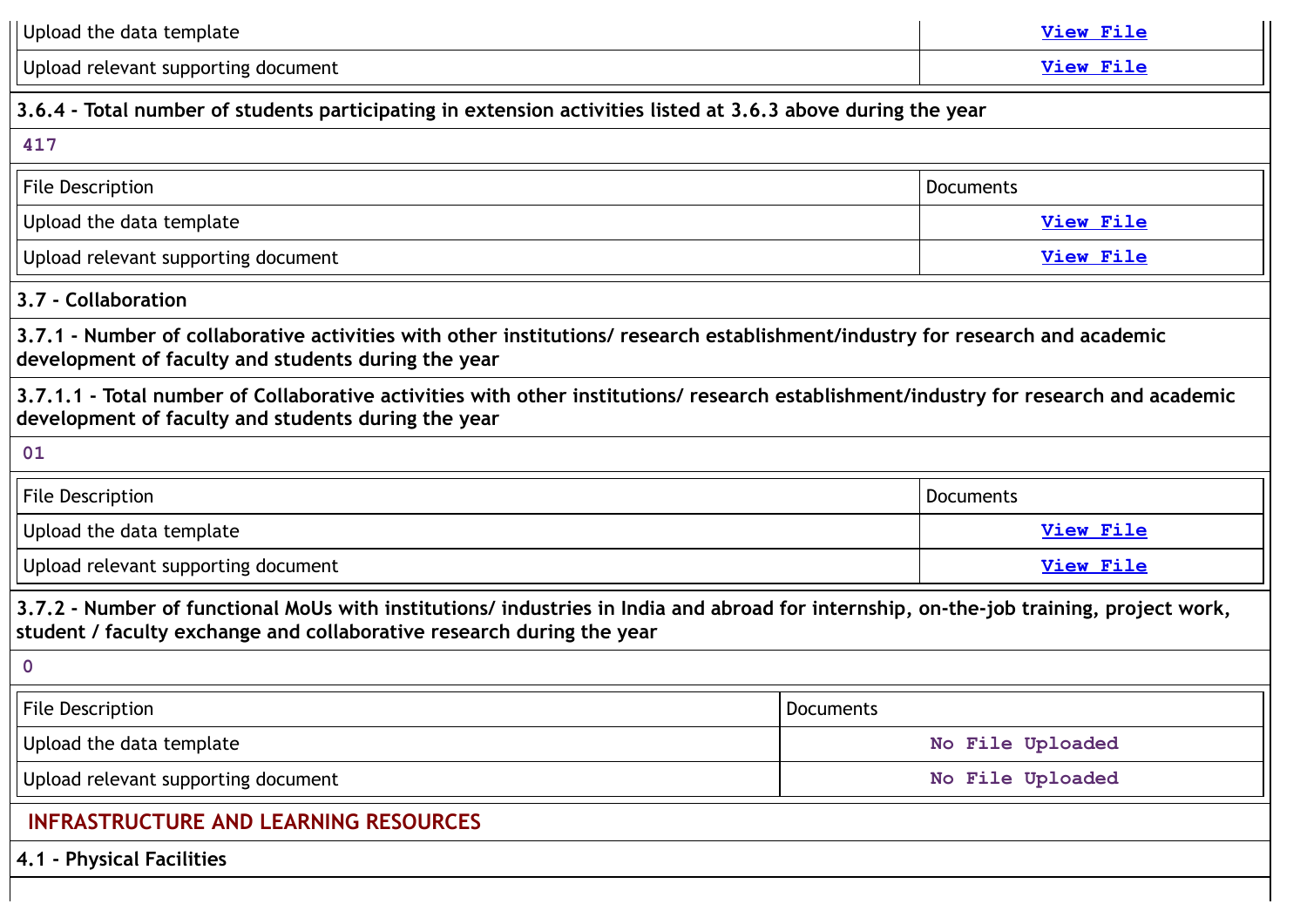#### 4.1.1 - The institution has adequate facilities for teaching - learning. viz., classrooms, laboratories, computing equipment, etc.

**All departments are well-equipped with teaching facilities withadequate number of class rooms, seminar and committee rooms, faculty rooms, research scholar's rooms, laboratories, office room, etc. The departments in general have computers, LCD projectors and other accessories to facilitate ICT-enabled teaching. The university plans to impart awareness and training for the faculty members to ensure optimal use of new technology. The university is adequately funded to create infrastructure through RUSA and OHEPEE Grants. The University has constituted three different Committees to look after the creation and enhancement of infrastructural requirements of the University. The Committees are Building Committee, Planning and Coordination Committee and Infrastructural Monitoring Committee. The other committees include Library Advisory committee, Cultural Council, Sports Council etc. The campus is WiFi enabled and e-governance is in advanced stage. Student transcripts and certificates are digitally available, fees paid online, complete office automation is fast progressing. With smart class rooms, library e-resources, and other ICT-enabled facilities the university is being transformed into a digital campus.**

| <b>File Description</b>             | Documents                         |  |
|-------------------------------------|-----------------------------------|--|
| Upload relevant supporting document | <b>File Uploaded</b><br><b>No</b> |  |

4.1.2 - The institution has adequate facilities for cultural activities, yoga, games (indoor, outdoor) and sports. (gymnasium, yoga centre, auditorium, etc.)

**Along with academic actvities, the University also gives enough emphasison extra and co-curricular activities such as sports and games, athletics, yoga, meditation, cultural activities, paintings, photography, videography, creating daily news content and relay, annual literary magazine, reports, department brochures, current events newsletter, alumni newsletter, cultural magazine etc which takecare of our quality of life and aesthetics. The University also hosts intra as well as inter university athletics meets. We invite renowned and accomplished cultural and literary icons to campus for regular talks and during the Foundation Day celebrations. The Biju Patnaik auditorium with 750 capacity, where events are held regularly. Each hostel is equipped with gymnasium facility and a woman physical trainer** is available for girls. We also try to invite spiritual persons to speak in the temple premises, where **university faculty, staff and students participate in large numbers.**

| <b>File Description</b>             | Documents        |
|-------------------------------------|------------------|
| Upload relevant supporting document | No File Uploaded |

4.1.3 - Availability of general campus facilities and overall ambience

The University which has been a citadel of education and research in South Odisha is located in a nice secluded place in the rural area of Rangeilunda, next to an airstrip/ helipad and is easily accessible by **road (NH 16) and train connections to Bhubaneswar and Visakhapatnam (East Coast Railway) and airport at**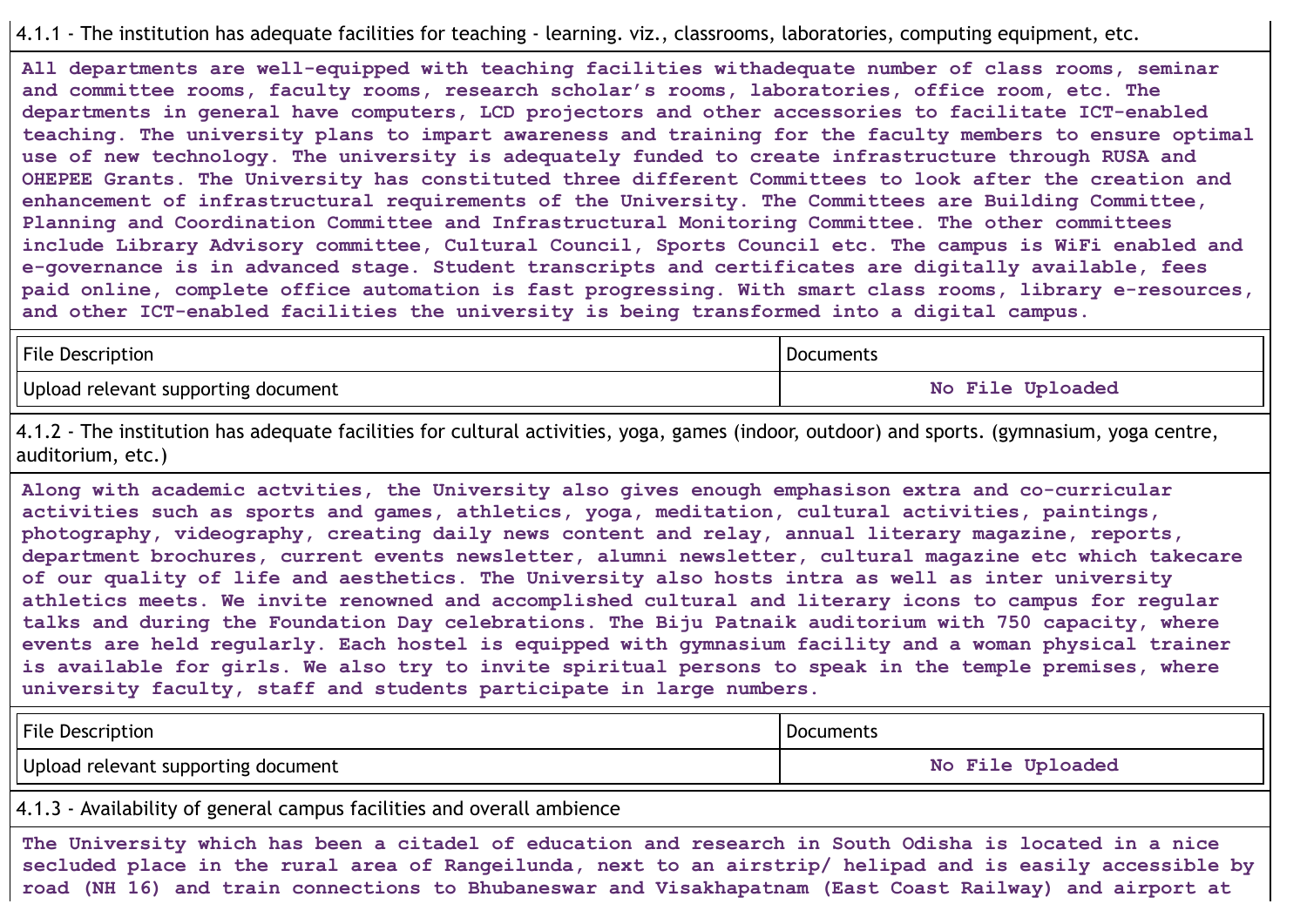both Bhubaneswar and Visakhapatnam within 3-4 hours distance by road and rail. It is a nice and safe **place to live and work with proper housing, medical and education facilitieswith good and sufficient uninterrupted power and water supply and two shopping complexes which cater to the daily needs. There are also eating joints with local flavors. The physical and wellness Centre treats ailments and the university provides a 24x7 ambulance service to local hospitals. The nearby City of Berhampur, also known** as Silk city and a business hub of south Odisha, is 8 kilometers away and has all medical facility. **Similarly, the port town of Gopalpur is only 5 kilometers away from the University. A yoga Centre, athletic club and other activities such as spiritual talks, group activities, community services, open air theatre, museum, park, botanical/herbal garden, a sea beach (Bay of Bengal at Gopalpur-on-sea, 4 kms distance) etc. makes life in the campus very interesting and lively. The nearby located institutes are, Army Air Defense College, Indian Institute of Science Education and Research (IISER), MKCG Medical College, Parala Maharaja Government Engineering College, National Institute of Science & Technology, Fisheries Research Institute, Zoological Survey of India, Indian Meteorological Department, Industrial Training Institute, UCP Engineering/Polytechnic School, Khallikote University etc., thus making it a great teaching-learning, and academic- research hub. The university gives importance to cleanliness of campus, offices and all living spaces.**

| File Description                    | Documents        |
|-------------------------------------|------------------|
| Upload relevant supporting document | No File Uploaded |

**4.1.4 - Total expenditure excluding salary for infrastructure augmentation during the year (INR in Lakhs)**

#### **131.79**

| <b>File Description</b>             | Documents        |
|-------------------------------------|------------------|
| Upload the data template            | <b>View File</b> |
| Upload relevant supporting document | View File        |

#### **4.2 - Library as a Learning Resource**

4.2.1 - Library is automated using Integrated Library Management System (ILMS) and has digitisation facility

**The library is in the process of complete automation. The library is automated using Integrated Library Management System (ILMS) SOUL 2.0 Software. All the books and theses of the Library have been barcoded and maintained through the Software. Issue and return of reading materials are also done through the Software. Each book and user's borrower card are bar coded. OPAC has been installed for checking the availability of materials in the library and KIOSK machines are used for the purpose. E-Resources can be** accessed by users through dedicated systems available in the library with the help of User ID. The users **also access the e-resources remotely. Work is in progress to digitize the rare collection of literary**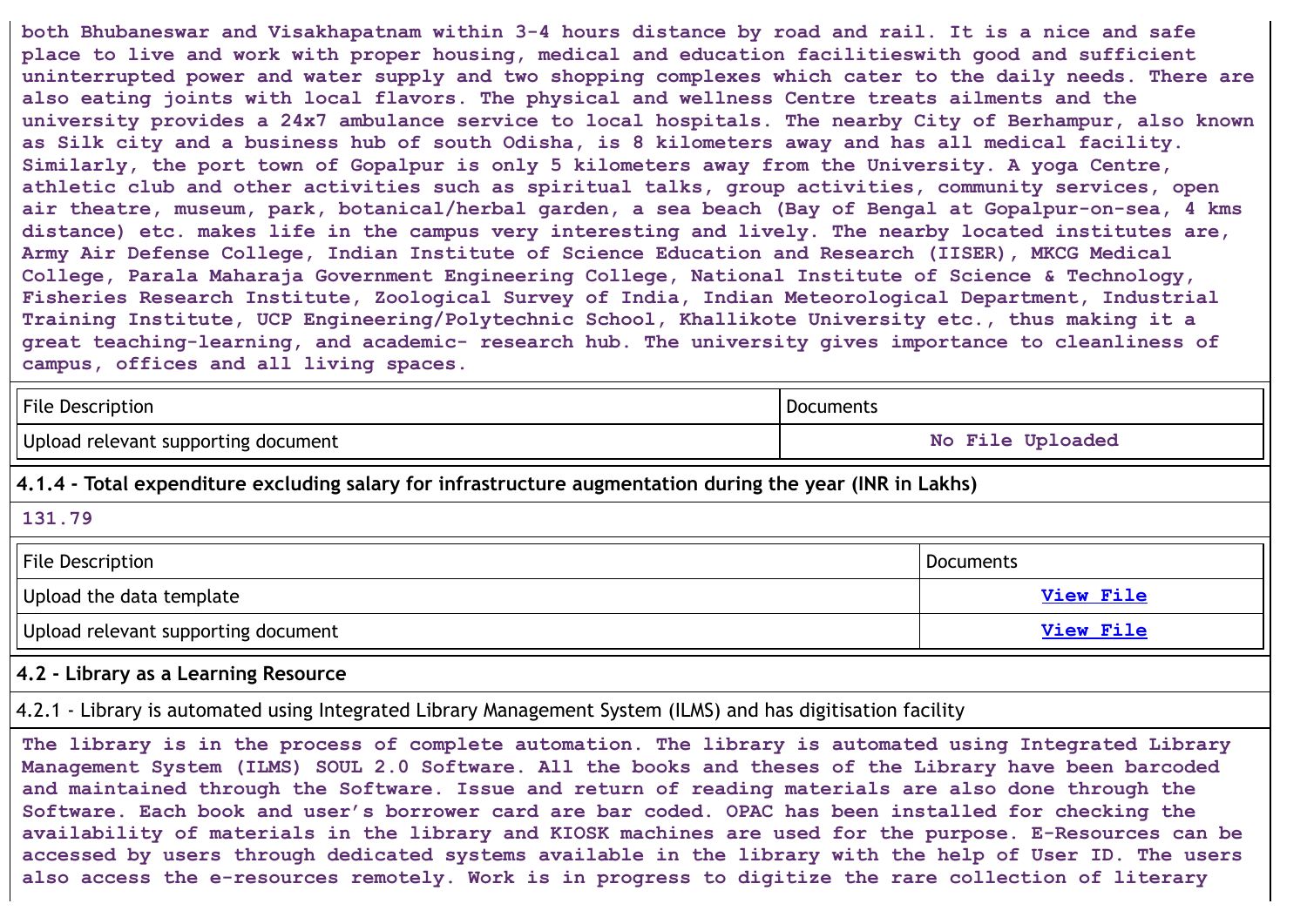**works of the poets/writers of the state and make them available for the users. Recent significant initiatives taken by the library include, increase of computer systems with internet facility, restructuring and rearrangement with two new Reading rooms, faculty reading room, reading room for visually challenged persons, upgraded and augmentation of new computer systems, access to e-resources, visually appealing racks and study tables etc.**

| <b>File Description</b>                                                                                                                                                         |                       | <b>Documents</b> |                  |  |
|---------------------------------------------------------------------------------------------------------------------------------------------------------------------------------|-----------------------|------------------|------------------|--|
| Upload relevant supporting document                                                                                                                                             |                       | No File Uploaded |                  |  |
| 4.2.2 - Institution has subscription for e-Library resources Library<br>has regular subscription for the following: e - journals e-books e-<br>ShodhSindhu Shodhganga Databases | B. Any 3 of the above |                  |                  |  |
| File Description                                                                                                                                                                |                       |                  | <b>Documents</b> |  |
| Upload relevant supporting document                                                                                                                                             |                       |                  | <b>View File</b> |  |
| 4.2.3 - Annual expenditure for purchase of books/e-books and subscription to journals/e-journals during the year (INR in Lakhs)                                                 |                       |                  |                  |  |
| $\mathbf 0$                                                                                                                                                                     |                       |                  |                  |  |
| <b>File Description</b>                                                                                                                                                         |                       | <b>Documents</b> |                  |  |
| Upload the data template                                                                                                                                                        |                       |                  | No File Uploaded |  |
| Upload relevant supporting document                                                                                                                                             |                       | No File Uploaded |                  |  |
| 4.2.4 - Number of usage of library by teachers and students per day (foot falls and login data for online access)                                                               |                       |                  |                  |  |
| 132                                                                                                                                                                             |                       |                  |                  |  |
| File Description                                                                                                                                                                |                       | Documents        |                  |  |
| Upload relevant supporting document                                                                                                                                             |                       | No File Uploaded |                  |  |
| 4.3 - IT Infrastructure                                                                                                                                                         |                       |                  |                  |  |
| 4.3.1 - Number of classrooms and seminar halls with ICT - enabled facilities such as LCD, smart board, Wi-Fi/LAN, audio video recording<br>facilities during the year           |                       |                  |                  |  |
| 92                                                                                                                                                                              |                       |                  |                  |  |
| <b>File Description</b>                                                                                                                                                         |                       | Documents        |                  |  |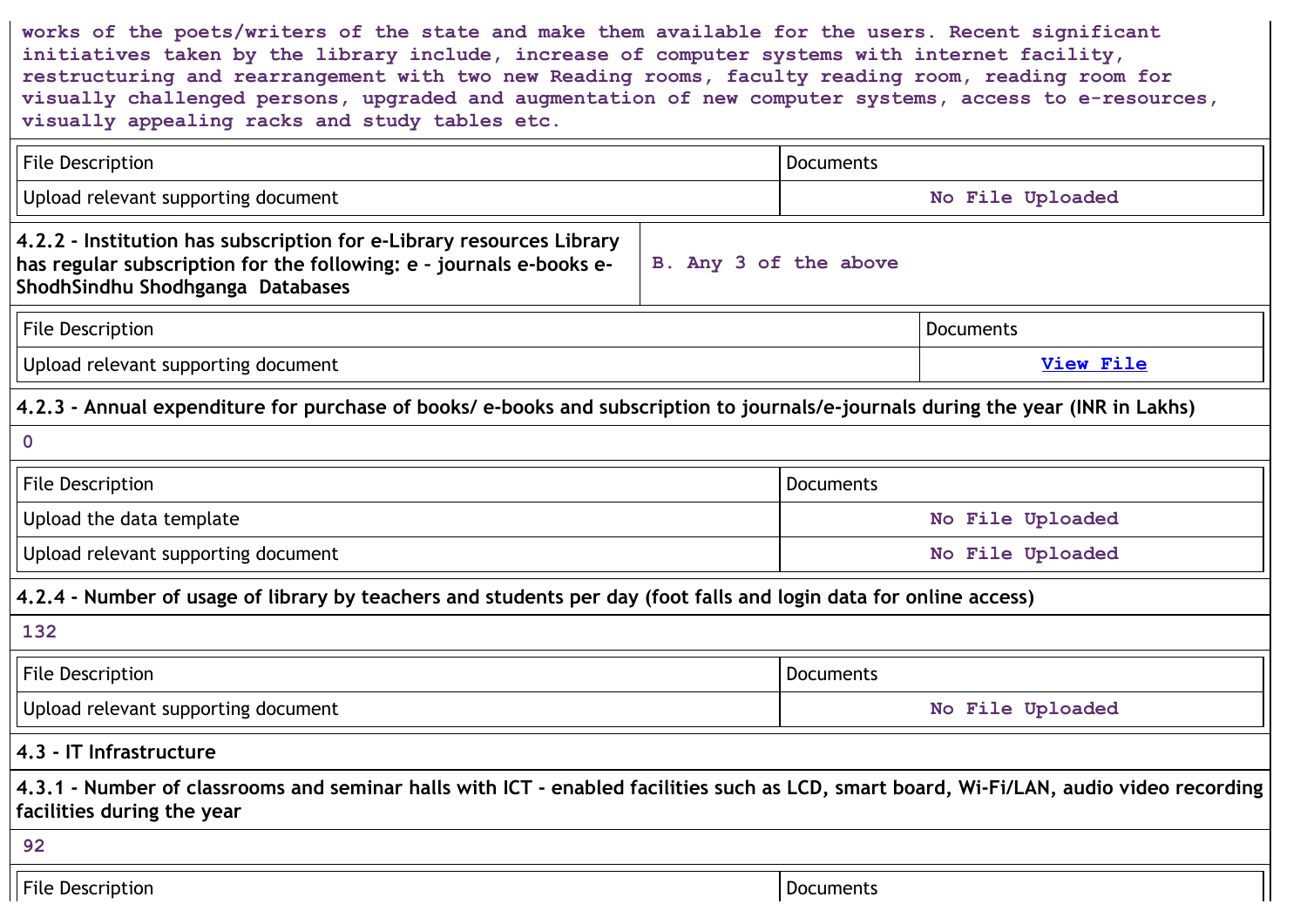| Upload the data template            | No File Uploaded |
|-------------------------------------|------------------|
| Upload relevant supporting document | View File        |

4.3.2 - Institution has an IT policy, makes appropriate budgetary provision and updates its IT facilities including Wi-Fi facility

**Berhampur University has good IT facility with a policy and committee in place and works in collaboration with NIC and State Odisha Computer Application Center and the University Computer center. Biometric attendance and other such facilitation are in use. We intend to automate students attendance and hostel entry and exit for students. The administration building and the post graduate departments have internet connectivity with Wi-Fi access. There is a computer center which facilitates campus-wide internet access.** The campus-wide network is being extended to cover most of the other buildings and plans are afoot to **extend internet connectivity even to the all the residential quarters. The University has a comprehensive IT policy. The Examination and Finance sections of the University are automated to a large extent.The University's computing facilities (hardware and software) include, 413 systems with good configurations, Computer-student ratio: 1:3, dedicated computing facilities, servers, VLAN etc. As per requirement, computers and accessories have been provided to all academic departments and administrative sections. University aims at paperless administration by using appropriate e-Office management system. The University encourages ICT enabled teaching–learning practices to promote innovation and effective learning.The teachers and research scholars have access to open e-learning resources, like INFLIBNET, and multimedia learning facility through smart class rooms.**

| <b>File Description</b>                                                                                                             |                                                                 | <b>Documents</b>     |  |  |
|-------------------------------------------------------------------------------------------------------------------------------------|-----------------------------------------------------------------|----------------------|--|--|
| Upload relevant supporting document                                                                                                 |                                                                 | No File Uploaded     |  |  |
| $ 4.3.3$ - Student - Computer ratio during the year                                                                                 |                                                                 |                      |  |  |
| Number of students                                                                                                                  | Number of Computers available to students for academic purposes |                      |  |  |
| 1001                                                                                                                                | 413                                                             |                      |  |  |
| $ $ 4.3.4 - Available bandwidth of internet connection in the<br>$\geq$ 1 GBPS<br>Institution (Leased line)                         |                                                                 |                      |  |  |
| File Description<br><b>Documents</b>                                                                                                |                                                                 |                      |  |  |
| Upload relevant supporting document<br><b>View File</b>                                                                             |                                                                 |                      |  |  |
| $ 4.3.5$ - Institution has the following Facilities for e-content<br>development Media centre Audio visual centre Lecture Capturing |                                                                 | E. None of the above |  |  |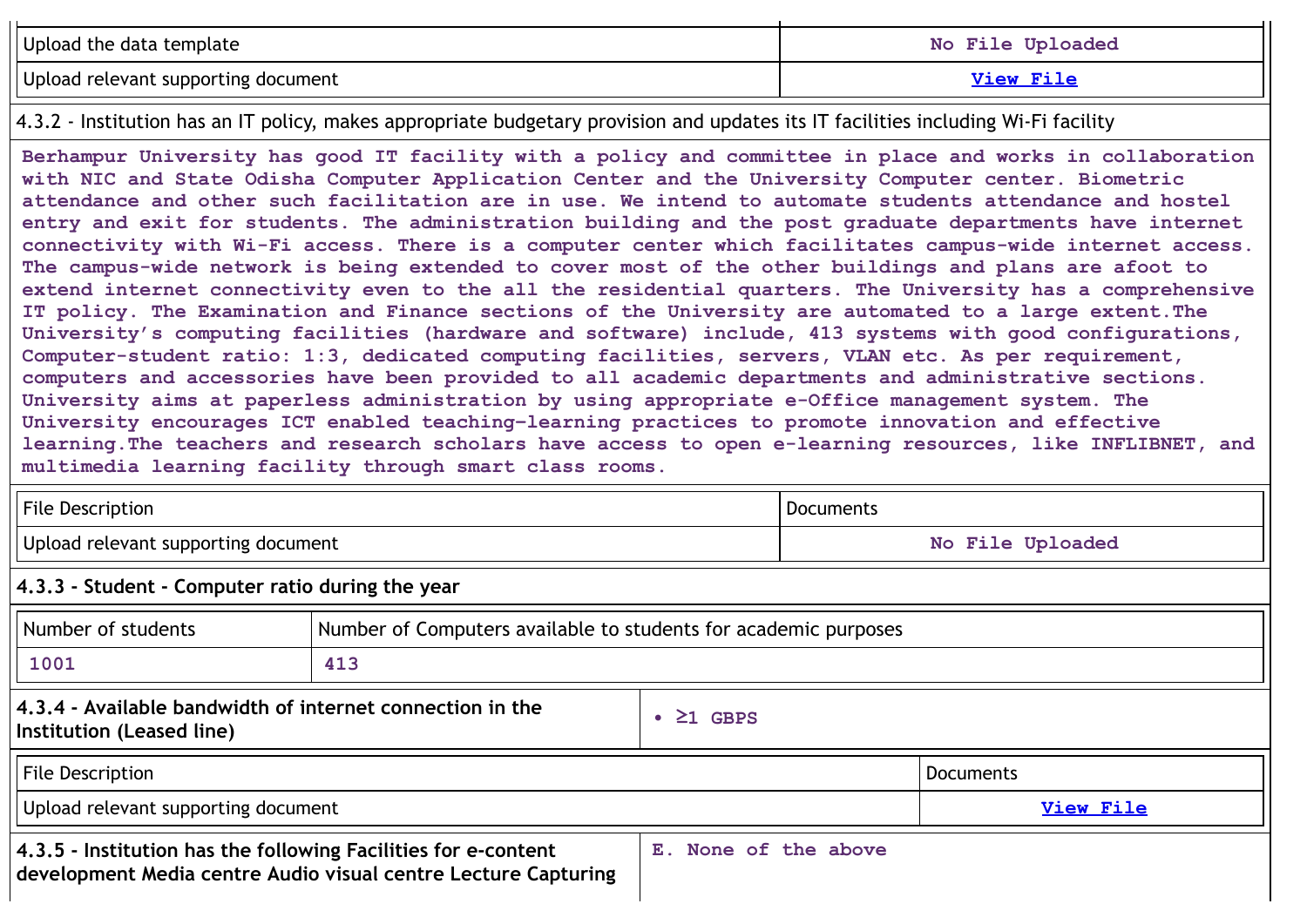| System(LCS) Mixing equipment's and softwares for editing                                                                                                                                                                                                                                                                                                                                                                     |                  |                  |
|------------------------------------------------------------------------------------------------------------------------------------------------------------------------------------------------------------------------------------------------------------------------------------------------------------------------------------------------------------------------------------------------------------------------------|------------------|------------------|
| File Description                                                                                                                                                                                                                                                                                                                                                                                                             | <b>Documents</b> |                  |
| Upload relevant supporting document                                                                                                                                                                                                                                                                                                                                                                                          |                  | No File Uploaded |
| Upload the data template                                                                                                                                                                                                                                                                                                                                                                                                     |                  | No File Uploaded |
| 4.4 - Maintenance of Campus Infrastructure                                                                                                                                                                                                                                                                                                                                                                                   |                  |                  |
| 4.4.1 - Total expenditure incurred on maintenance of physical facilities and academic support facilities excluding salary component<br>during the year                                                                                                                                                                                                                                                                       |                  |                  |
| 135.13                                                                                                                                                                                                                                                                                                                                                                                                                       |                  |                  |
| File Description<br><b>Documents</b>                                                                                                                                                                                                                                                                                                                                                                                         |                  |                  |
| Upload the data template<br><b>View File</b>                                                                                                                                                                                                                                                                                                                                                                                 |                  |                  |
| Upload relevant supporting document                                                                                                                                                                                                                                                                                                                                                                                          |                  | View File        |
| 4.4.2 - There are established systems and procedures for maintaining and utilizing physical, academic and support facilities - laboratory,<br>library, sports complex, computers, classrooms etc.                                                                                                                                                                                                                            |                  |                  |
| The University is a well-structured organization governed by Acts, Statutes, Ordinances, and Regulations<br>as enshrined in the Universities Act. of 5 of 1989, and Odisha University (New) Act 2020 according to<br>which Syndicate, and Academic Council are the statutory bodies of the University. Syndicate, Senate,<br>Academic Council and Post Graduate Council of the University play significant role in managing, |                  |                  |

**The University has an Estate and Engineering Section headed by an Executive Engineer, and three engineers (Public Health, Civil and Electrical), all State Government deputed engineers. There are maintenance staff for attending to daily complains of civil, water, electric, masonry, carpentry, gardens etc. All new construction works financed by the State Government are handled directly by the Government through Odisha State Police Housing Welfare Society, a State Government organization headed by a Chairman-cum-Managing Director, a senior IPS officer of Additional DGP rank. CPWD also is involved in new construction works of RUSA funded projects. A few specific initiatives taken recently are, to provide an environment conducive to teaching and learning in the campus and departments, better hostel and residential living, hygienic and clean toilets, to maintain green and aesthetic campus.The Generators, Air Conditioners and Water Purifiers are periodically maintained, University computers and accessories are maintained by a System Engineer and staff, Parking facility and student rest sheds are well maintained. The campus security officer is a State Government Police officer of Deputy Superintendent of Police rank, and is**

**maintaining and functioning of daily affairs of the University.**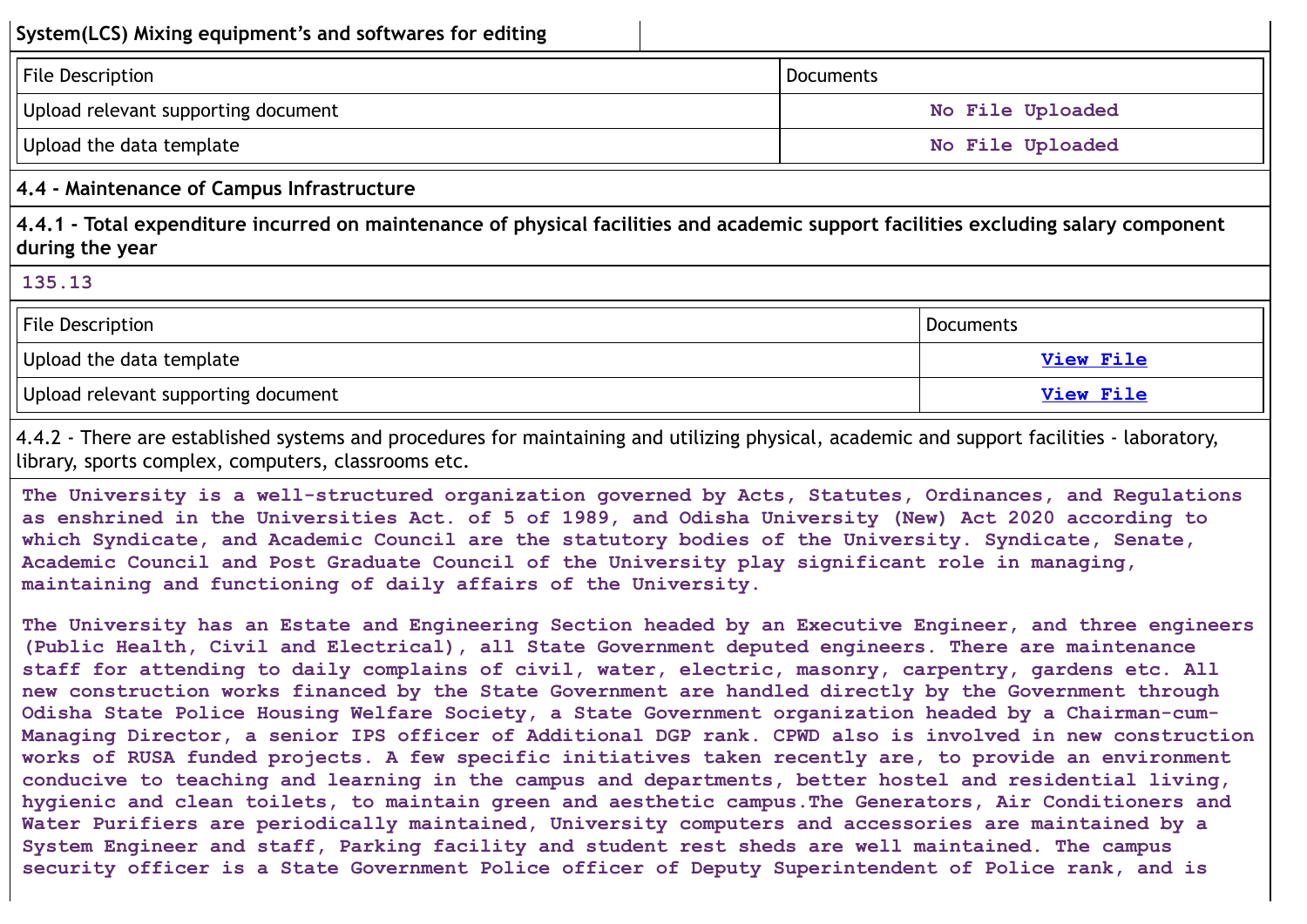**ably assisted by outsourced security staff who are mostly from ex-army background.The Development and Maintenance wing of university administration looks after the assets and resources and maintenance of all assets and infrastructure such as, academic and support facilities of Laboratory, Library, Sports facility, computer maintenance and class room facilitation and upkeep. All procurements are done through the Government GEM portal. Salary and other financial transactions are made through digital payments.**

| <b>File Description</b>                                                                                                                                                                                                                                                          |                       | <b>Documents</b> |  |  |
|----------------------------------------------------------------------------------------------------------------------------------------------------------------------------------------------------------------------------------------------------------------------------------|-----------------------|------------------|--|--|
| Upload relevant supporting document                                                                                                                                                                                                                                              |                       | No File Uploaded |  |  |
| STUDENT SUPPORT AND PROGRESSION                                                                                                                                                                                                                                                  |                       |                  |  |  |
| 5.1 - Student Support                                                                                                                                                                                                                                                            |                       |                  |  |  |
| 5.1.1 - Total number of students benefited by scholarships and free ships provided by the institution, Government and non-government<br>agencies (NGOs) during the year (other than the students receiving scholarships under the government schemes for reserved<br>categories) |                       |                  |  |  |
| 1191                                                                                                                                                                                                                                                                             |                       |                  |  |  |
| <b>File Description</b>                                                                                                                                                                                                                                                          |                       | <b>Documents</b> |  |  |
| Upload the data template                                                                                                                                                                                                                                                         |                       | No File Uploaded |  |  |
| Upload relevant supporting document                                                                                                                                                                                                                                              |                       | No File Uploaded |  |  |
| 5.1.2 - Total number of students benefited by career counselling and guidance for competitive examinations offered by the Institution<br>during the year                                                                                                                         |                       |                  |  |  |
| 50                                                                                                                                                                                                                                                                               |                       |                  |  |  |
| <b>File Description</b>                                                                                                                                                                                                                                                          |                       | <b>Documents</b> |  |  |
| Upload the data template                                                                                                                                                                                                                                                         |                       | No File Uploaded |  |  |
| Upload relevant supporting document                                                                                                                                                                                                                                              |                       | <b>View File</b> |  |  |
| 5.1.3 - Following Capacity development and skills enhancement<br>initiatives are taken by the institution Soft skills Language and<br>communication skills Life skills (Yoga, physical fitness, health and<br>hygiene) Awareness of trends in technology                         | B. Any 3 of the above |                  |  |  |
| <b>File Description</b>                                                                                                                                                                                                                                                          |                       | <b>Documents</b> |  |  |
|                                                                                                                                                                                                                                                                                  |                       |                  |  |  |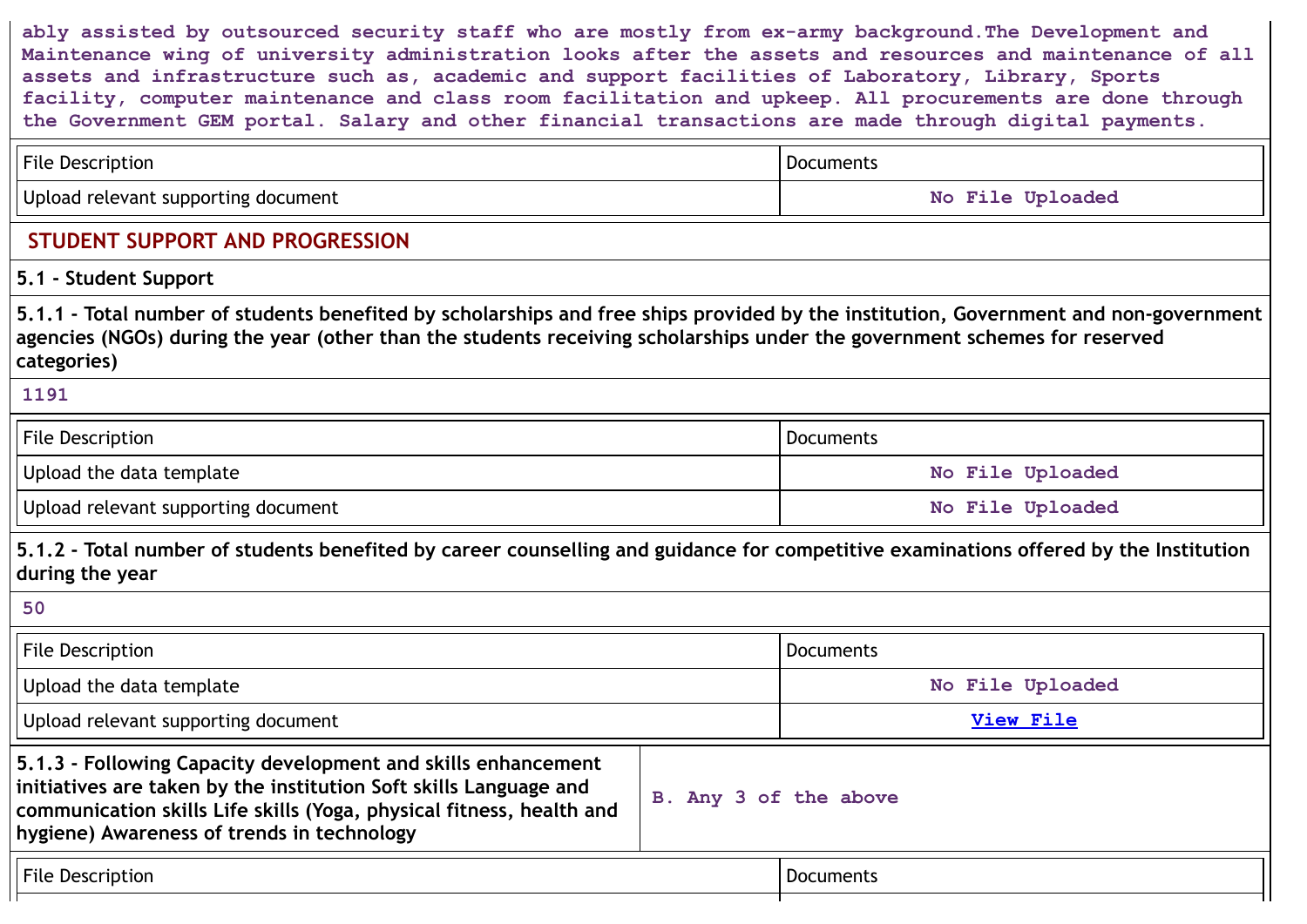| Upload the data template                                                                                                                                                                                                                                                                                                                                                                                                     |                    |                  | No File Uploaded |  |
|------------------------------------------------------------------------------------------------------------------------------------------------------------------------------------------------------------------------------------------------------------------------------------------------------------------------------------------------------------------------------------------------------------------------------|--------------------|------------------|------------------|--|
| Upload relevant supporting document                                                                                                                                                                                                                                                                                                                                                                                          |                    |                  | View File        |  |
| 5.1.4 - The Institution adopts the following for redressal of student<br>grievances including sexual harassment and ragging cases<br>Implementation of guidelines of statutory/regulatory bodies<br>Organisation wide awareness and undertakings on policies with<br>zero tolerance Mechanisms for submission of online/offline<br>students' grievances Timely redressal of the grievances through<br>appropriate committees | • All of the above |                  |                  |  |
| <b>File Description</b>                                                                                                                                                                                                                                                                                                                                                                                                      | Documents          |                  |                  |  |
| Upload relevant supporting document                                                                                                                                                                                                                                                                                                                                                                                          |                    |                  | <b>View File</b> |  |
| 5.2 - Student Progression                                                                                                                                                                                                                                                                                                                                                                                                    |                    |                  |                  |  |
| 5.2.1 - Number of students qualifying in state/ national/ international level examinations during<br>the year (eg:NET/SLET/GATE/GMAT/CAT/ GRE/TOEFL/Civil Services/State government examinations)                                                                                                                                                                                                                            |                    |                  |                  |  |
| 5.2.1.1 - Number of students who qualified in state/ national/ international examinations (e.g.: IIT-JAM/NET/SET/JRF/ GATE /GMAT<br>/CAT/ GRE/ TOEFL/Civil Services/State government examinations) during the year                                                                                                                                                                                                           |                    |                  |                  |  |
| 52                                                                                                                                                                                                                                                                                                                                                                                                                           |                    |                  |                  |  |
| <b>File Description</b>                                                                                                                                                                                                                                                                                                                                                                                                      |                    | <b>Documents</b> |                  |  |
| Upload the data template                                                                                                                                                                                                                                                                                                                                                                                                     |                    | No File Uploaded |                  |  |
| Upload relevant supporting document                                                                                                                                                                                                                                                                                                                                                                                          |                    |                  | No File Uploaded |  |
| 5.2.2 - Total number of placement of outgoing students during the year                                                                                                                                                                                                                                                                                                                                                       |                    |                  |                  |  |
| 18                                                                                                                                                                                                                                                                                                                                                                                                                           |                    |                  |                  |  |
| <b>File Description</b>                                                                                                                                                                                                                                                                                                                                                                                                      |                    | <b>Documents</b> |                  |  |
| Upload the data template                                                                                                                                                                                                                                                                                                                                                                                                     |                    | No File Uploaded |                  |  |
| Upload relevant supporting document                                                                                                                                                                                                                                                                                                                                                                                          |                    | <b>View File</b> |                  |  |
| 5.2.3 - Number of recently graduated students who have progressed to higher education (previous graduating batch) during the year                                                                                                                                                                                                                                                                                            |                    |                  |                  |  |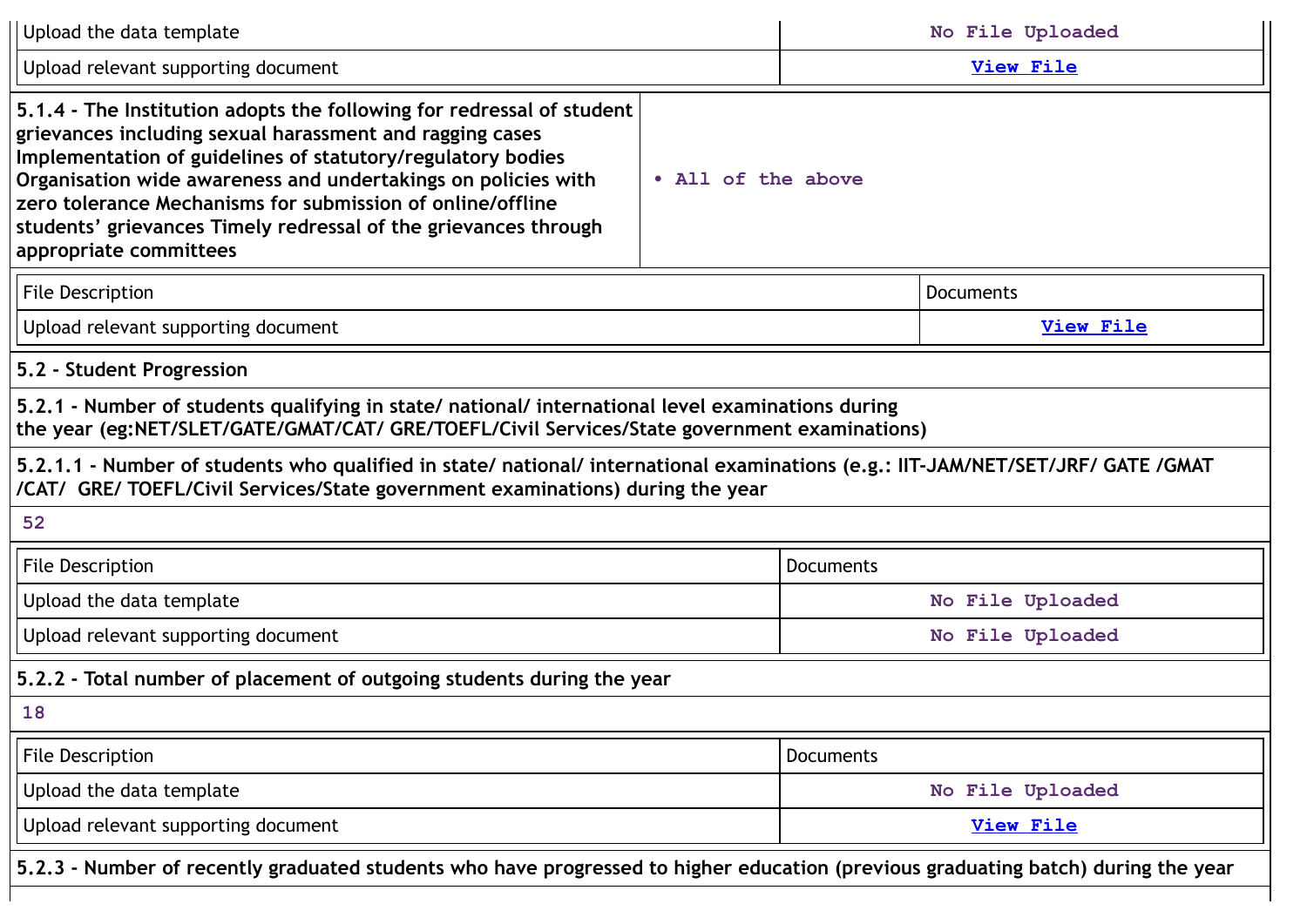| 152                                                                                                              |                                                                                                                      |
|------------------------------------------------------------------------------------------------------------------|----------------------------------------------------------------------------------------------------------------------|
| <b>File Description</b>                                                                                          | <b>Documents</b>                                                                                                     |
| Upload the data template                                                                                         | No File Uploaded                                                                                                     |
| Upload relevant supporting document                                                                              | <b>View File</b>                                                                                                     |
| 5.3 - Student Participation and Activities                                                                       |                                                                                                                      |
| university/state/national/international events (award for a team event should be counted as one) during the year | 5.3.1 - Number of awards/medals won by students for outstanding performance in sports/cultural activities at inter - |
| $\mathbf 0$                                                                                                      |                                                                                                                      |
| <b>File Description</b>                                                                                          | <b>Documents</b>                                                                                                     |
| Upload the data template                                                                                         | No File Uploaded                                                                                                     |
| Upload relevant supporting document                                                                              | No File Uploaded                                                                                                     |

5.3.2 - Presence of Student Council and its activities for institutional development and student welfare

**The University has a student's union/council where various office bearers and functionaries are elected through student elections. However, since 2019 student elections have been banned in all the universities of Odisha by a Government Order. However, student research, academic, literary, cultural and sports activities are routinely conducted in various departments and hostels, thus encouraging students to develop team work, organizational skills and diversify and appreciate various arts and culture. Students are also actively involved in organization of department seminars and webinars, NSS activities, debating and topical essay competitions etc. Student representatives are nominated to take part in important department and university decision-making activities as well as to understand and solve their problems, grievances and suggestions on different aspects of the academic and co-curricular activities. However, due to Covid-19 pandemic most of the programs were conducted virtually. Various academic and extracurricular activities where students bodies are represented include editorial board members of annual magazine, grievance redressal cell, sports council, cultural council, discipline committee, campus news capsules etc.**

| <b>File Description</b>                                                                                  | Documents        |  |
|----------------------------------------------------------------------------------------------------------|------------------|--|
| Upload relevant supporting document                                                                      | No File Uploaded |  |
| 5.3.3 - Number of sports and cultural events / competitions organised by the institution during the year |                  |  |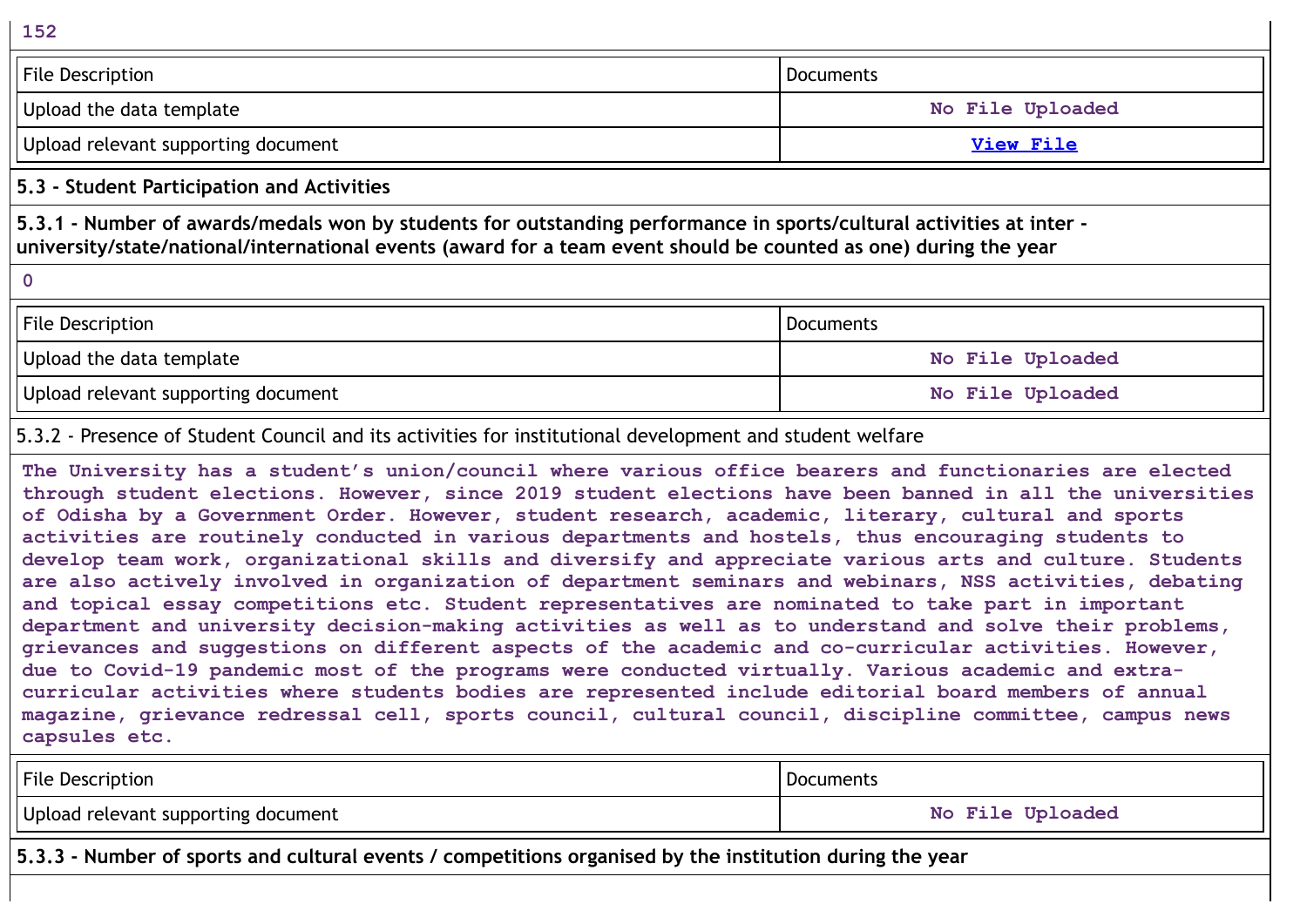| File Description                    | Documents        |
|-------------------------------------|------------------|
| Upload the data template            | No File Uploaded |
| Upload relevant supporting document | No File Uploaded |

# **5.4 - Alumni Engagement**

5.4.1 - The Alumni Association/Chapters (registered and functional)contributes significantly to the development of the institution through financial and other support services during the year

Alumni is an important part of any educational institute which connect with the present and lead to the **future perspective. At Berhampur University, we have realized the huge potential of our alumni and its impact on the growth of the university. On the average, we have generated alumni at an impressive** strength of twenty five thousand per year since the past decades. We are very proud of their personal **achievements in life, profession and contributing to global economy, peace, wisdom, and welfare. The purpose of the association is to provide an organization to serve, promote and foster relationship with** our alumni and to serve the interests of the university from the inputs of our alumni in making BU a **university of international repute and significance. Berhampur University recently has appointed a Professor-in-charge of Alumni and Outreach Activities. The aim is to reconnect with our alumni and get them to their nostalgic past of the university days. Government of Odisha has also initiated a "Mo University" which connects the alumni to its alma mater. The university has appointed a coordinator for the same purpose. Most departments have their own alumni associations and functions and celebrate the** alumni day of department every year. As of now there are no local chapters of alumni. On Foundation Day **of university, we recognize outstanding alumni and felicitate them as 'Distinguished Alumni'. Some recent such distinguished alumni awardees have been Dr. Satya Sundar Tripathy, Former Assistant Secretary General, United Nations Environment Program (2020), Prof. Arun Kumar Pati (2020), Outstanding Scientist, Harish Chandra Research Institute (DAE), and Prof. A.K.Mohapatra (2021). We have financial contributions from few alumni, which is not very significant. However, they help us intellectually and act as inspiration to students to achieve high standards and echelons in life.**

| <b>File Description</b>                                                  |  | l Documents      |  |  |
|--------------------------------------------------------------------------|--|------------------|--|--|
| Upload relevant supporting document                                      |  | No File Uploaded |  |  |
| 5.4.2 - Alumni contribution during the year (INR in Lakhs)<br>E. <1Lakhs |  |                  |  |  |
| <b>File Description</b>                                                  |  | l Documents      |  |  |
| Upload relevant supporting document                                      |  | No File Uploaded |  |  |

**0**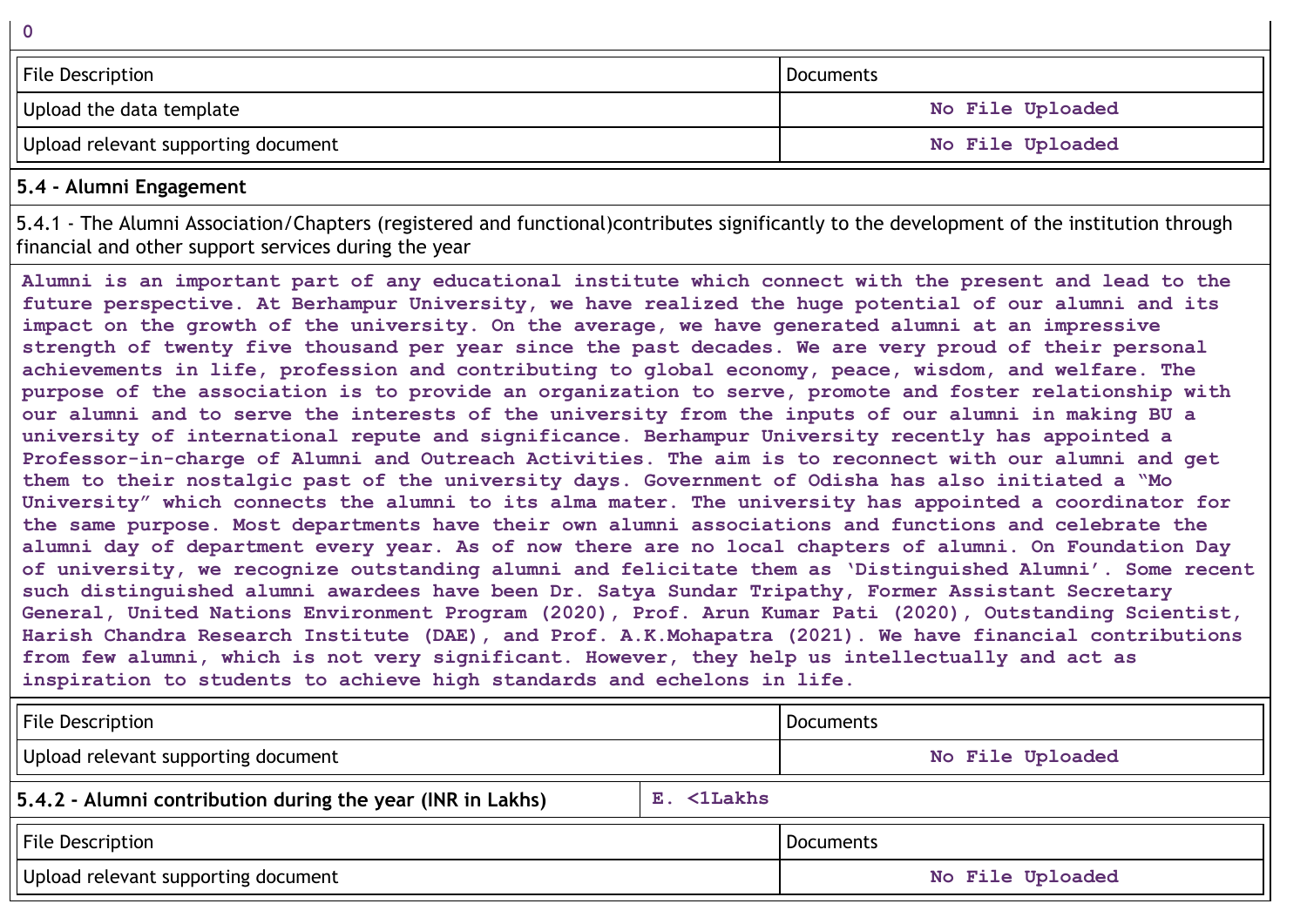#### **6.1 - Institutional Vision and Leadership**

6.1.1 - The institution has a clearly stated vision and mission which are reflected in its academic and administrative governance

**The University is committed to achieve its vision and mission in both academic as well as administrative functions. The focus of the university has been to facilitate higher education for students of all sections of the society, encourage local culture and heritage, and create a value system among the students and employees. Students are admitted into various Post Graduate programs through a transparent admission process by giving due weightage to career and performance in the entrance examination. Reservation policies of the government are strictly followed to give equal opportunity to different strata of the society. The University facilitates various scholarships to the students of economically weaker sections of the society as well as meritorious students. Students are encouraged to participate in various curricular and extra-curricular activities in order to develop confidence among them and nurture their inherent talents. Participation in events such as essay writing, debate, painting, athletics, games and sports and various cultural and literary events help the students to develop their creativity. The University also organizes workshops, special lectures on issues relating to human rights, science, woman, physically and visually challenged, innovations in science and technology, on local cultures/heritage, environment issues and other societal issues to create awareness among the students. The University extends all facilities to empower the teachers both in teaching and research. In addition to teaching, faculty members are also engaged in research as well as executing funded projects from various agencies. This helps in contributing to knowledge and solving many of the societal problems. Further, teachers are encouraged to organize as well as participatein refresher courses, conferences, seminars, workshops etc. to update their knowledge in their respective fields. Teachers are provided with all facilities to effectively use ICT in order to make teaching-learning interesting to the students. Teachers are given freedom to engage the students in different learning experiences through group activities, service to the community, street plays, poster, photo and art exhibitions,and various other innovative schemes. Folk and traditional cultural artists,scholars of Southern Odishaliterature, eminent alumni, outstanding teachers& non-teaching staff, and meritorious students are duly recognized with awards during University Foundation Day.**

| <b>File Description</b>             | <b>Documents</b> |  |
|-------------------------------------|------------------|--|
| Upload relevant supporting document | No File Uploaded |  |

6.1.2 - The effective leadership is reflected in various institutional practices such as decentralization and participative management

**The University follows a bottom up approach in all its governance and policy making. Vice Chancellor and other Administrative officers meet students, faculty and staff on a regular basis. The administration facilitates everything with a positive attitude within the stipulated rules and regulations for smooth**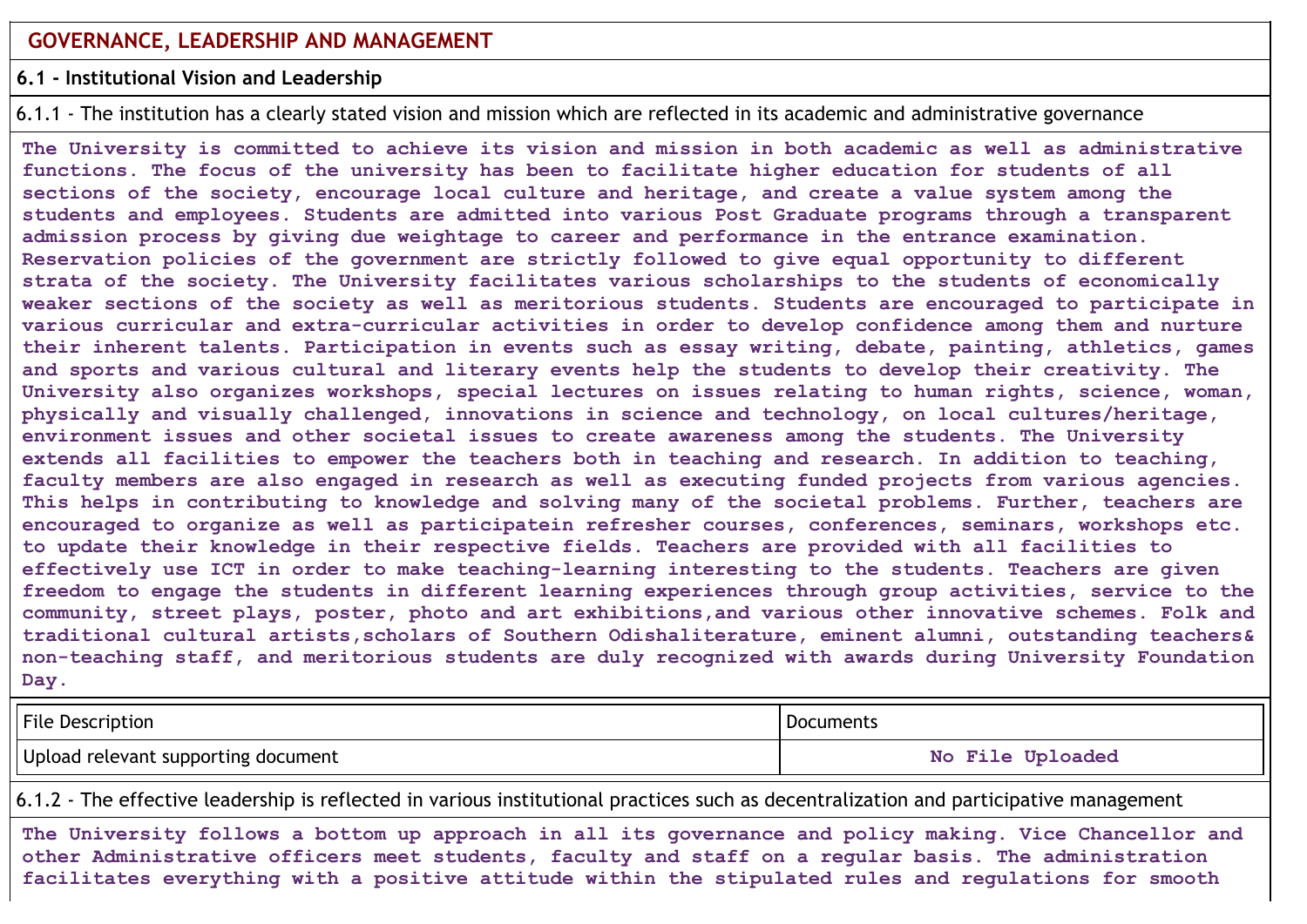**functioning of the university. At the department level Staff council meetings are held frequently on matters related to curriculum design, research and other academic as well developmental activities, and decisionsare made which is communicated to the appropriate higher authority. Whenever required, the administration makes an on the spot visit and assessment to come to a quick decision. The administration** tries to build confidence of its stake holders in its leadership and listens to grievances on a regular **basis. Overall, a humane, accessible and friendly administration is on display everywhere. Distinguishing** faculty as senior or junior are done away with, and many young faculty members are given opportunity to **lead departments and other university affairs independently. As an example, on January 26, 2020 and 2021,** on Republic Day of India, the national flag was hoisted by the senior most class IV lady employee, and a **visually challenged woman employee respectively and not by the Vice Chancellor.**

File Description **Documents** 

Upload relevant supporting document **No File No File Uploaded** 

#### **6.2 - Strategy Development and Deployment**

### 6.2.1 - The institutional Strategic plan is effectively deployed

The long term goal of the University is to emerge as a center of excellence in terms of teaching learning **and research activities involving students from the less-privileged community and society. All efforts are being made to create a pleasing and conducive academic ambience to attract meritorious students for higher studies. A number of scholarships, fee waivers are available for the students of economically backward sections, for equal and equitable opportunity, so that lack of funds or poverty never stands as an obstacle to pursue higher studies. In order to encourage research, teachers are provided with all infrastructural facilities and funding through different agencies. Teachers are encouraged to undertake consultancy projects and involve in collaborative research with other institutions of eminence. Several training programs and workshops are organized for the employees in order to develop their professional efficiency.**

| File Description                    | Documents        |
|-------------------------------------|------------------|
| Upload relevant supporting document | No File Uploaded |

6.2.2 - The functioning of the institutional bodies is effective and efficient as visible from policies, administrative setup, appointment and service rules, procedures, etc.

**The activities of the University are effectively managed by its well-defined functional units. The Registrar's office is responsible for the day-today general administration, planning and implementation. It also deals with appointment, promotion, salary, superannuation, and service rules relevant to different categories of employees as laid down by the State Government. Promotion of teachers under CAS are being implemented as per the relevant UGC Regulations. The Finance section takes care of all**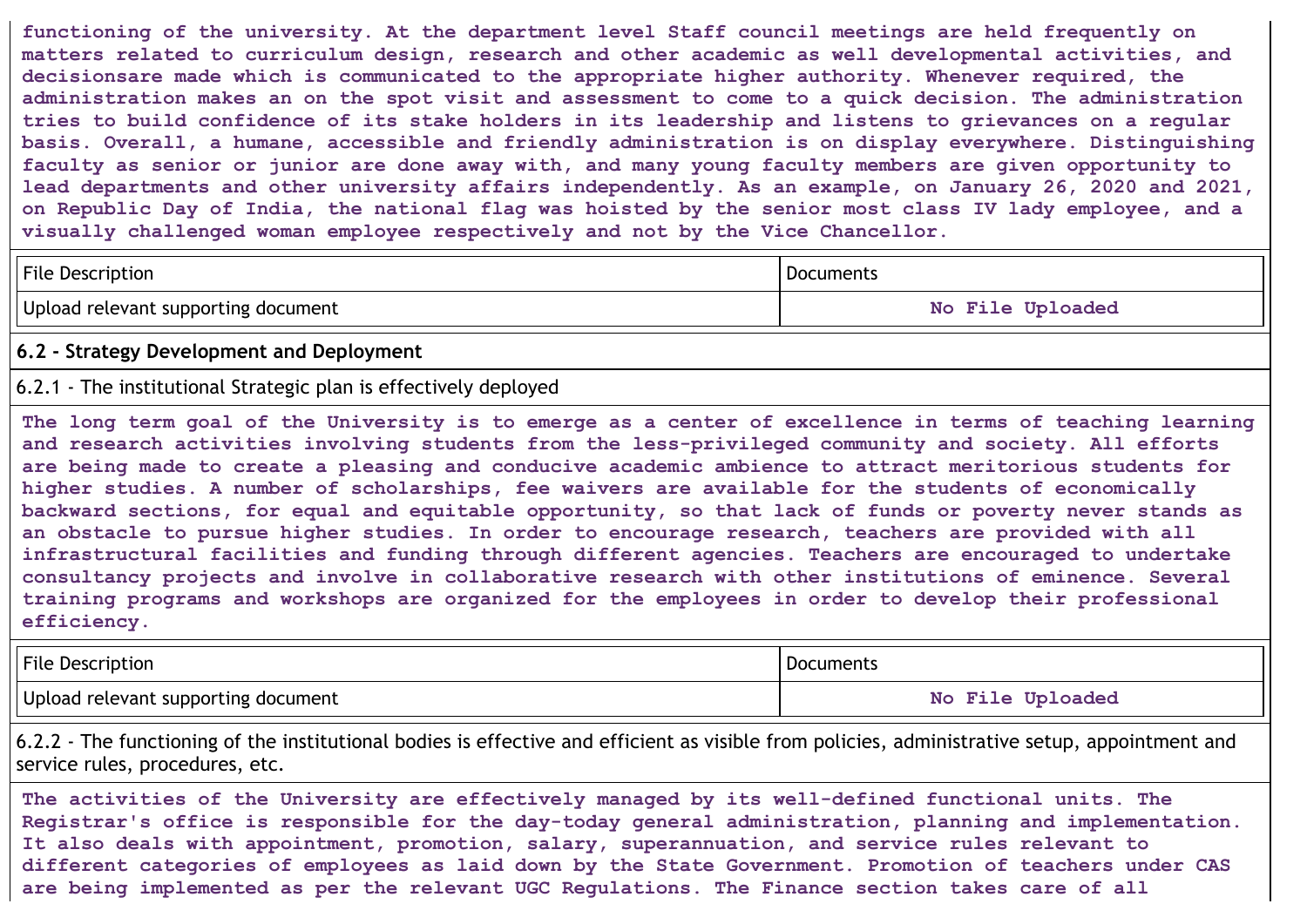**financial aspects such as preparation of budgets, salary, income tax deposits, all kinds of payments, project funding, etc. Procurements are done through GeM in order to maintain transparency. The PFMS software platform is being used to handle all external financial transactions for efficient recordkeeping and traceability. The Examination section plays a very crucial role in the conduct of examinations, results processing and timely publication of results. The examination section is headed by the Controller ofExaminations, and is assisted by two Assistant Controllers, and a number of support staff. Most part of the examination system is completely automated, and thus helps in eliminating human errors to a large extent and timely publication of results. The Post Graduate Council is responsible to ensure smooth conduct of teaching and learning process of thepost graduate departments in the campus. It frames policies through various committees such as admission committee, grievance redressal committee, student discipline committee etc., and implements in the best possible manner.**

| <b>File Description</b>                                                                                                                                                                |                       | Documents        |  |
|----------------------------------------------------------------------------------------------------------------------------------------------------------------------------------------|-----------------------|------------------|--|
| Upload relevant supporting document                                                                                                                                                    |                       | No File Uploaded |  |
| $\vert$ 6.2.3 - Institution Implements e-governance in its areas of operations                                                                                                         |                       |                  |  |
| 6.2.3.1 - e-governance is implemented covering following areas of<br>  operation<br>1. Administration<br>2. Finance and Accounts<br>3. Student Admission and Support<br>4. Examination | B. Any 3 of the above |                  |  |
| <b>File Description</b>                                                                                                                                                                |                       | Documents        |  |
| Upload the data template                                                                                                                                                               |                       | No File Uploaded |  |
| Upload relevant supporting document                                                                                                                                                    |                       | No File Uploaded |  |

### **6.3 - Faculty Empowerment Strategies**

6.3.1 - The institution has a performance appraisal system, promotional avenues and effective welfare measures for teaching and nonteaching staff

**Every year, the performance of the teachers is adjudged through an annual appraisal system wherein through a prescribed format a teacher submits his/her academic achievements in terms of teaching and research outputs, upgradation of professional skills through orientation programs, refresher courses, faculty development programs, research guidance, research publications, organizing and participation in**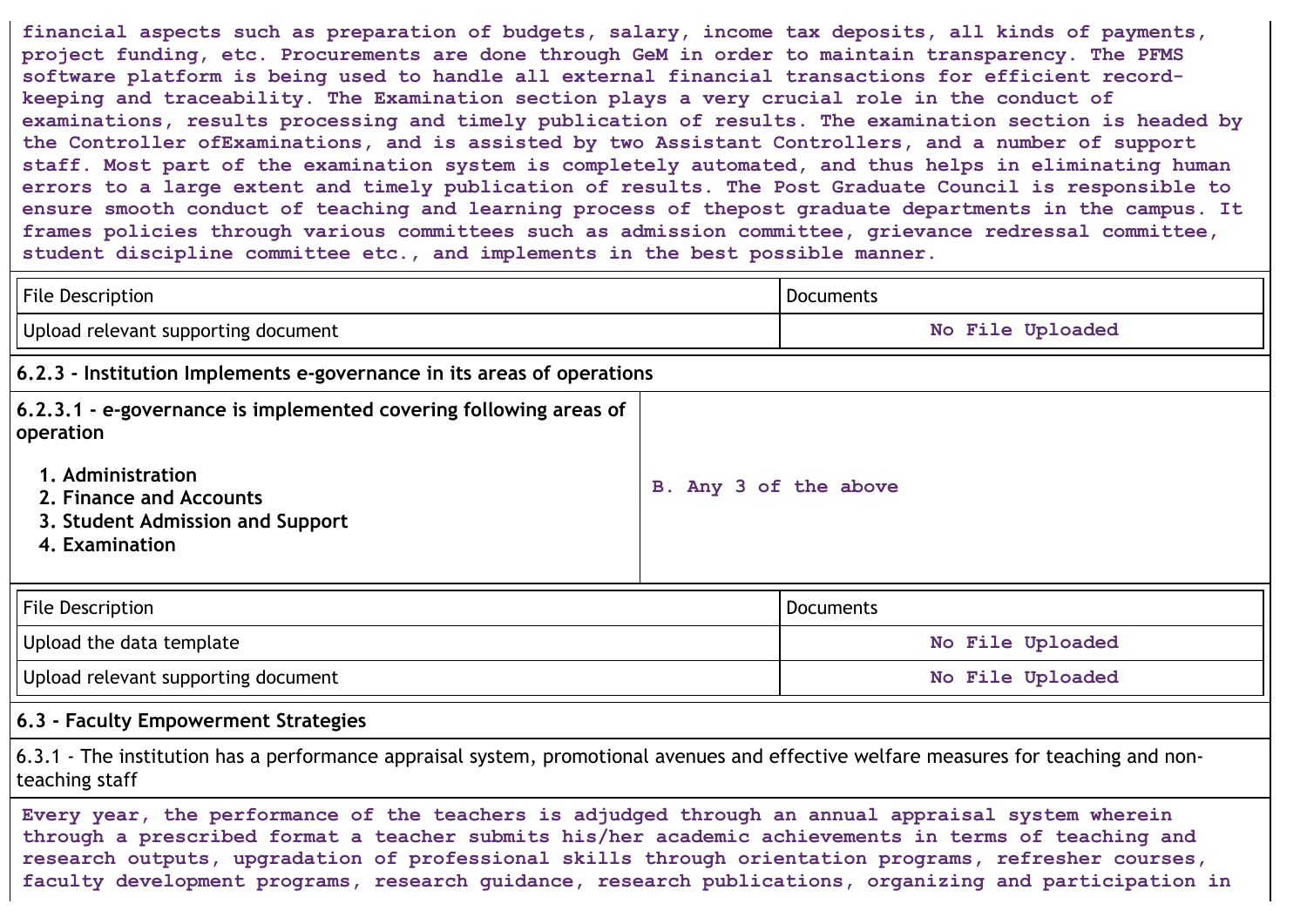**workshops, conferences etc., as well as involvement in curricular & extra-curricular activities. This is evaluated by the Head of the concerned department, Chairman, Post Graduate Council, and finally by the Vice-Chancellor. The final observations made by the Vice-Chancellor are informed to the teacher concerned for future improvement.**

**Promotion of teachers under the Career Advancement Scheme of the UGC is carried out at regular intervals by following the due procedure as prescribed by the UGC Regulations time to time. The teachers submit their Annual Self-Assessment Reports in the prescribed format developed by the University along with all relevant documents in support of their claims under different categories. This is first verified by an** internal committee consisting of the HoD, Dean and a senior Professor. Next it is evaluated by a duly **constituted Screening-cum-Evaluation Committee, in case of promotions to different stages of Assistant Professor, or by a Selection Committee, in case of Professor & Associate Professor as per the UGC Regulations. Likewise, promotion of the non-teaching employees is carried out through Departmental Promotion Committee (DPC) headed by the Registrar as and when promotion is due for an employee.**

**A dedicated employee welfare fund is maintained in the university to meet health emergencies of both teaching and non-teaching employees. This welfare fund caters to the needs of employees to meet their day today medical expenditure. In the event of death of any employee while in service the university makes every effort to rehabilitate any one of their family members by employing them. The university also contributes fund for the employees GPF/CPF/NPS and group insurance.**

| File Description                                                                                                                                                        | Documents        |  |  |
|-------------------------------------------------------------------------------------------------------------------------------------------------------------------------|------------------|--|--|
| Upload relevant supporting document                                                                                                                                     | No File Uploaded |  |  |
| 6.3.2 - Total number of teachers provided with financial support to attend conferences / workshops and towards membership fee of<br>professional bodies during the year |                  |  |  |
|                                                                                                                                                                         |                  |  |  |
| File Description                                                                                                                                                        | Documents        |  |  |
| Upload the data template                                                                                                                                                | No File Uploaded |  |  |
| Upload relevant supporting document                                                                                                                                     | No File Uploaded |  |  |

6.3.3 - Number of professional development / administrative training Programmes organized by the institution for teaching and non**teaching staff during the year**

**4**

File Description Documents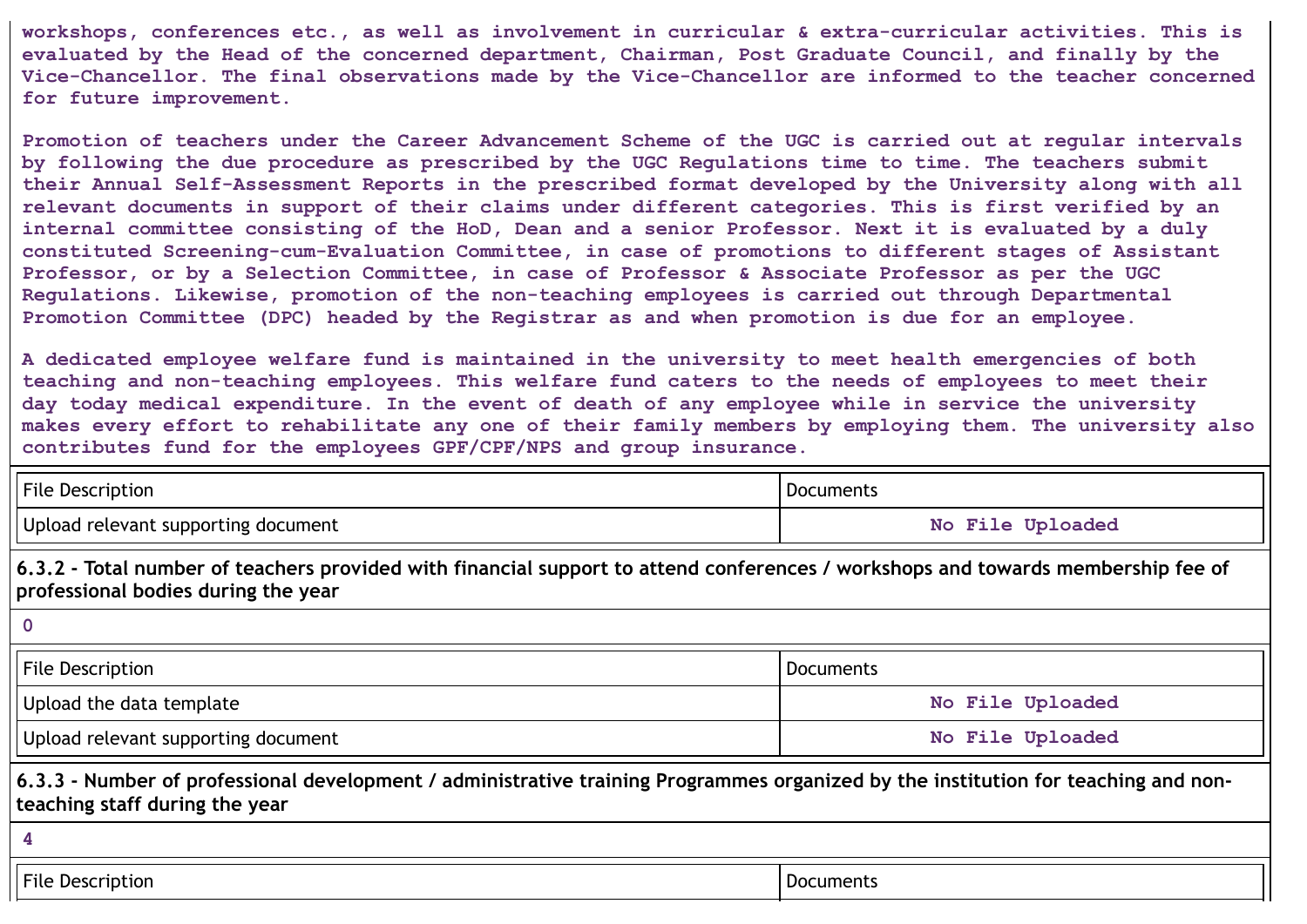| Upload the data template                                                                                                                                                                                                                                                                                                                                                                                                                                                                                                                                                                                                                                                                                                                                                                                                                                                                                                                                                                                                                                                                                                                | <b>View File</b> |  |  |
|-----------------------------------------------------------------------------------------------------------------------------------------------------------------------------------------------------------------------------------------------------------------------------------------------------------------------------------------------------------------------------------------------------------------------------------------------------------------------------------------------------------------------------------------------------------------------------------------------------------------------------------------------------------------------------------------------------------------------------------------------------------------------------------------------------------------------------------------------------------------------------------------------------------------------------------------------------------------------------------------------------------------------------------------------------------------------------------------------------------------------------------------|------------------|--|--|
| Upload relevant supporting document<br>No File Uploaded                                                                                                                                                                                                                                                                                                                                                                                                                                                                                                                                                                                                                                                                                                                                                                                                                                                                                                                                                                                                                                                                                 |                  |  |  |
| 6.3.4 - Total number of teachers undergoing online/ face-to-face Faculty Development Programmes (FDP)during the year(Professional<br>Development Programmes, Orientation / Induction Programmes Refresher Course, Short Term Course)                                                                                                                                                                                                                                                                                                                                                                                                                                                                                                                                                                                                                                                                                                                                                                                                                                                                                                    |                  |  |  |
| 47                                                                                                                                                                                                                                                                                                                                                                                                                                                                                                                                                                                                                                                                                                                                                                                                                                                                                                                                                                                                                                                                                                                                      |                  |  |  |
| <b>File Description</b><br><b>Documents</b>                                                                                                                                                                                                                                                                                                                                                                                                                                                                                                                                                                                                                                                                                                                                                                                                                                                                                                                                                                                                                                                                                             |                  |  |  |
| Upload the data template                                                                                                                                                                                                                                                                                                                                                                                                                                                                                                                                                                                                                                                                                                                                                                                                                                                                                                                                                                                                                                                                                                                | <b>View File</b> |  |  |
| Upload relevant supporting document                                                                                                                                                                                                                                                                                                                                                                                                                                                                                                                                                                                                                                                                                                                                                                                                                                                                                                                                                                                                                                                                                                     | No File Uploaded |  |  |
| 6.4 - Financial Management and Resource Mobilization                                                                                                                                                                                                                                                                                                                                                                                                                                                                                                                                                                                                                                                                                                                                                                                                                                                                                                                                                                                                                                                                                    |                  |  |  |
| 6.4.1 - Institutional strategies for mobilisation of funds and the optimal utilisation of resources                                                                                                                                                                                                                                                                                                                                                                                                                                                                                                                                                                                                                                                                                                                                                                                                                                                                                                                                                                                                                                     |                  |  |  |
| The University receives funds from different funding agencies such as World Bank, UGC-RUSA, and Higher<br>Education Department of the State Government under different infrastructure development projects,<br>research projects, establishment of research facilities such as Central Instrument Centre, Centre of<br>Excellence, etc. The University also offers self-financed courses to mobilize funds to undertake<br>differentdevelopmentalactivities. Alumni also contribute to support specific projects of the University.<br>The available infrastructural resources such as office space, buildings, equipment, and all<br>otherfacilities within the campus are used optimally, ensuring that the available resources are never<br>underutilized. Efforts are constantly being made to incrementally augment new infrastructure in terms of<br>buildings, scientific labs, library facilities, expansion of internet connectivity, hostel facility etc.<br>Collaboration with industry and different private organizations are also being planned to create<br>resources for common use and to support research activities. |                  |  |  |
| File Description<br><b>Documents</b>                                                                                                                                                                                                                                                                                                                                                                                                                                                                                                                                                                                                                                                                                                                                                                                                                                                                                                                                                                                                                                                                                                    |                  |  |  |
| Upload relevant supporting document                                                                                                                                                                                                                                                                                                                                                                                                                                                                                                                                                                                                                                                                                                                                                                                                                                                                                                                                                                                                                                                                                                     | No File Uploaded |  |  |
| 6.4.2 - Funds / Grants received from government bodies during the year for development and maintenance of infrastructure (not<br>covered under Criteria III and V) (INR in Lakhs)                                                                                                                                                                                                                                                                                                                                                                                                                                                                                                                                                                                                                                                                                                                                                                                                                                                                                                                                                       |                  |  |  |
| $\mathbf 0$                                                                                                                                                                                                                                                                                                                                                                                                                                                                                                                                                                                                                                                                                                                                                                                                                                                                                                                                                                                                                                                                                                                             |                  |  |  |
| <b>File Description</b><br><b>Documents</b>                                                                                                                                                                                                                                                                                                                                                                                                                                                                                                                                                                                                                                                                                                                                                                                                                                                                                                                                                                                                                                                                                             |                  |  |  |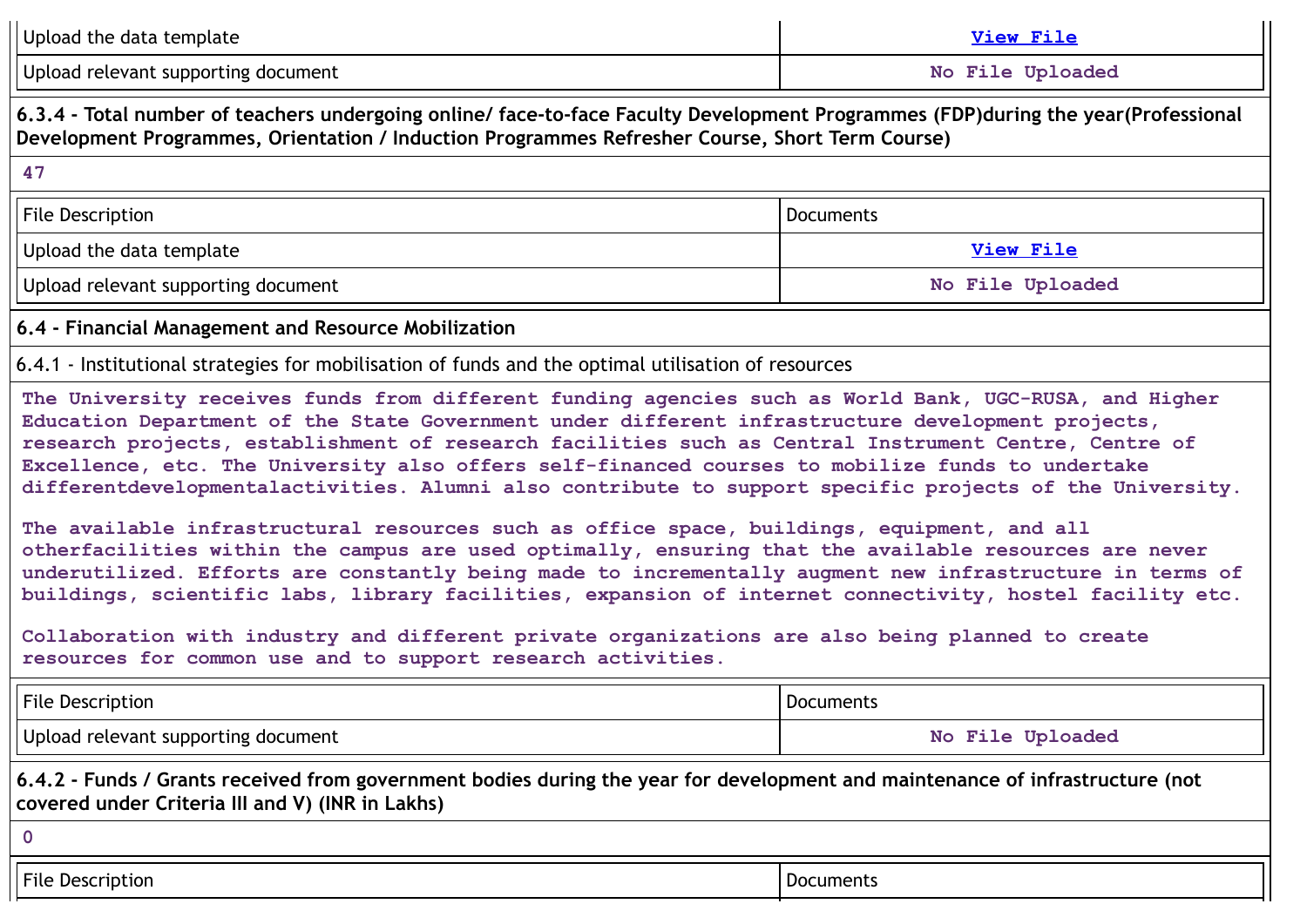| Upload the data template                                                                                                                                                                                                                                                                                                                                                                                                                                                                                                                                                                                                                                                    | No File Uploaded |  |  |
|-----------------------------------------------------------------------------------------------------------------------------------------------------------------------------------------------------------------------------------------------------------------------------------------------------------------------------------------------------------------------------------------------------------------------------------------------------------------------------------------------------------------------------------------------------------------------------------------------------------------------------------------------------------------------------|------------------|--|--|
| Upload relevant supporting document<br>No File Uploaded                                                                                                                                                                                                                                                                                                                                                                                                                                                                                                                                                                                                                     |                  |  |  |
| 6.4.3 - Funds / Grants received from non-government bodies, individuals, philanthropists during the year for development and<br>maintenance of infrastructure (not covered under Criteria III and V)(INR in Lakhs)                                                                                                                                                                                                                                                                                                                                                                                                                                                          |                  |  |  |
| $\mathbf 0$                                                                                                                                                                                                                                                                                                                                                                                                                                                                                                                                                                                                                                                                 |                  |  |  |
| File Description                                                                                                                                                                                                                                                                                                                                                                                                                                                                                                                                                                                                                                                            | <b>Documents</b> |  |  |
| Upload the data template                                                                                                                                                                                                                                                                                                                                                                                                                                                                                                                                                                                                                                                    | No File Uploaded |  |  |
| Upload relevant supporting document                                                                                                                                                                                                                                                                                                                                                                                                                                                                                                                                                                                                                                         | No File Uploaded |  |  |
| 6.4.4 - Institution conducts internal and external financial audits regularly                                                                                                                                                                                                                                                                                                                                                                                                                                                                                                                                                                                               |                  |  |  |
| All the financial transactions are regularly audited by a group of internal Auditors and records are<br>maintained after their satisfactory report. At regular intervals, these records are presented before the<br>local fund Auditors (LFA) appointed by the government for verification who raise objections in case of<br>any discrepancies or procedural lapses which has to be complied by the concerned officer. Whenever the<br>government wants, Special Audit Teams (AG audit/CAG audit) visit the university to do exhaustive audits.<br>Thus, efforts are made to maintain transparency in the financial procedures and spending as per the laid<br>down norms. |                  |  |  |
| File Description                                                                                                                                                                                                                                                                                                                                                                                                                                                                                                                                                                                                                                                            | <b>Documents</b> |  |  |
| Upload relevant supporting document                                                                                                                                                                                                                                                                                                                                                                                                                                                                                                                                                                                                                                         | No File Uploaded |  |  |
| 6.5 - Internal Quality Assurance System                                                                                                                                                                                                                                                                                                                                                                                                                                                                                                                                                                                                                                     |                  |  |  |
| 6.5.1 - Internal Quality Assurance Cell (IQAC) has contributed significantly for institutionalizing the quality assurance strategies and<br>processes by constantly reviewing the teaching learning process, structures & methodologies of operations and learning outcomes at periodic<br>intervals                                                                                                                                                                                                                                                                                                                                                                        |                  |  |  |
| The Internal Quality Assurance Cell is committed to its responsibility of ensuring quality in the<br>academic activities of the University. It has its representation in all academic bodies of the University<br>to suggest quality aspects to be incorporated while framing syllabi, rules and regulations, policy<br>adoption, etc. It keeps track of the performance of students in various examinations and suggests<br>remedial measures wherever necessary. It evaluates the academic performance of teachers which plays an<br>important role during career promotions. It conducts workshops and seminars on a regular basis to create                             |                  |  |  |

**writing skill for research papers and publication in good journals. In order to inculcate**

**awareness on aspects such as use of software tools for plagiarism, technical writing, filing of patents,**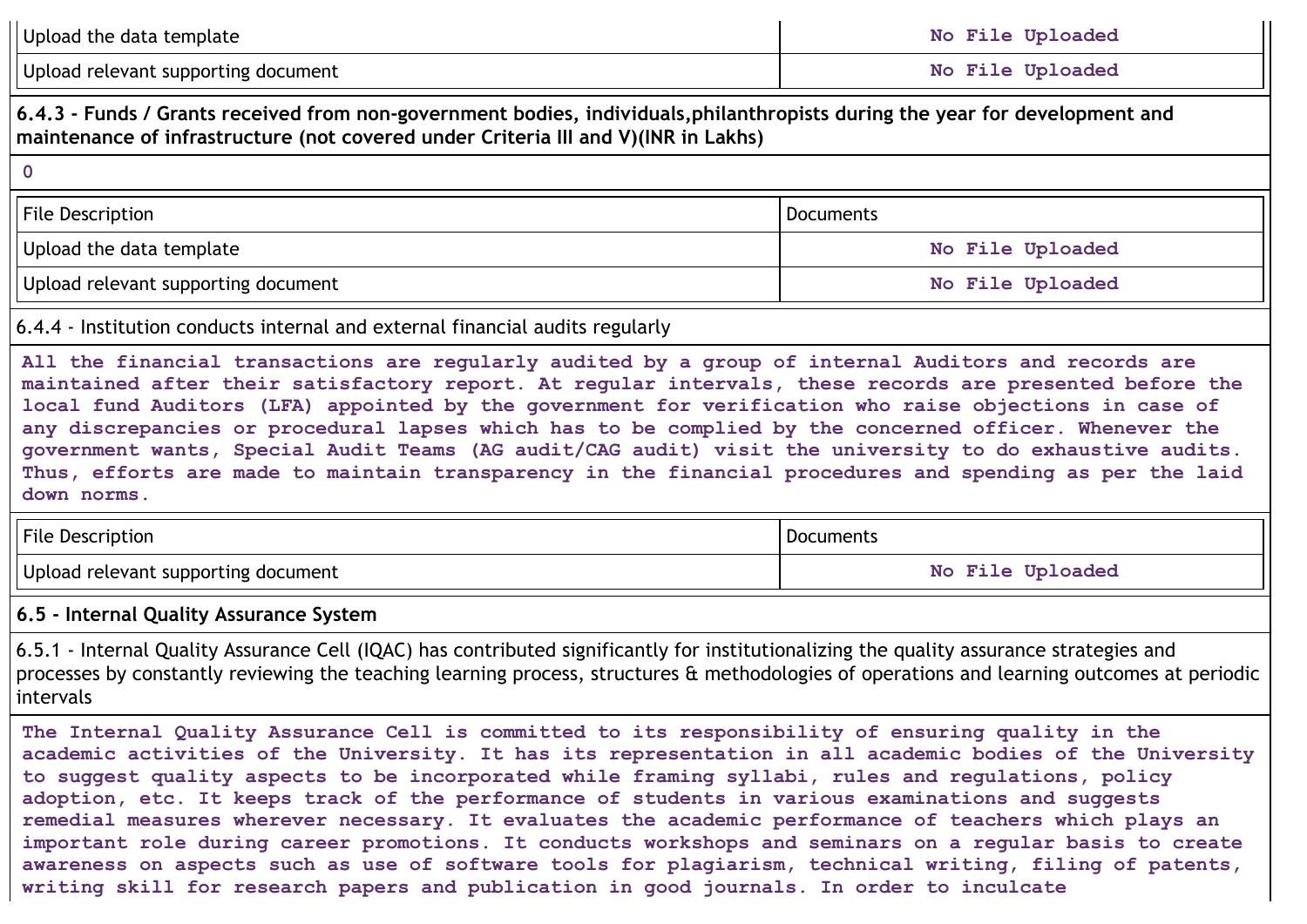**interdisciplinary research, it also conducts lectures by internal faculty members as well as external experts on various research topics under a program called Know Your Colleagues Research (KYCR) seminar/webinar held every week. IQAC also mentors affiliated colleges of the university for NAAC accreditation.**

| File Description                                                                                                                                                                                                                                                                                                                                                                                                                                                      |                       | Documents        |                  |
|-----------------------------------------------------------------------------------------------------------------------------------------------------------------------------------------------------------------------------------------------------------------------------------------------------------------------------------------------------------------------------------------------------------------------------------------------------------------------|-----------------------|------------------|------------------|
| Upload relevant supporting document                                                                                                                                                                                                                                                                                                                                                                                                                                   |                       |                  | No File Uploaded |
| 6.5.2 - Institution has adopted the following for Quality assurance<br>Academic Administrative Audit (AAA) and follow up action taken<br>Confernces, Seminars, Workshops on quality conducted<br>Collaborative quality initiatives with other institution(s)<br>Orientation programme on quality issues for teachers and studens<br>Participation in NIRF Any other quality audit recognized by state,<br>national or international agencies (ISO Certification, NBA) | D. Any 2 of the above |                  |                  |
| <b>File Description</b>                                                                                                                                                                                                                                                                                                                                                                                                                                               |                       |                  | Documents        |
| Upload the data template                                                                                                                                                                                                                                                                                                                                                                                                                                              |                       | <b>View File</b> |                  |
| Upload relevant supporting documnent                                                                                                                                                                                                                                                                                                                                                                                                                                  |                       | View File        |                  |

6.5.3 - Incremental improvements made for the preceding during the year with regard to quality (in case of first cycle) Post accreditation quality initiatives(second and subsequent cycles)

**The University has streamlined its Ph.D. admissions and the pre-Ph.D. coursework procedures. The curriculum for various courses offered under Berhampur University have been updated with latest requirement in academics, research and industry. A number of extramural funded projects have been undertaken by the faculty members. Faculty members have taken keen interest in undertaking online certification courses. Few collaborative projects have been undertaken by our faculty members. New interdisciplinary projects are being explored by the teachers of different departments. The quality of publications made by the faculty members have been vastly improved through continuous motivation. A RCII-Cell has been created to formulate policies to monitor external project funding, guidelines for research, consultancy, innovationsand incubation. Infrastructural facilities have been augmented in terms of academic buildings, augmentation of teaching aids, classroom andlaboratory facilities, office space management, library resources, sports facilities, cultural activities, and strengthening of internet/Wi-Fi connectivity in the campus. All pending cases of CAS promotions have been completed. Eminent faculty, researchers and other accomplished persons are invited on a regular basis to deliver distinguished university lectures. Many new physical infrastructural facilities have been added keeping the green cover intact. The university administration tried to clear all back log files and pending litigation cases with**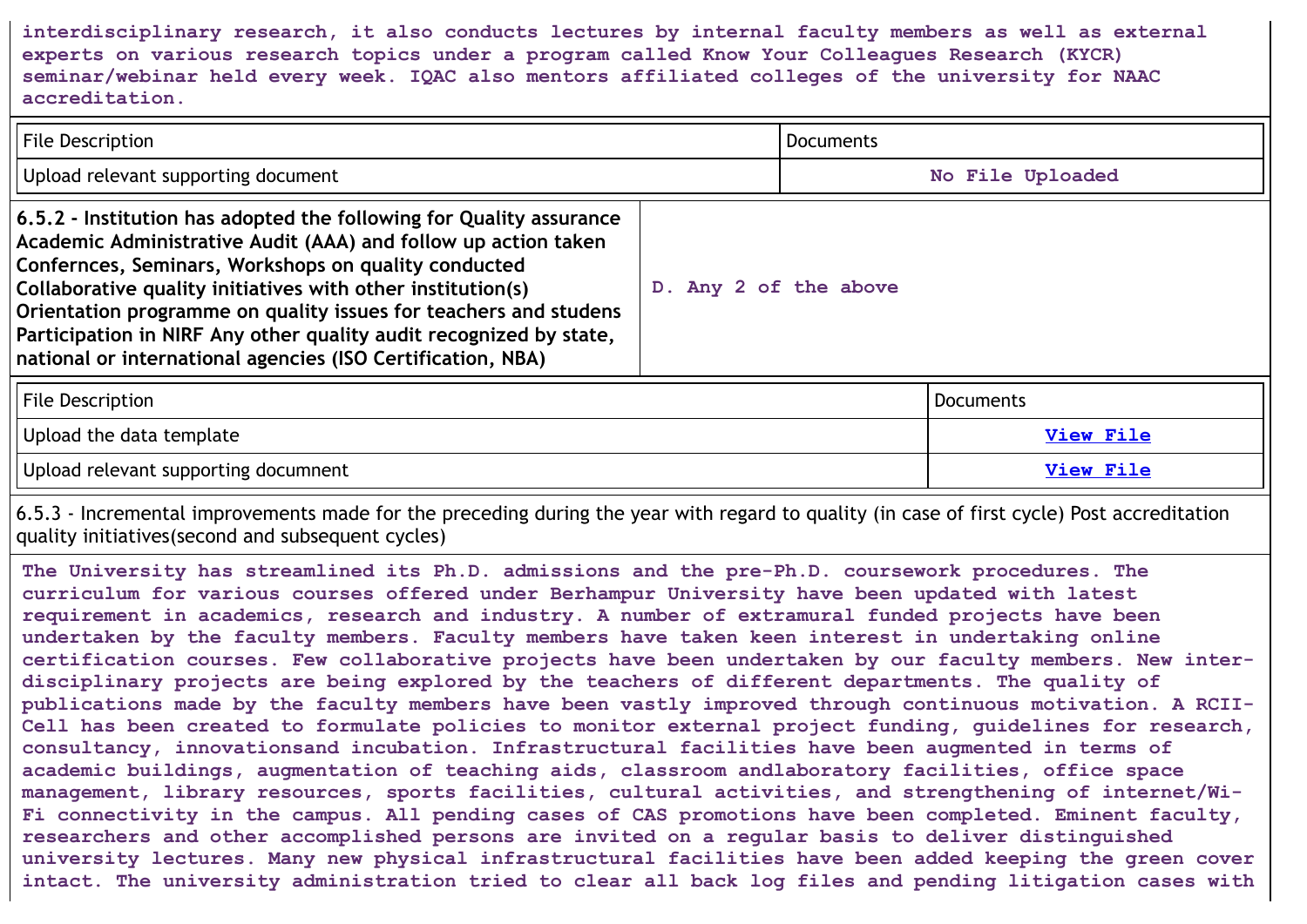**satisfaction to the aggrieved petitioner and keeping the interest and values of the university. Academic ethics, moral and value systems, safe and secure environment in campus have been ensured.The campus is being made disability-friendly with augmentation of special toilets, ramps, and exclusive reading room in the library for visually challenged persons. An administrative cell for inclusion and facilitation of disable persons has been established. Steps have been initiated to recruit teachers at different positions through the Odisha Public Service Commission as directed by the Higher Education Department, Government of Odisha and non teaching staff selection through Staff Selection Board.**

| <b>File Description</b>             | Documents        |
|-------------------------------------|------------------|
| Upload relevant supporting document | No File Uploaded |

# **INSTITUTIONAL VALUES AND BEST PRACTICES**

### **7.1 - Institutional Values and Social Responsibilities**

7.1.1 - Measures initiated by the Institution for the promotion of gender equity during the year

**The University is one of the few Co-educational universities in India, where the number of female students exceed that of male students. This has been achieved through a series of confidence building measures and policies adopted by the university administration and faculty members. Some of the reasons for high enrollment of female students can be attributed to the safe and secure campus and affordable residential facilities along with subsidized meals, 24 hour security in the Ladies hostels, gym, free access to wi-fi, access to a rich library with both physical and e-resources, a democratic teachinglearning-mentoring system and a highly motivated faculty who induce ambition in them. Gender sensitization is carried out both formally and informally by the teachers and staff of the university. The university believes in gender equity and has an encouraging number of female non-teaching and teaching staff apart from the large number of female students.**

**We celebrate Women's Day, AIDS Day, Mothers' Day, Yoga day, Law Day and other women related awareness campaigns and programmes like seminars and workshops where the Chief Guest is generally a woman of repute. During orientation programs of students, staff and faculty, gender sensitivity issues are discussed and respect for rights of women are made well aware through workshops, debates, street plays etc. In the University administration, women are well represented in senior functionary positions. Because the university promotes gender equity free intermingling between genders and frank discussions on academic, administrative and extracurricular events among them are commonly observed in the campus.**

| <b>File Description</b>             | Documents           |
|-------------------------------------|---------------------|
| Upload relevant supporting document | No File<br>Uploaded |
|                                     |                     |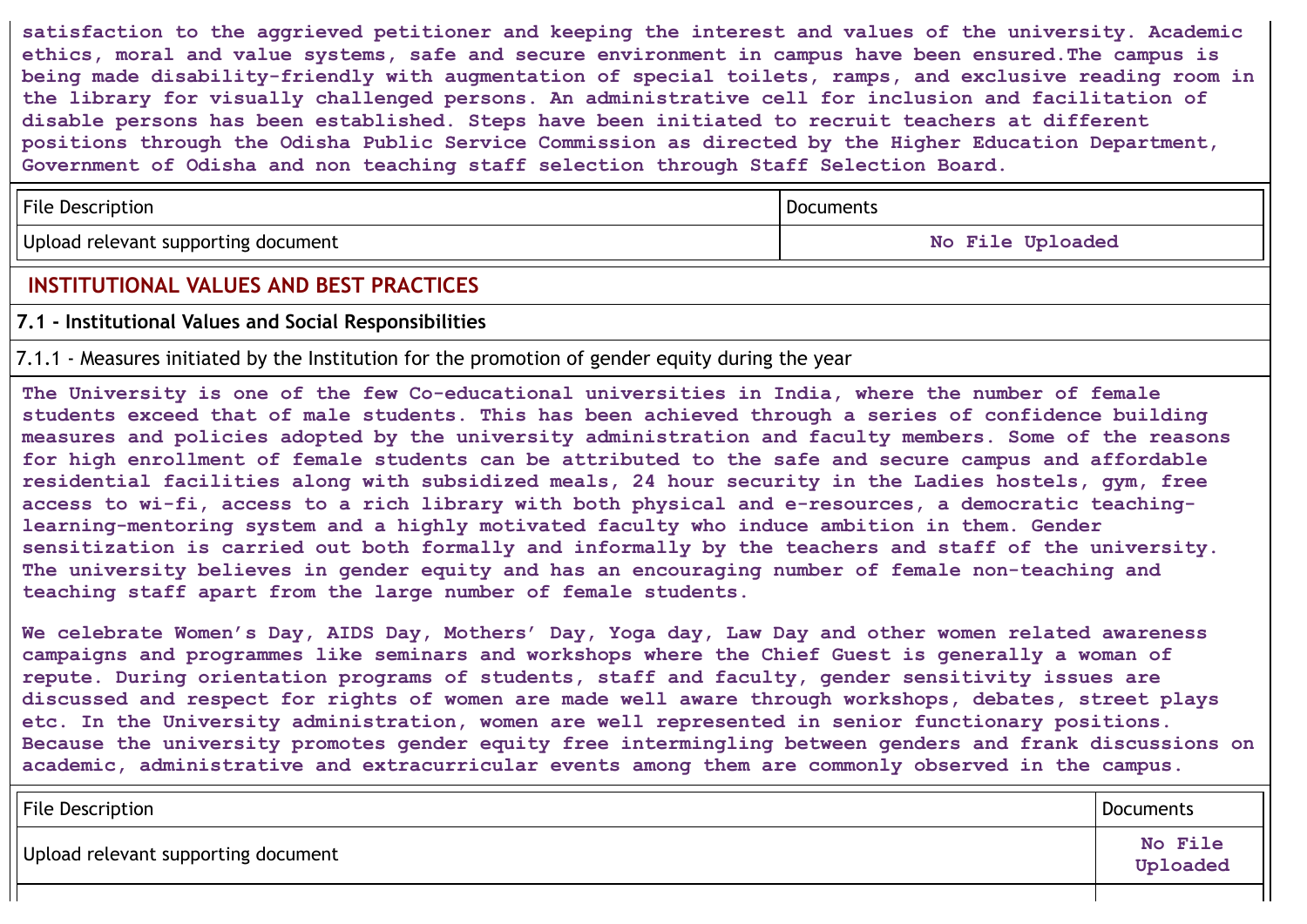Annual gender sensitization action plan(s) and the sensitive sensitive sensitive sensitization action plan(s) and the sensitive sensitive sensitive sensitive sensitive sensitive sensitive sensitive sensitive sensitive sens Specific facilities provided for women in terms of: a. Safety and security b. Counseling c. Common rooms d. Daycare Centre e. Any other relevant information **Nil 7.1.2 - The Institution has facilities for alternate sources of energy and energy conservation Solar energy Biogas plant Wheeling to the Grid Sensor-based energy conservation Use of LED bulbs/ power-efficient equipment C. Any 2 of the above** File Description **Documents** Upload relevant supporting document **[View](https://assessmentonline.naac.gov.in/storage/app/public/aqar/14171/14171_410_892.pdf?1650020805) File** 7.1.3 - Describe the facilities in the Institution for the management of the following types of degradable and non-degradable waste (within 200 words) Solid waste management Liquid waste management Biomedical waste management E-waste management Waste recycling system

Hazardous chemicals and radioactive waste management

**The university has initiated process for setting up of solid and liquid waste management practices. Presently, The dry solid wastes are collected and put into concrete waste tanks, which are collected and transported periodically by tractors and deposited at waste collection centers created by Berhampur and Gopalpur Municipalities.Most of the liquid waste is charged underground through cesspools. The University has now requested the Odisha Police Housing Society (set in place by the Government of Odisha for infrastructural development of the University) to make a centralized plan with estimated budget for implementation of the same. Hence, at present modern methods of recycling and reuse are in process and will soon be implemented. The campus medical waste incineration, however, is in place. In the past year, in spite of the Covid lockdown, the university successfully disposed of its waste garbage through tender process and disposed all items lying for 50 years with specially approved committees in accordance with rules. E-waste such as old computer systems, batteries of inverters, old analytical instruments have been collected from the Departments and office and are in process of being disposed by safe environmental practices and regulations. Acid or other chemical wastes, biomedical wastes from biotechnology, zoology and botany departments are being collected in big jars and are subjected to proper chemical audit after** which they are disposed off. There are no radioactive wastes as of now, since we do not have mass **spectrometers or other gamma radiation facilities. Hazardous wastes are mostly confined to the acid/alkali liquids coming from chemistry labs, which are diluted and thereafter passed through the general piped drains. Hence, plans have only started recently for safe disposal of wastes, recycle or reuse etc. Organic wastes, such as dry litter, shred leaves; kitchen wastes are being composted at residential level scales for use in gardens.**

| File<br>. I JE<br>* IO. |  |
|-------------------------|--|
|                         |  |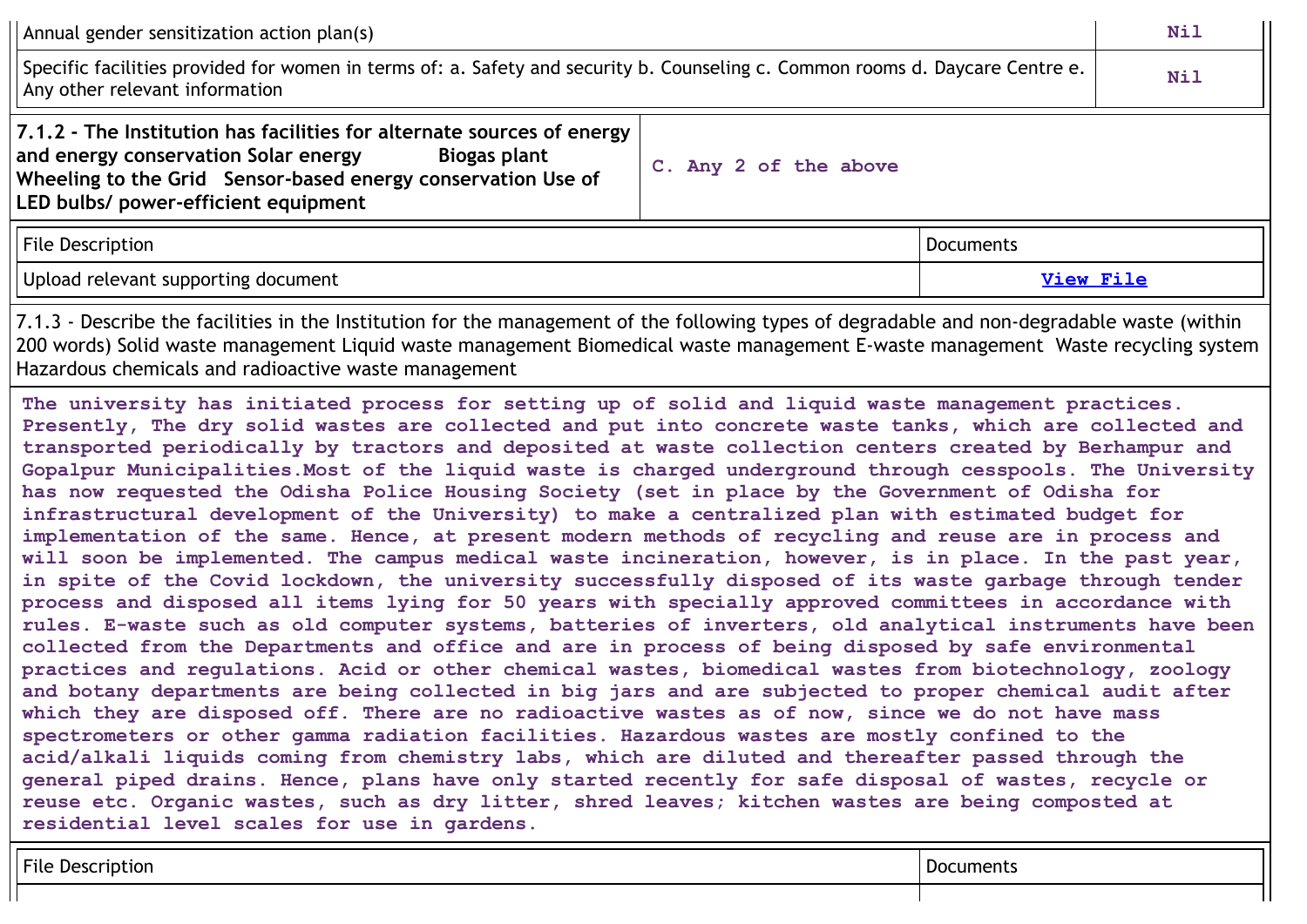| Upload relevant supporting document                                                                                                                                                                                                                                                                                      |                       | View File        |
|--------------------------------------------------------------------------------------------------------------------------------------------------------------------------------------------------------------------------------------------------------------------------------------------------------------------------|-----------------------|------------------|
| 7.1.4 - Water conservation facilities available in the Institution:<br>Rain water harvesting Bore well / Open well recharge Construction<br>of tanks and bunds Waste water recycling Maintenance of water<br>bodies and distribution system in the campus                                                                | B. Any 3 of the above |                  |
| <b>File Description</b>                                                                                                                                                                                                                                                                                                  |                       | <b>Documents</b> |
| Upload relevant supporting document                                                                                                                                                                                                                                                                                      |                       | <b>View File</b> |
| 7.1.5 - Green campus initiatives include                                                                                                                                                                                                                                                                                 |                       |                  |
| 7.1.5.1 - The institutional initiatives for greening the campus are<br>as follows:<br>1. Restricted entry of automobiles<br>2. Use of bicycles/ Battery-powered vehicles<br>3. Pedestrian-friendly pathways<br>4. Ban on use of plastic<br>5. Landscaping                                                                | B. Any 3 of the above |                  |
| <b>File Description</b>                                                                                                                                                                                                                                                                                                  |                       | <b>Documents</b> |
| Upload relevant supporting document                                                                                                                                                                                                                                                                                      |                       | <b>View File</b> |
| 7.1.6 - Quality audits on environment and energy are regularly undertaken by the institution                                                                                                                                                                                                                             |                       |                  |
| 7.1.6.1 - The institution's initiatives to preserve and improve the<br>environment and harness energy are confirmed through the<br>following:<br>1. Green audit<br>2. Energy audit<br>3. Environment audit<br>4. Clean and green campus recognitions/awards<br>5. Beyond the campus environmental promotional activities | C. Any 2 of the above |                  |
| <b>File Description</b>                                                                                                                                                                                                                                                                                                  |                       | <b>Documents</b> |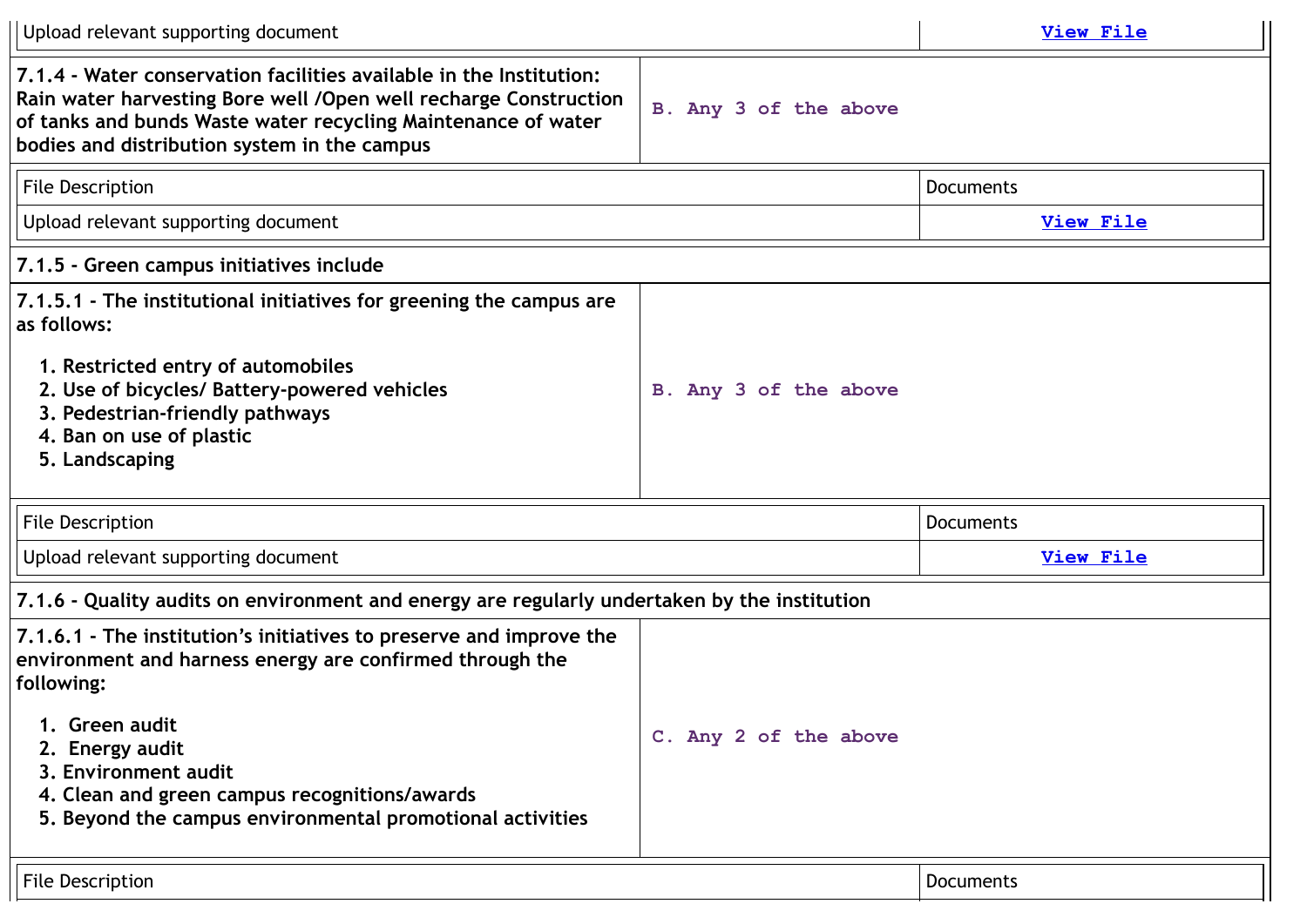Upload relevant supporting document **[View](https://assessmentonline.naac.gov.in/storage/?1650020805) File 7.1.7 - The Institution has a disabled-friendly and barrier-free environment Ramps/lifts for easy access to classrooms and centres. Disabled-friendly washrooms Signage including tactile path lights, display boards and signposts Assistive technology and facilities for persons with disabilities: accessible website, screenreading software,mechanized equipment, etc. Provision for enquiry and information: Human assistance, reader, scribe, soft copies of reading materials, screen reading, etc. C. Any 2 of the above** File Description **Documents** Upload relevant supporting document **[View](https://assessmentonline.naac.gov.in/storage/app/public/aqar/14171/14171_415_897.pdf?1650020805) File** 7.1.8 - Describe the Institutional efforts/initiatives in providing an inclusive environment i.e. tolerance and harmony towards cultural, regional, linguistic, communal, socio-economic and other diversities (within a maximum of 200 words) **The institute in its vision, mission and policy adopts equal and equitable education to all and the** upliftment of the underprivileged. In this endeavor, we have a fee structure which is one of the lowest **in any university system for a top quality education. All our faculty and non-teaching positions are filled as per reservation under various categories. The physically disabled and visually challenged faculty and non-teaching employees and students are accommodated with utmost care and respect. The Centre for inclusivity and facilitation of physical challenged persons is very active and recommends various methodologies and facilitation, which is headed by a Faculty member with office staff. We allow scribes for physically challenged students during examinations whenever it is requested. We observe all national and international days such as International Day of physically challenged persons, Women's Day, Teachers' Day, Science Day, Constitution Day, Vigilance Awareness Week, Environment Day, earth day, Yoga Day, Good Governance Day, Independence Day, Republic Day, Gandhi Jayanti, Ambedkar Jayanti and many others. In many such functions, we invite guests from various categories of society irrespective of religion, caste,** creed or gender. We do not try to invoke any particular religion based prayers, but encourage and support **all religious festivals. The Vice-Chancellors make it a point to wish everybody in the university and outside for any major religious festivals for peace and tranquility in humanity. Cultural festivals are organized as part of university festivals and also the tribal cultural festivals are often organized. During the Foundation Day, we honor and recognize outstanding persons and researchers working on tribal arts, culture and technology. We have a South Odisha Cultural Center which houses many ancient manuscripts and artifacts. The linguistics department takes projects on endangered languages and documents the history and evolution of languages and tribes. There is a Chair Professor in Telugu being established as Telugu is a minor and border language used frequently for communication between the States of Odisha and Andhra Pradesh.**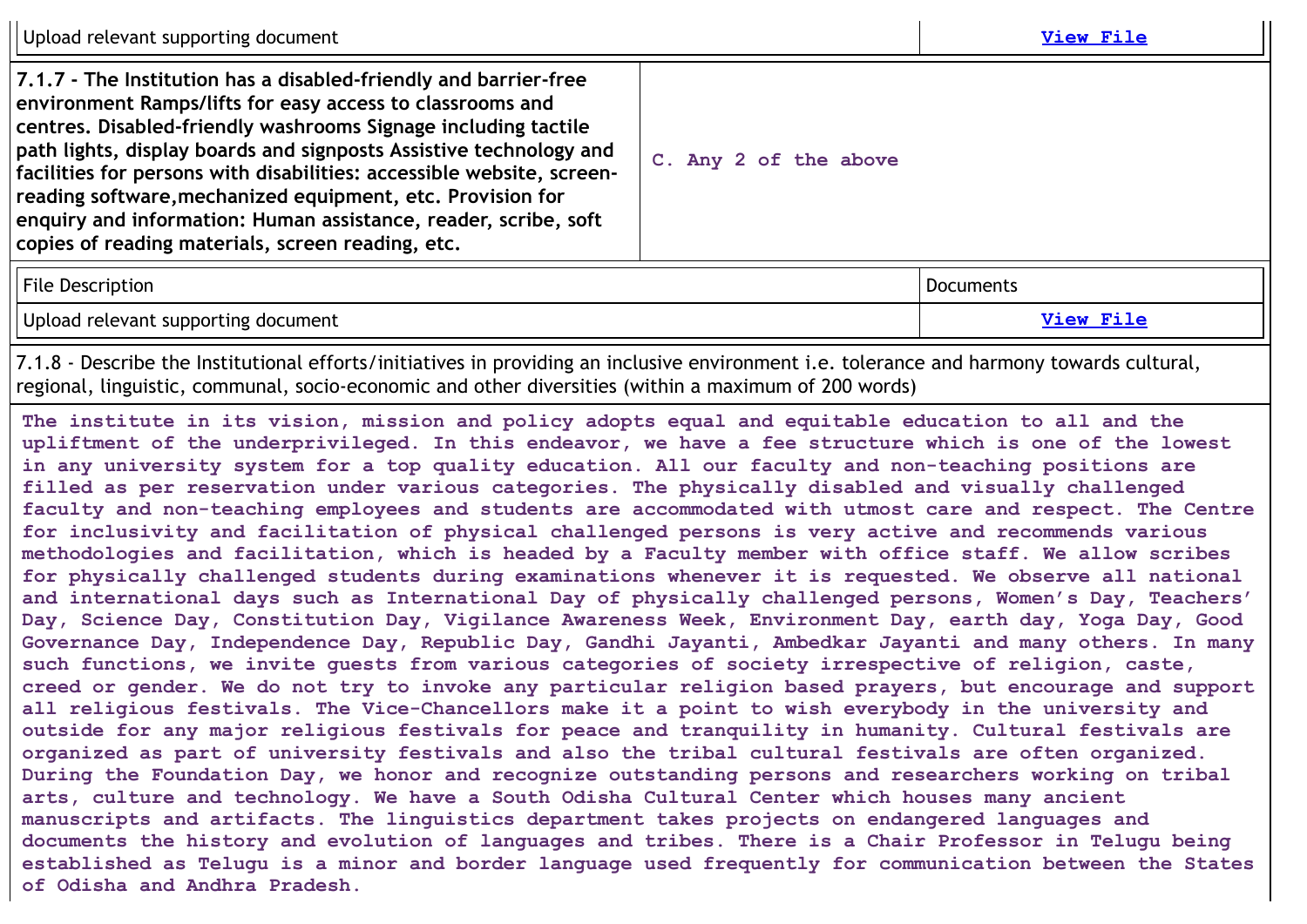| <b>File Description</b>             | Documents        |
|-------------------------------------|------------------|
| Upload relevant supporting document | No File Uploaded |

7.1.9 - Sensitization of students and employees of the institution to constitutional obligations: values, rights, duties and responsibilities of citizens:

**The constitution of India provides us with many prerogatives, but with responsibility. In addition to constitutional obligations, students are imparted with ethics and value system, to be upright, honest, hardworking and sincere in their attitude, studies and at work. Fellow feeling and national duties with patriotism are the virtues that the students are inculcated with by various programs, teaching-learning, eminent speakers talking, NSS and NCC activities. Reservation policies of the Government of India are strictly followed in admissions of SC/ST candidates. The SC/ST students, if they feel underprivileged at any time and require assistance, the University comes forward with extra classes, special job coaching, and extending Government assistance if any, in time. Fellowships for SC/ST students (RGNF) are processed** very quickly and a faculty member is assigned to look after their fellowships and grants from time to **time and submission of progress reports. A Professor-in-charge of SC/ST cell looks after welfare measures** and we ensure that no kind of discrimination happens at any time. The Equal Opportunity cell of the **University, which is headed by a teacher-in-charge, organizes seminars on a regular basis to create awareness among the students about their Rights and Privileges. Of the seven districts that come under the jurisdiction of Berhampur University, as many as six have more than 50% SC/ST/SEBC population. This is also the region with one of the highest numbers of physically challenged persons. Poverty and physical** challenge are two sides of the same coin most of the times. The Gross Enrolment Ratio (GER) is as low as **8.5% in this region. We are committed to improve GER by encouraging and meeting parents especially of** girl students and poor students in rural and tribal areas to study to make a better life for themselves **and their family. We aim to focus our attention on improving education levels of women, persons with varied disabilities, and economically weaker sections. We realize the importance of creativity, innovativeness, scientific temper and self-reliance as important tools of knowledge and wealth generation. The university does provide an intellectual and vibrant ambience for being creative and innovative. Machine and tool workshops, interaction with primary skill development institutes such as ITIs, venture capital institutes etc. are some of the schemes that are followed. Although the university is not altogether technical in nature like the IITs, we do inculcate scientific values and culture through open debates, discussions, collaboration, joint projects and supervision etc.**

**7.1.10 - The Institution has a prescribed code of conduct for students, teachers, administrators and other staff and conducts periodic programmes in this regard. The Code of Conduct is displayed on the website There is a committee to monitor adherence to the Code of Conduct Institution organizes**

**All of the above**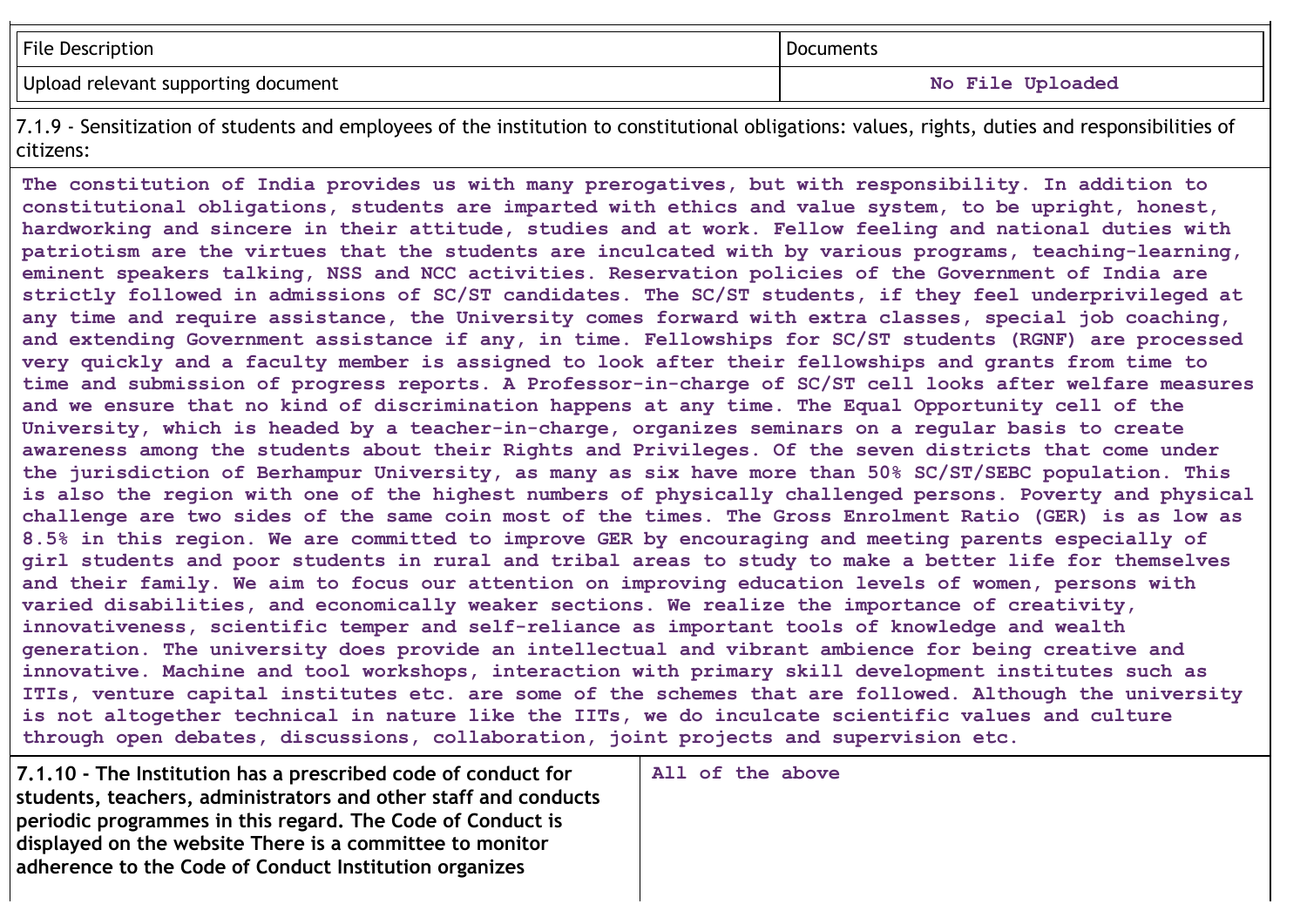| <b>File Description</b>             | Documents        |
|-------------------------------------|------------------|
| Upload relevant supporting document | <b>View File</b> |

7.1.11 - Institution celebrates / organizes national and international commemorative days, events and festivals

**The university celebrates Foundation Day on 2nd January every year to commemorate its establishment on** 2nd January 1967 from a two-room rented building. Today it has a sprawling 250+ acre campus with 25+ **departments and 175+ affiliated colleges with more than 1 lac students enrolled at any time overall. Hence, the Foundation Day is celebrated with much reverence and gaiety. We honor celebrated and accomplished persons in arts, culture, theatre, drama, tribal and social development, distinguished alumnus, distinguished teachers and non-teaching employees and meritoriousstudents every yearwithmedals. Similarly, University Convocation is held regularly for degree recipients and eminent citizens are honored with honorary DSc, DLitt etc. The entire region looks forward to these celebration days. It encourages the youth to study at Berhampur University and to achieve their ambitions. In addition, inter college and inter-university athletics, sports and games, and cultural and literary festivals are also held at the university and in all the affiliated colleges. All the departments also celebrate annual days, alumni days, and other national and international days related to their subject specialization, where eminent persons from universities, industries and public and social work deliver talks. All national and international days such as Science Day, Constitutional day, International Day of Persons with Disabilities, Women's Day, Teachers' Day are celebrated centrally where students, teachers and other employees of the university take part with interest. The cultural festivals are much sought after events where almost all students participate as artists, cultural ambassadors, organizers, participants, audience etc. The entire university gets a festive look with light, sound and comraderie. University cultural council is filled with activities and the university calendar marks these days as important part of the university culture. We invite other university/college cultural groups and also participate ourselves elsewhere. A mini 'India' is clearly visible in those days in the campus.**

| <b>File Description</b>                                                                                                  | Documents |  |
|--------------------------------------------------------------------------------------------------------------------------|-----------|--|
| Upload relevant supporting document<br>View File                                                                         |           |  |
| 7.2 - Best Practices                                                                                                     |           |  |
| 7.2.1 - Describe one best practice successfully implemented by the Institution as per NAAC format provided in the Manual |           |  |
| 1. Cleaning of local beach and keeping it plastic free for turtle egg nesting and bringing awareness to                  |           |  |